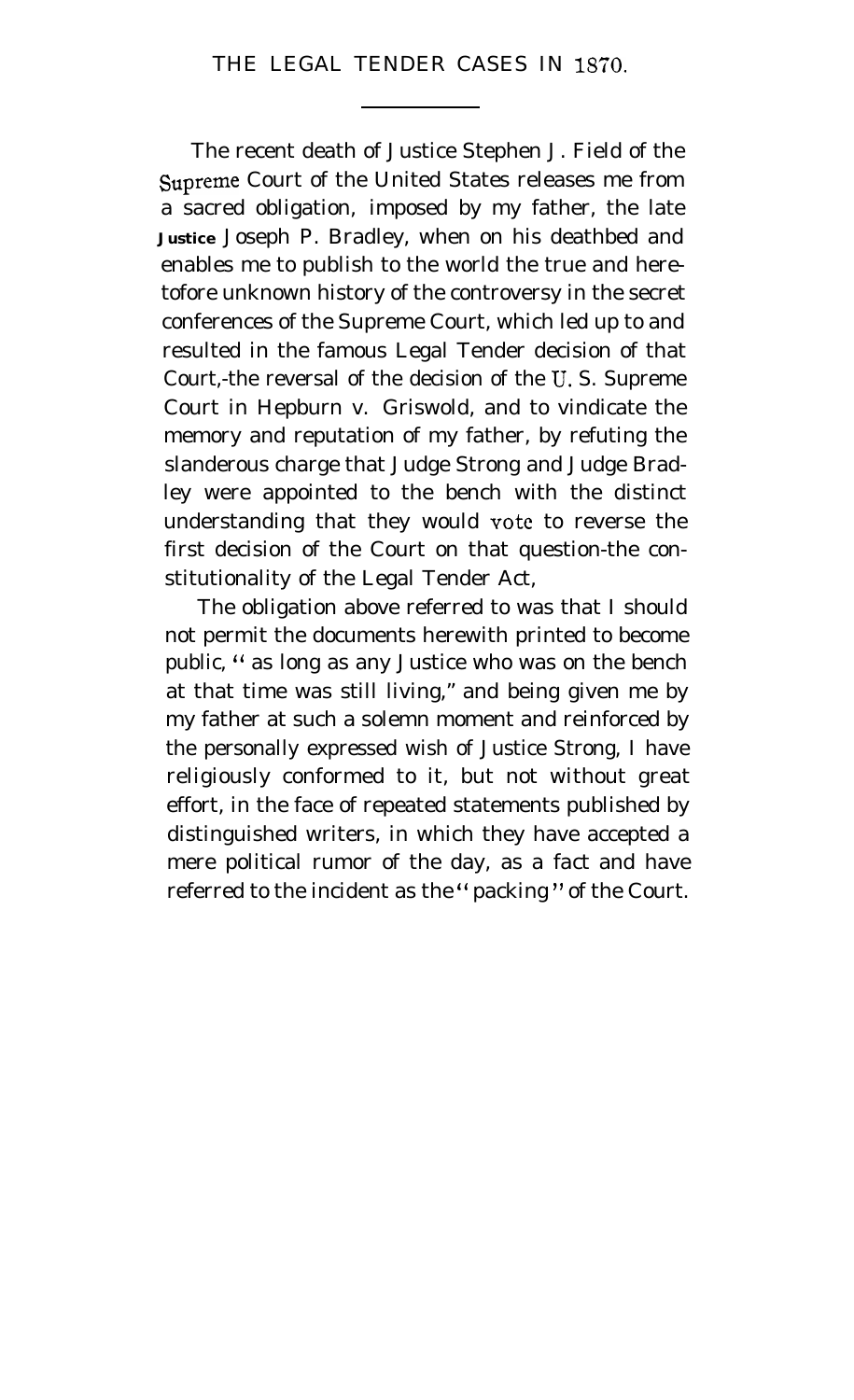Paul L. Ford, in the " Introduction " to his edition of the " Federalist " so refers to it, and J. W. Shuckers in his elaborate " Life and Public Services of Salmon Portland Chase " (Chief Justice Chase), devotes a whole chapter to the subject, pointedly and suggestively intimating that it was a prearranged scheme, if not a corrupt bargain between the then Executive, Gcn. Grant, and the two appointees, Strong and Bradley.

Ex-Secretary of the Treasury, Charles S. Fairchild, in a public address at Boston a few years ago, repeated the charge, and this at last, induced Senator George F. Hoar, of Massachusetts, to publish a refutation of it, based on historical facts and dates, but more particularly in defense of his distinguished brother, Hon. E. R. Hoar, at the time Attorney General, and who had warmly supported and urged the appointment of Judges Strong and Bradley. But the real history of the action of the Court itself is contained and only contained in the "Statement," now given to the public.

The original paper, prepared by Mr. Justice Miller, at the request of the majority of the Court, and signed by them (now in my possession), was kept by him until his death, when Mr. Justice Bradley obtained it and preserved it till the day before he died, at which time he consigned it to my keeping with the injunction before mentioned. This was done with the knowledge and consent of Mr. Justice Strong, the surviving signer of the paper.

It is now given to the public, not only as a vindication of these two great and honorable judges,  $b^{i}t$ in the hope that it will definitely and for all time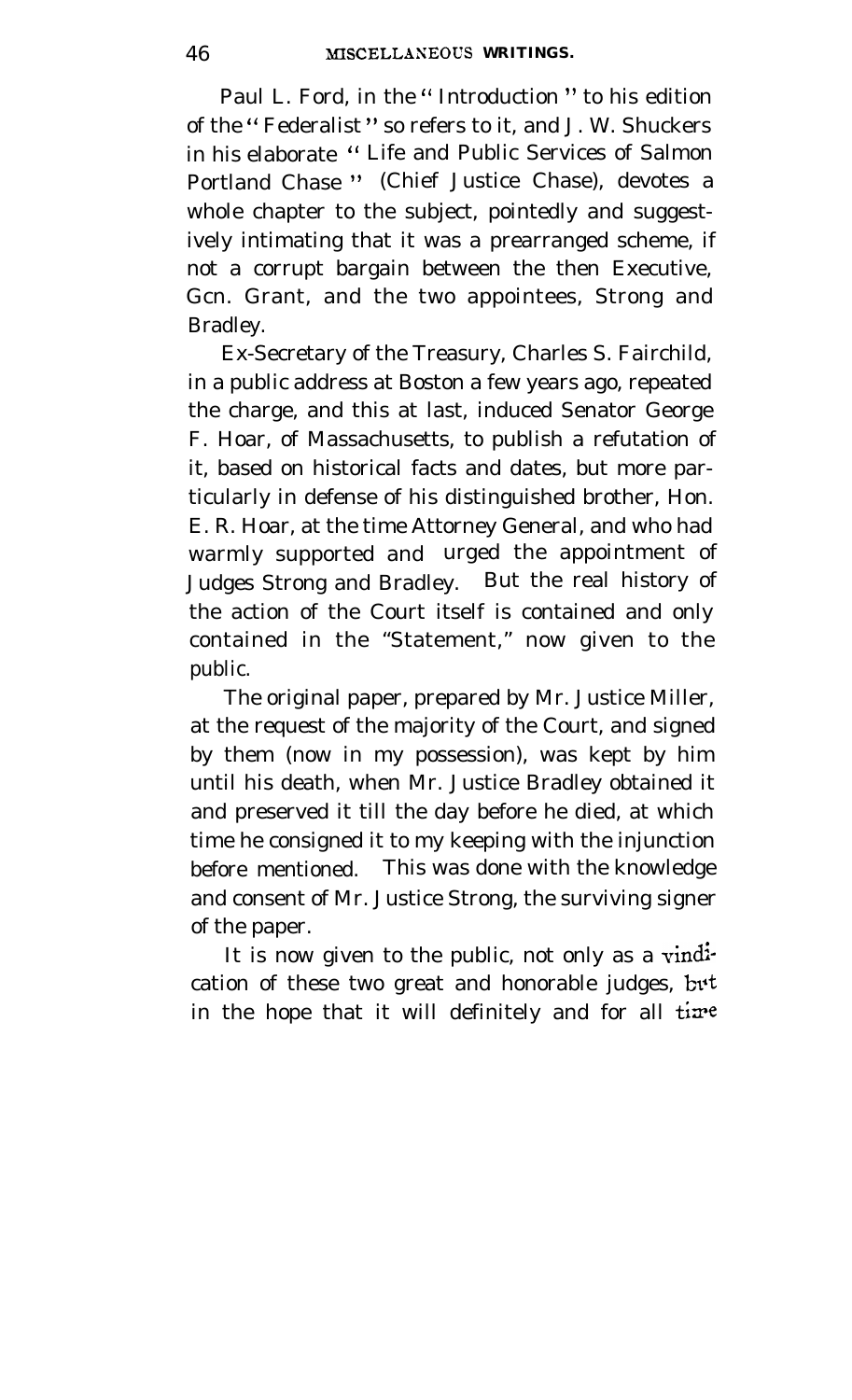settle this often misrepresented controversy and silence the tongues and pens of those who have lightly tossed about the reputations of two men, whose names in legal history will long remain as bright stars in American jurisprudence.

The facts of the case leading up to the controversy cannot be better stated than by quoting from Senator Hoar's letter to the *Worcester Spy* of December 7, IS96 :

 $\cdot$  On the 7th day of February, 1870, the Supreme Court of the United States met at 12 o'clock. The Senate met at the same hour. After the disposition of some other business, Chief Justice Chase announced the decision of the Court in Hepburn v. Griswold. The Court held, in substance, that it was not within the constitutional power of Congress to make the United States Treasury notes legal tender for debts, past or future. The Chief Justice in his opinion said, in substance, that this power was not expressly granted to Congress by the Constitution, and was not implied as being necessary to the execution of other expressly granted powers, including the power to declare and carry on war. The Judge who gave this decision was himself the author of the law **which** he declared unconstitutional, and had recommended its passage, and had procured the **votes of** reluctant Senators and Representatives by personal interviews in which he had urged the passage of the **measure on the** ground that it was impossible to carry on the war without it, and that the government could neither pay its soldiers nor fulfil its contracts **for the supplies and materials** of war, if it were **restricted to gold and silver** alone. Among the persons with whom Mr. Secretary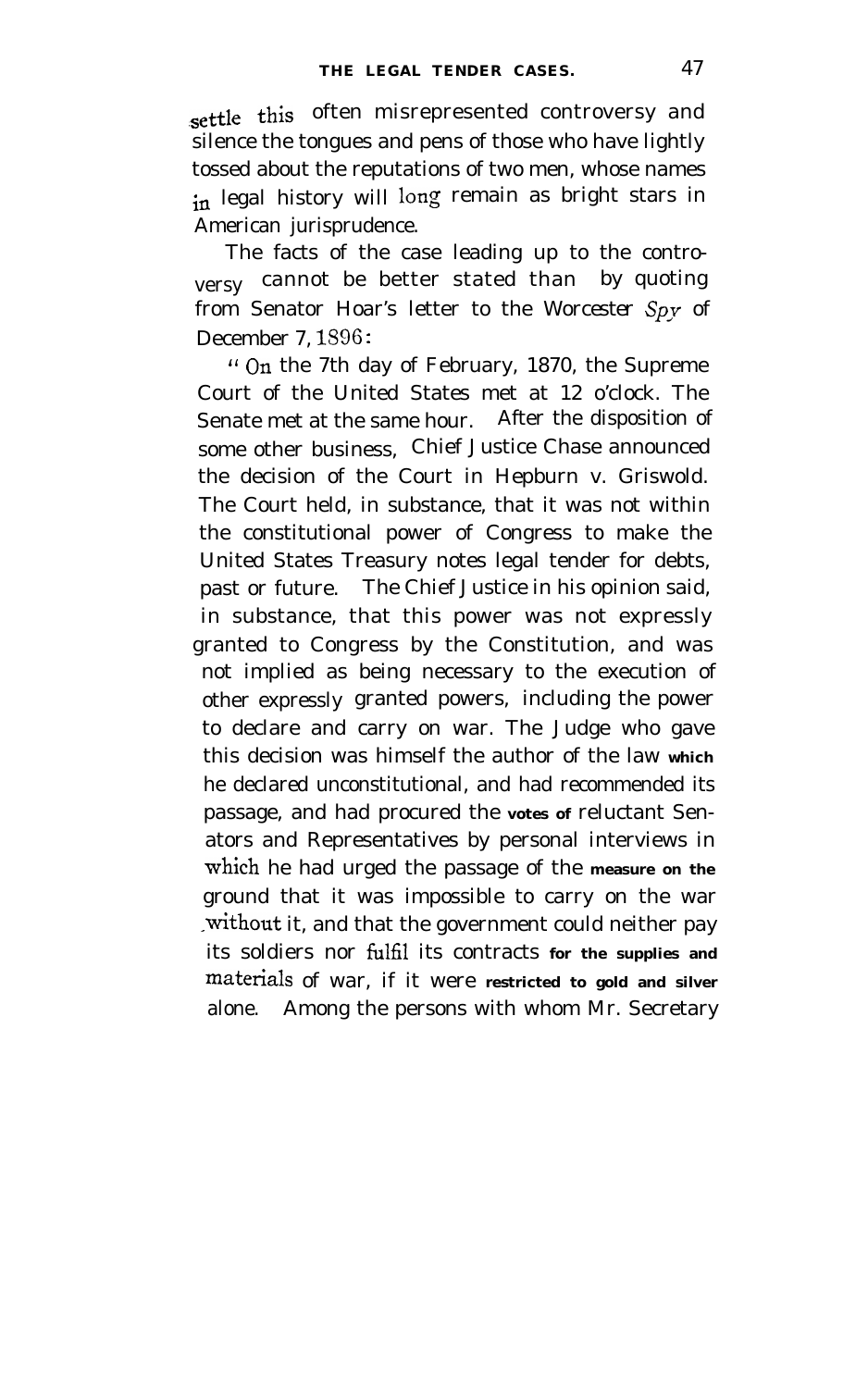Chase had these personal interviews is my late colleague, Mr. Dawes, then a leader in the House of **Rep**resentatives, and several other living persons whom 1 might name, as well as agood many who are deceased. I mention this not for the sake of implying any censure upon that great statesman and patriot, Chief Justice Chase, for declaring in his place upon the bench the law as it then seemed to him, after the exigencies of the war had passed. Indeed, he deserves the greater honor, if, in interpreting the Constitution in his place upon the bench, he disregarded the consideration that his own reputation might be affected by the charge of inconsistency or by the condemnation which his decision would imply of his own previous conduct. I only mention the fact to show that it was very unlikely that anybody should have expected beforehand that he alone among the leading Republican statesmen of the war period, should come to such a conclusion.

This decision was announced, as I have stated, on Monday, February 7, 1870. I suppose that opinions were read in other cases, that motions were heard, as was then usual on Monday morning, and that probably this opinion was not read before two or three o'clock. Indeed, the reading of the ChiefJustice's opinion, and those of the minority, must have taken an hour or two. On the same day, February 7, 1870, the nominations of Justices Strong and Bradley were sent to the Senate. The fact that they were sent there was announced in the *Washington Evening Star* of February 7, and in the Boston and New York evening papers that day. I have now in my hand copies of the nominations which I have obtained from the files of the Senate. They read as follows :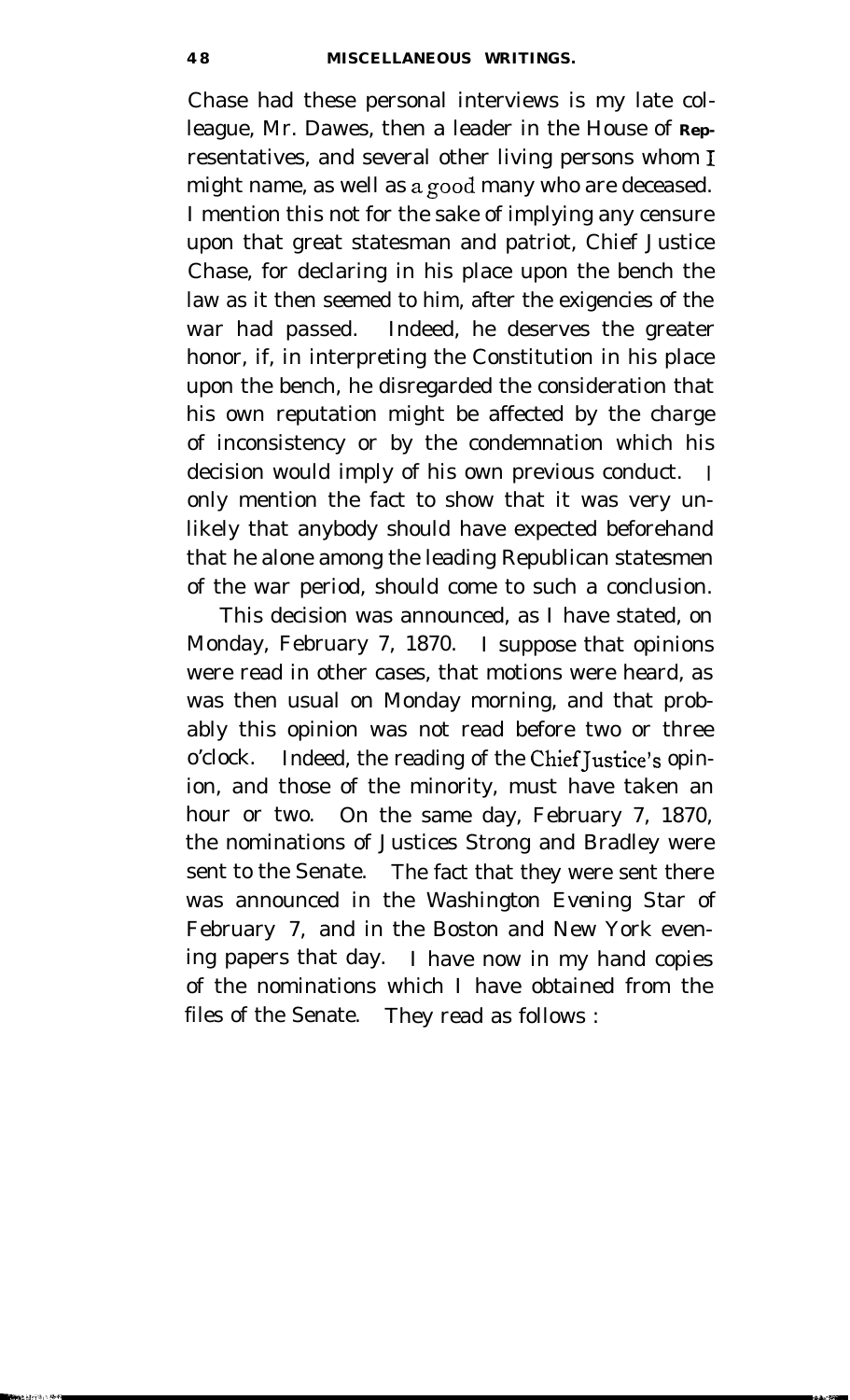#### <sup>44</sup> *TO f/t6* **Senafc** *of Ihe Unifed Sfafcs:*

4' I nominate Joseph P. Bradley, of New Jersey, to be Associate **Justice** of the Supreme Court of the United States.

**'4 U. S. GRANT.**

1' Executive Mansion, February 7, I 870."

This is a precise copy of the nomination of the Hon. William Strong, escept the name and State. The Senate journal does not show the receipt of any particular nomination until the Senate goes into executive session, which may not be for some days. But the nominations are made public at once, and these were made public all over the country on the afternoon of February 7. I have also in my hand a copy of what was printed in the Washington Evening Star of Feb-7. At the head of the first column, first page, under the heading, " Nominations," is the announcement that the President sent to the Scnatc that afternoon the nomination of Joseph P. BradIey to be Associate Justice of the Supreme Court of the United States, vice E. R. Hoar, rejected ; and William Strong to be Associate Justice of the Supreme Court of the United States, vice Edwin M. Stanton, deceased.

In the *New York Tribune,* of Tuesday, February 8, is the Washington letter of February 7 : " The President sent to the Senate to-day the names of Bradley and Strong." In the *Boston Evening Transcript of* February 7, is the statement: " The President has just nominated to the Senate, Judge Strong of Pennsylvania and Joseph P. Bradley of New Jersey as Associate Justices of the Supreme Court." But, more than *all,* the *Boston Herald* published on the morning of February 8, has, likewise, an announcement of these nominations made the day before. The evening edition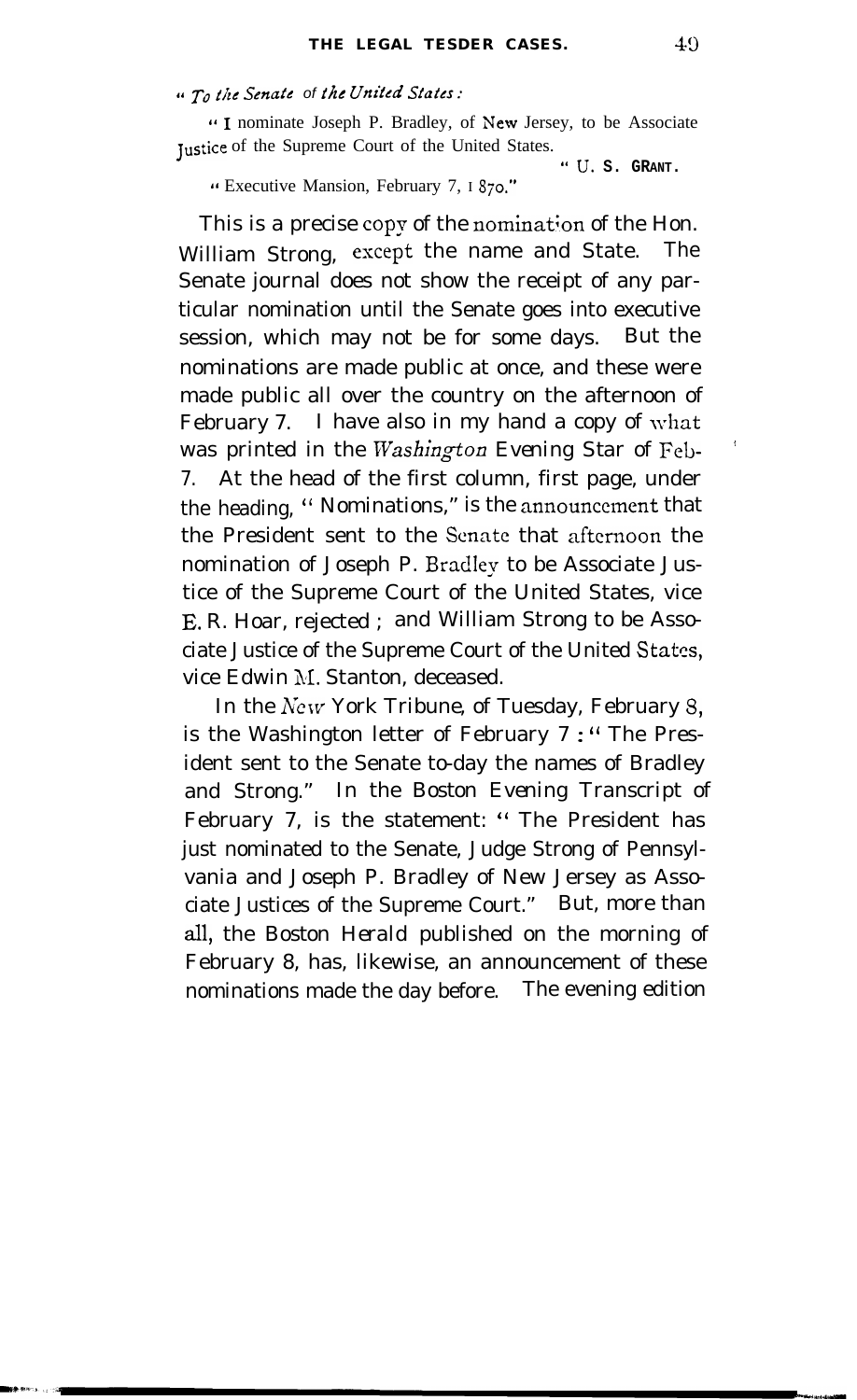of the *Herald* for February 7, is not in our library. I presume you will find the same thing there, though that is unimportant.

The Senate journal, as I have said, does not show the receipt of any particular Executive nomination until it is opened and laid before the body in Executive session, which may not take place for days or weeks, although ordinarily there is one every few days. But the *Congressional Globe* of that morning shows that the Senate merely transacted its routine morning business, and then took up resolutions in honor of a deceased member, and adjourned. It further shows that during the routine morning business, and before the introduction of bills and resolutions, the President's secretary came in with sundry legislative messages. It is the only time he came in that day. SO, undoubtedly, the Executive message nominating the Judges was delivered at the same time with the legislative messages, and was upon the table of the Senate a few minutes after 12 o'clock.

I have dwelt upon these details to show the absolute accuracy of my statement and that of my brother, which I shall quote hereafter, that these nominations were made before the decision. But the question whether the Chief Justice announced his opinion or the nominations got to the Senate first by a few minutes is of the most trifling character, because the President's signature to the nominations must have been made before the session of the Senate that morning, and the Cabinet meeting at which they were discussed was held Tuesday of the previous week, and, as will appearvery soon, the nomination of Judge Strong, at least, had been discussed and agreed upon long before.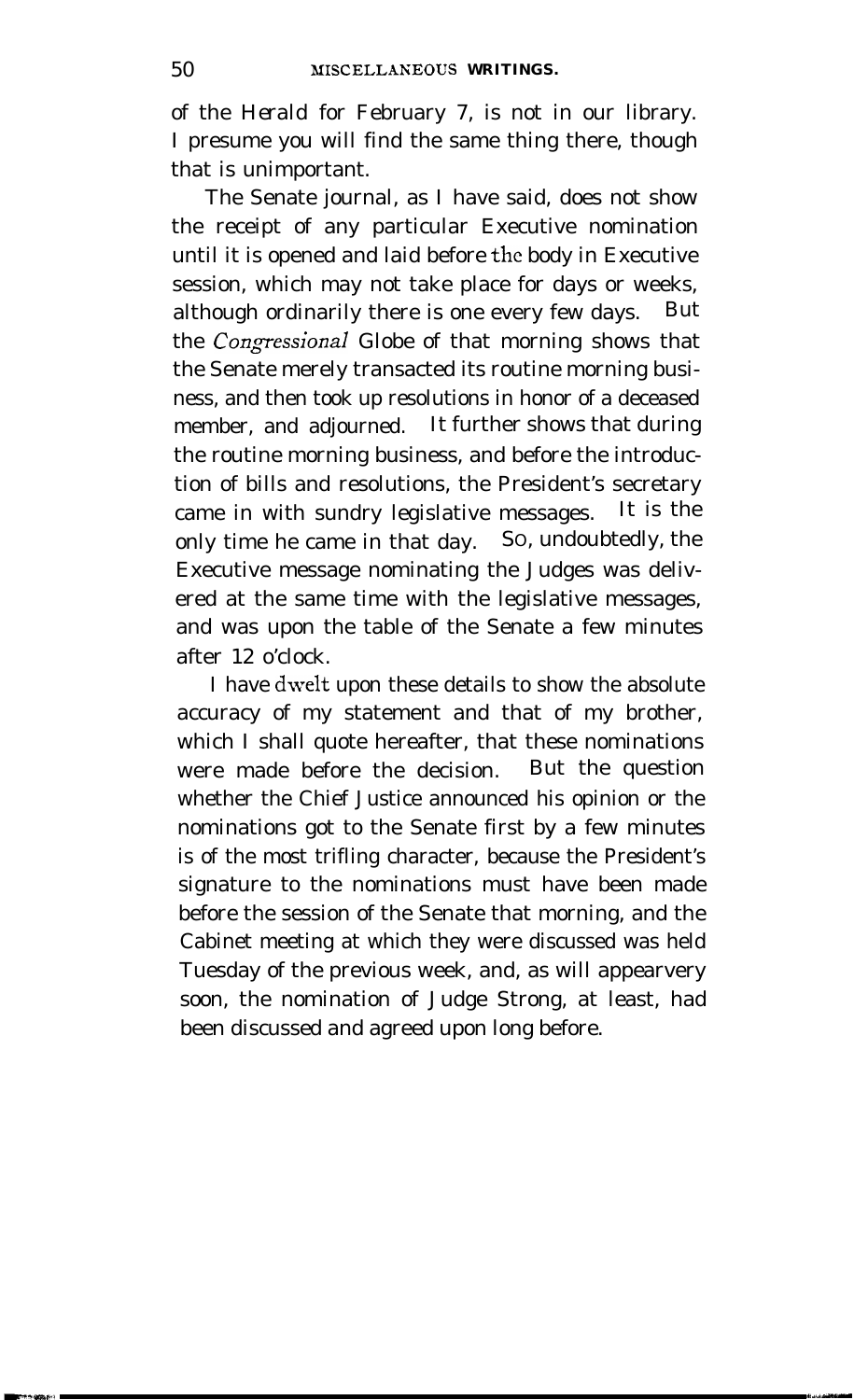The decision of the Supreme Court in Hepburn  $\mathbf{v}$ . ,Griswold was made and entered when the Judges had finished reading their opinions on Monday, February  $7th$ , 1870, after the nominations of Justice Strong and Bradley had been laid upon the table of the Senate. It was some hours after they had been signed by the President. It was some days after they had been agreed on in Cabinet meeting. It was weeks after the probable appointment of Judge Strong, as I shall show presently, had been announced in the newspapers. \*That was the first and only decision of the Supreme Court in Hepburn v. Griswold. I shall speak presently of what took place November 27, 1869. What I am speaking of now is the decision of the Supreme Court.

The practice of the Supreme Court of the United States is, I suppose, well understood in Massachusetts. It has lately been described by Mr. Justice Harlan in a public address in Cincinnati.

I have taken pains also to get from a very high authority, indeed, a statement to the same effect. The course is precisely the same as that pursued by the Supreme Court of Massachusetts, except that while the decisions of the Supreme Court of the United States are .announced, according to the old practice, orally from -the bench, the decisions of our Court are now made by a rescript filed in the clerk's office, and accompanied by a brief written statement of the Court's reasons. The course of proceeding in the Supreme Court of the United States is this : After the hearing of arguments the Judges meet in consultation. Each of the Judges states his opinion as fully as he may desire. After every Judge has been heard, and the matter has been discussed as far as any member of the Court thinks fit,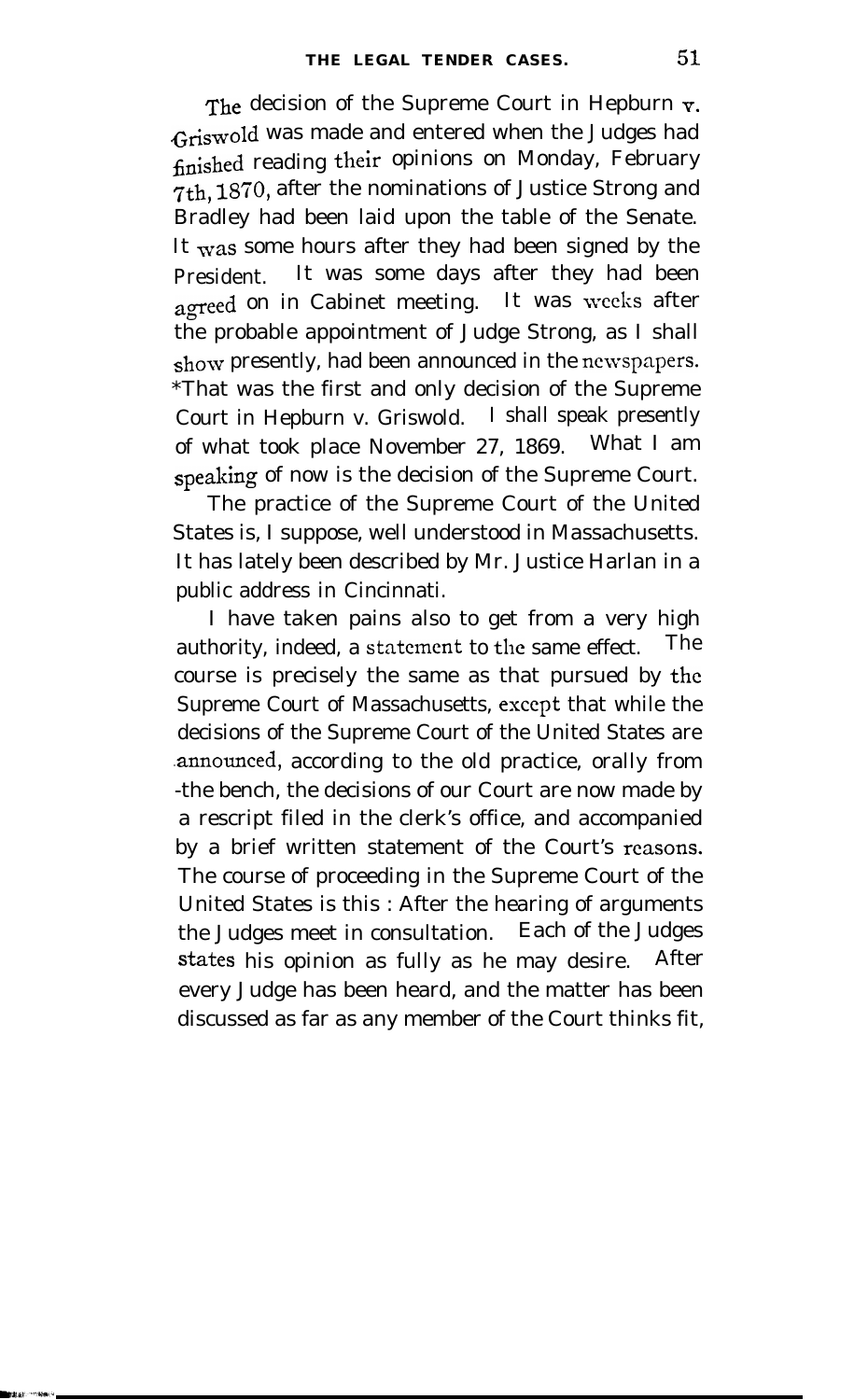the Judges vote upon the case. The Chief Justice then directs what Judge shall deliver the opinion of the Court. If any Judge dissent, he is at liberty to prepare a minority opinion giving his reasons and the reasons of the other Judges who may agree with him. No record is made of this proceeding, and it is kept absolutely secret within the breasts of the Judges until the public announcement of the opinion in the way I have stated. At some future meeting of the Judges, when the opinion of the Court has been prcpared, it is read over to the Judges. It is discussed, changed or modified in consequence of any suggestion that may be made. In very recent years it has been the custom of the Judge preparing the opinion to send copies to his brethren. It sometimes happens that an investigation by the Judge who has the responsibility of preparing the opinion changes his mind and suggests to him some new point of view, which he reports to his fellows, and which changes their minds also. I have had this happen twice in my own practice in Massachusetts. One case was Taft v. Usbridge, where the Court first came to a conclusion in my favor, which was afterward reversed ; and one was the case of Wolcott v. Winchester, where the Court first came to a conclusion against me, but afterward decided in my favor. But no record whatever is made of anything except the mere memoranda of the Judges to aid their own memory until the public announcement. Now to call this proceeding a decision of the Court is, in my opinion, a misuse of language. It is in the highest degree secret and confidential. Any Judge who should betray the confidence of the Court in this matter would be absolutely disgraced, would forfeit the respect of his fel-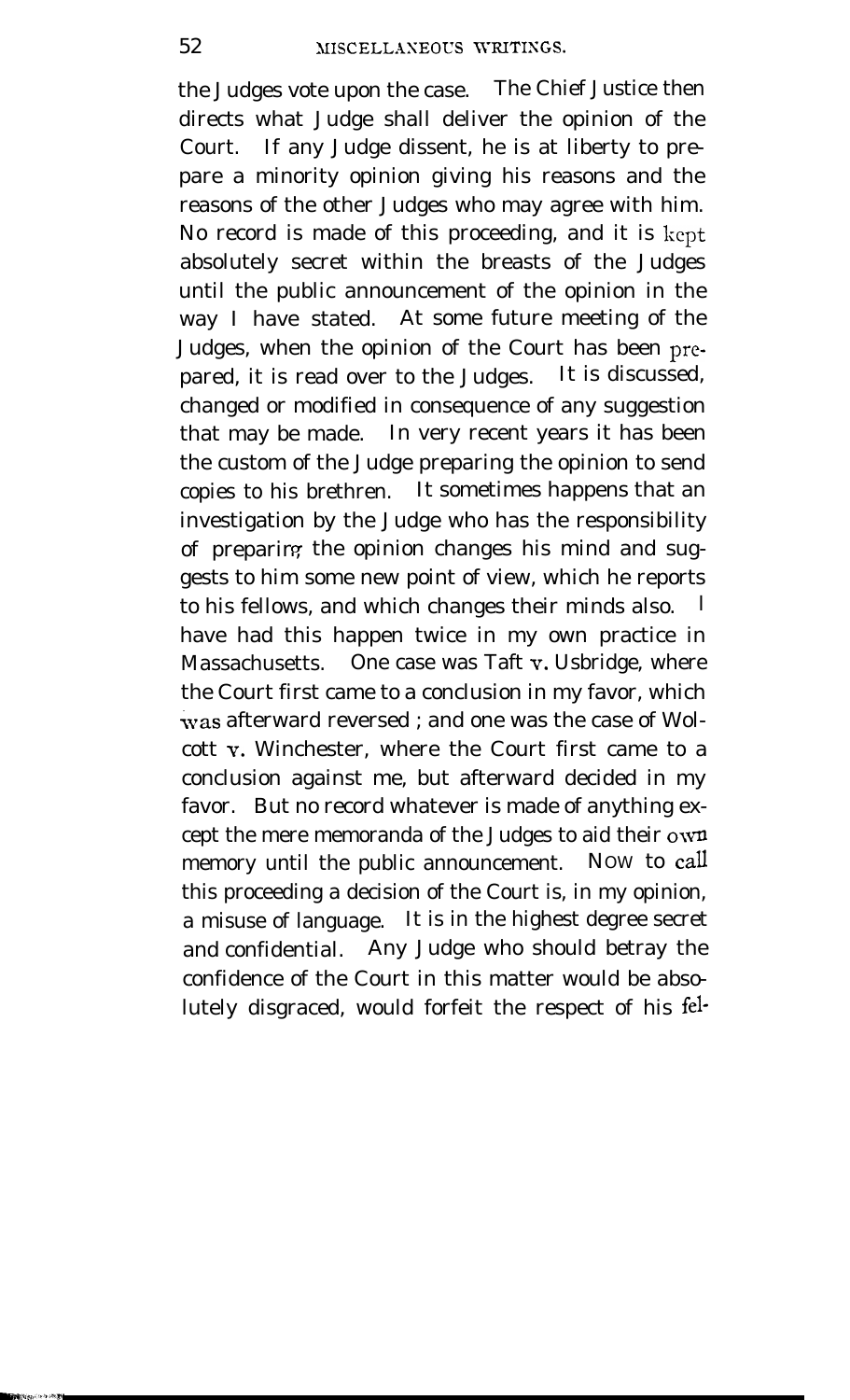*lows ;* and when we consider the effect upon properties and business affairs of many of these decisions of the Supreme Court of the United States, I suppose it is not too much to say that he would deserve impeachment. I inquired of two Justices of the Supreme Court of Massachusetts, both of whom had been reporters, whether they had ever known of this secret getting out from the Supreme Court **of** Massachusetts since the beginning of the Government ; and they both replied that they had never known or heard of such a **case.** In the case of the Supreme Court of the United States I have never known or heard of such a case, with one or two exceptions, although I have been tolerably familiar with that Court and pretty intimately acquainted with every member of it for nearly twentyeight years. There was a case some time ago where a decision which considerably affected the price of stocks in some way leaked out. Whether it came from some imprudent remark of one of the Judges, or from some page or attendant about the Court room who came across some paper which had been carelessly left exposed, nobody knows. But it exited great feeling on the part of the members of the Bench. Before the Dred Scott decision President Buchanan expressed in his message the hope that the question of the power of Congress over slavery might be removed from political discussion by the determination of the Supreme Court. It was conjectured, but never proved, and I think never believed by the large majority of the profession of the country, that he might have had some understanding in the matter with Chief Justice Taney. I do not believe it myself. The knowledge that the question was before the Court and the general opinions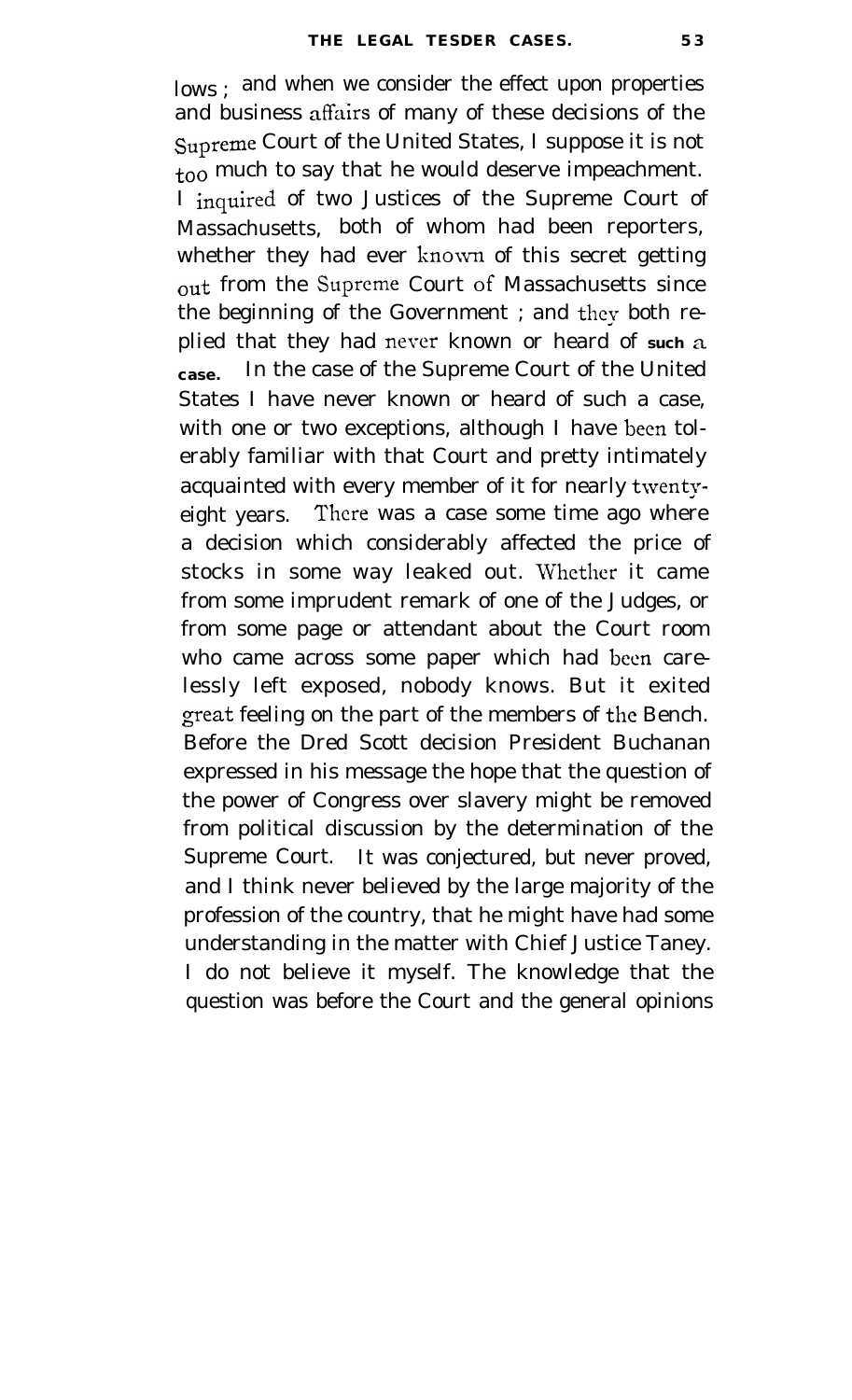upon public questions of its members were quite sufh cient for President Buchanan's hope, without attrib: uting anything wrong to any member of the Bench.

I ought frankly to concede that to this ascertainment in conference of the opinions of the members of the Court, the term " decision " is not infrequently applied, although there is nothing final in its character. But the word to be used is of no consequence if only the substance of the transaction be clearly understood. There is no finality about it. It is merely what the Judges call a " semble." The Judges hold their minds open to reconsider, modify, or reverse their opinions if new light be shed upon the case by the rcscarches of the Judge who prepares the opinion, or by further reflection or further discussion when the opinion is read in full. And they keep these opinions an absolute secret.

A second meeting of the Judges was held in regard to I-Iepbum v. Griswold on the 29th day of January, lS70. The opinion in that case was not read and agreed to in conference until that day. (See the opinion of Chief Justice Chase in the Legal Tender Cases, 12 Wallace, 572.)

The dates with which we have to deal with are these :

The opinion of the Judges ascertained in conference 27th November, 1869.

The opinion read and agreed to in conference January 29, ISfO.

The opinion of the Court announced, and the decision entered upon the docket, February 7, 1870.

The statute increasing the number of Judges passed April, 1869, to take effect December, 1869.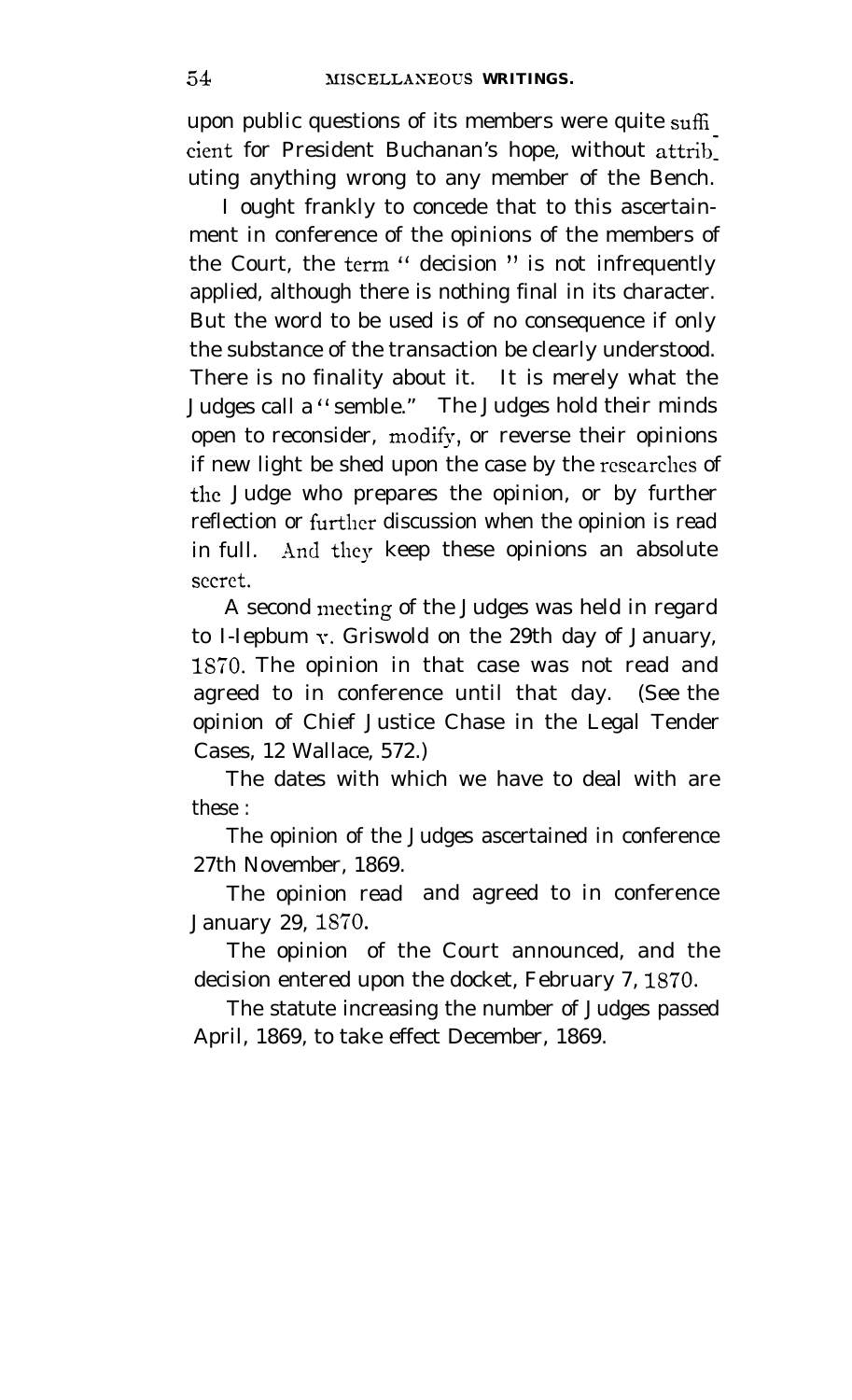The nominations of Judges Strong and Bradley sent to the Senate February 7, 1870.

Stanton nominated, December 20, 1869.

Stanton died December 24, 1369.

Judge Grier's resignation to take effect **February** 1, 1570.

Judge Hoar nominated December 15, lS69.

Judge Hoar rejected February 3, 1870.

It appears from the above statement that when the decision was enterecl and the opinion was publicly announced, there were but four Judges upon the Bench who agreed to that decision, out of a Court, which when full, consisted of nine. This consideration has not the slightest effect upon the validity of the decision. Whether it should have any weight as to the propriety of a rehearing, is a fair question.

I have no doubt the Court discussed, in consultation, the case of Hepburn v. Griswold, November 27, lSG9, and the opinion of the majority was then ascertained. We will consider presently the question whether that opinion leaked out. But first let us take the history of these appointments. When President Johnson came into power the Supreme Court consisted of ten members. By the statute of July 23, 1866, it was enacted that there should be no new appointments, until by death or resignations the Court should be reduced to seven members, and seven thereafter should be the number of Justices. This statute has been generally supposed to have been passed to take from President Johnson the power of appointing any new Judges in place of some of the members of the Court who were growing old, and whose places, in the course of nature, would shortly be vacant. When President Grant came in,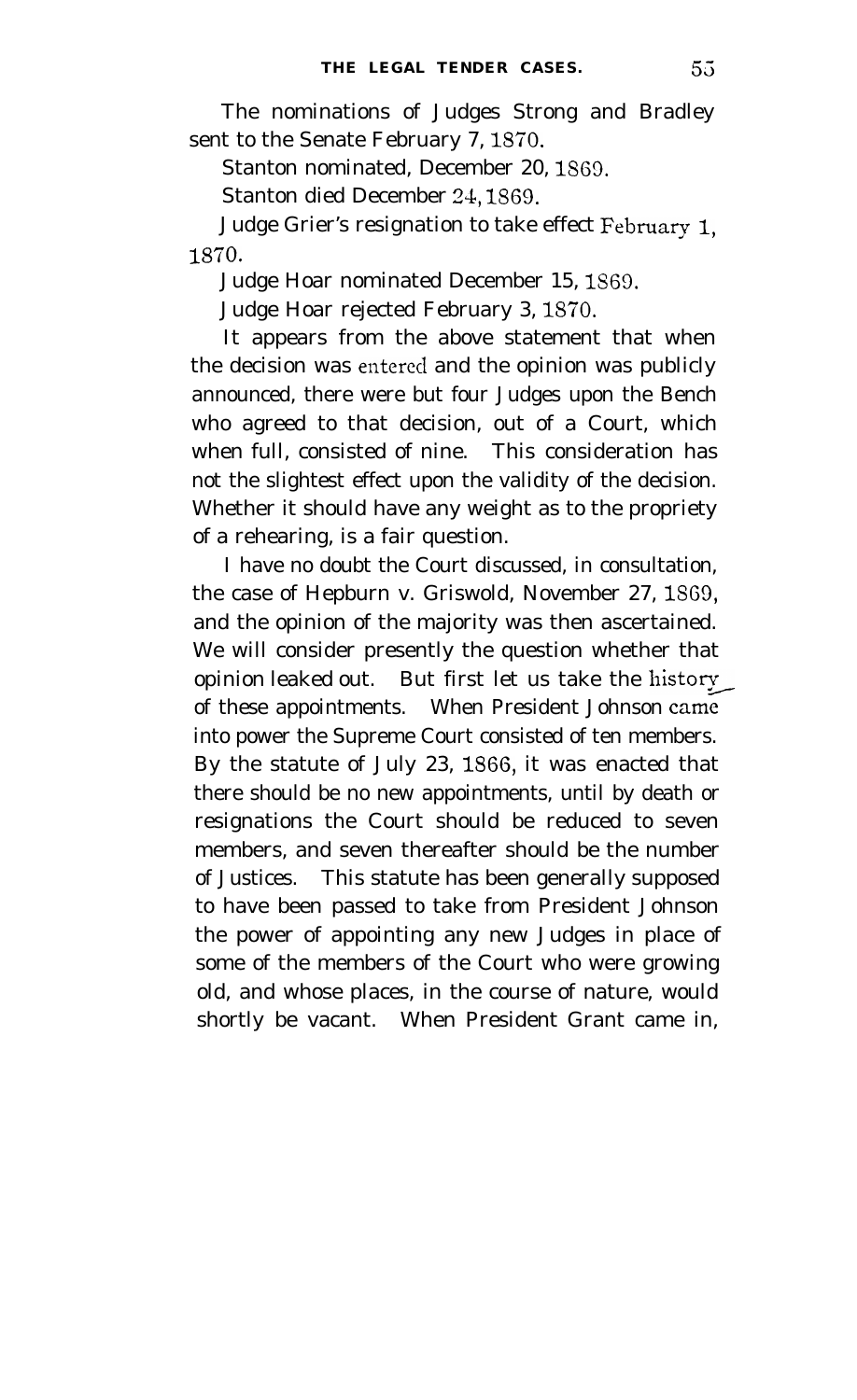the number of the Court had become reduced to eight members. The docket had become crowded with business, and suitors had to wait years for a hearing. Accordingly, at the short spring session in lSG9, an act was passed increasing the number of Justices to nine, and authorizing the President to nominate an additional Judge to the session of the Senate, which would take place the following December. The President nominated to that vacancy Mr. Hoar, then Attorney General. This nomination was made December 14, 1869. I have never heard that anybody supposed or intimated that that nomination was made for the purpose of pacliing the Court, although, as  $\text{you}$ will observe, it was made three weeks after the first conference of the Supreme Court in regard to Hepburn v. Griswold, and the conclusion then arrived at, by whatever name you choose to call it. There were two members of the Cabinet from Massachusetts. There was none from the great State of Pennsylvania, and there was none from the South. I suppose I should not have to go beyond the columns of the *Boston Herald,* or beyond the abundant testimonials of eminent lawyers, to support the statement that Judge Hoar's character and legal ability were such as to render no other explanation of his selection necessary.

President Grant had determined upon this appointment months before. September 33, 1869, the President called upon Judge Hoar at his room, stayed two hours, and informed him that there was no lawyer from the Southern States he felt willing to appoint to the Court, and asked him to accept the office. I hare now before me my brother's letter to me of that date, in which he states these facts, and asks my advice as to his acceptance.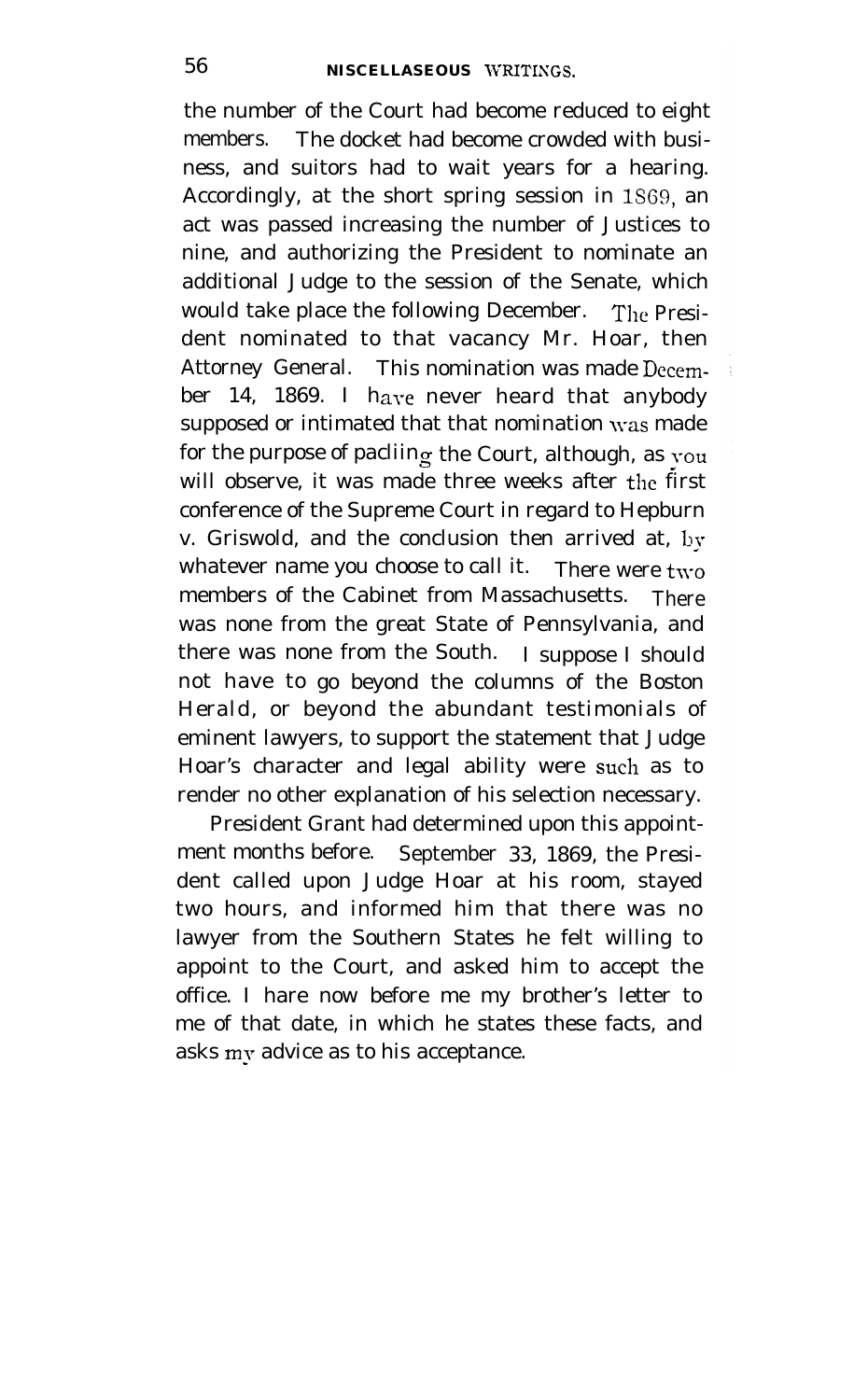Mr. Justice Grier, early in December, 1869, sent in **his resignation,** to take effect on the 'first of the following February. I have not the date when Judge Grier sent in his resignation. But the nomination of Mr. Stanton, his successor, of which I. have the record with me, was made by the President December 20, 1869. I hat-e never heard that anybody ever dreamed that the selection of Stanton was made for the purpose of packing the **Court.** A petition asking his appointment had been sent to the President, signed, if I am not mistalien, by every Republican member of the Senate. He had been a great lawyer. He had been Attorney General of the United States. He was the great War Secretary. With the exception of Grant and Seward and Sumner and Chase, he was undoubtedly the most conspicuous figure in American public life. He was a Pennsylvanian, and belonged to the Circuit to which the President would naturally look for a successor to Mr. Justice Grier. Stanton died after accepting the office and before taking his seat, on the 24th day of Deccmbcr, lSG9. Mr. Hoar was rejected by the Senate on the third day of February, 1870, four days before the decision of Hepburn v. Griswold.

When Judge Hoar was nominated, it became necessary for the President to look out for another Attorney General. William Strong of Pennsylvania was offered the place. He came to Washington to see about it. I, myself, saw him there and was introduced to him. I knew at the time that it was expected that he would be my brother's successor, although I cannot say from memory that I heard him say that he expected to take the place. So when Stanton died,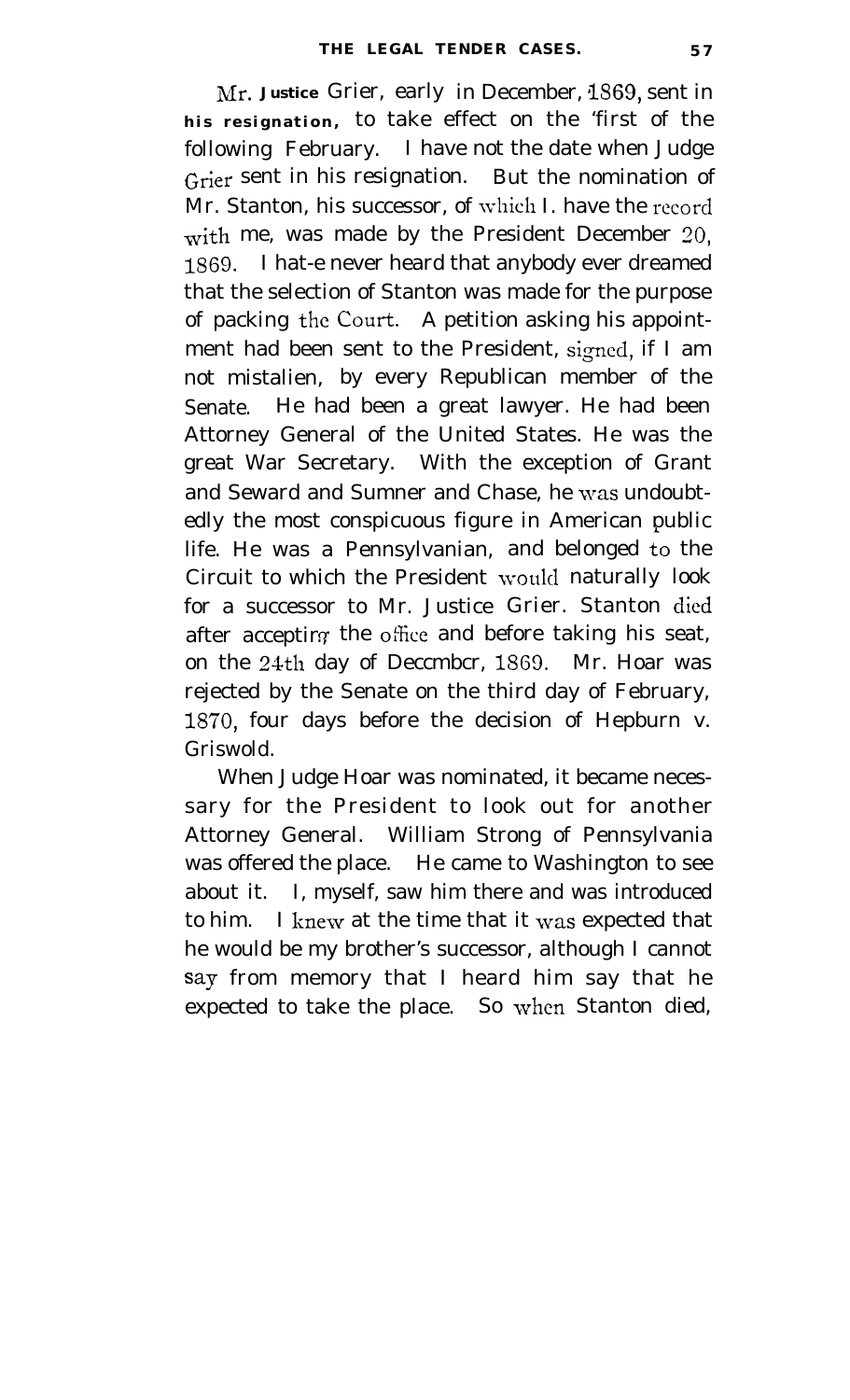and Judge Hoar was rejected and remained in the old office, it seemed almost inevitable that Judge Strong, if he were fit for the place, should be offered one of the vacant Judgeships. He was from Grier's circuit, and from Pennsylvania, the State in that circuit to whose able Bar the President had looked for an Attorney General. He was admirably qualified for the place. He had been a great Judge in his own State. He was not only the head of the Bar in that circuit, certainly the leading Republican lawyer, and he held a place in the reverence and affection of the people who knew him, as a man of singular purity and integrity, which I had almost said was equalled by that of John Jay alone. I think I am not over bold when I affirm that the bitterest partisan in this country, of whatever political opinion, or from whatever part of the country he may come, will not question in the light of his long service upon the Bench, that the nomination of William Strong needs no explanation other than the statement of the conspicuous merit and quality of the man. This nomination would have been practically inevitable, if the legal tender decision, or the legal tender law, had never been heard of.

Stanton died December 24, lS69. But it was quite natural that the President should not nominate his successor until the question of Judge Hoar's confirmation or rejection was settled. If Judge Hoar had been confirmed, the original plan of having Mr. Strong Attorney General might have been carried out, although he would probably have been appointed to judge Grier's place. I have no special means of forming an opinion on that question. But the President awaited the final action of the Senate, which undoubtedly had been expected for some time before the final vote, and **+'1,,, \*-...C :- cl.., I---- .- - <sup>I</sup> ,'(**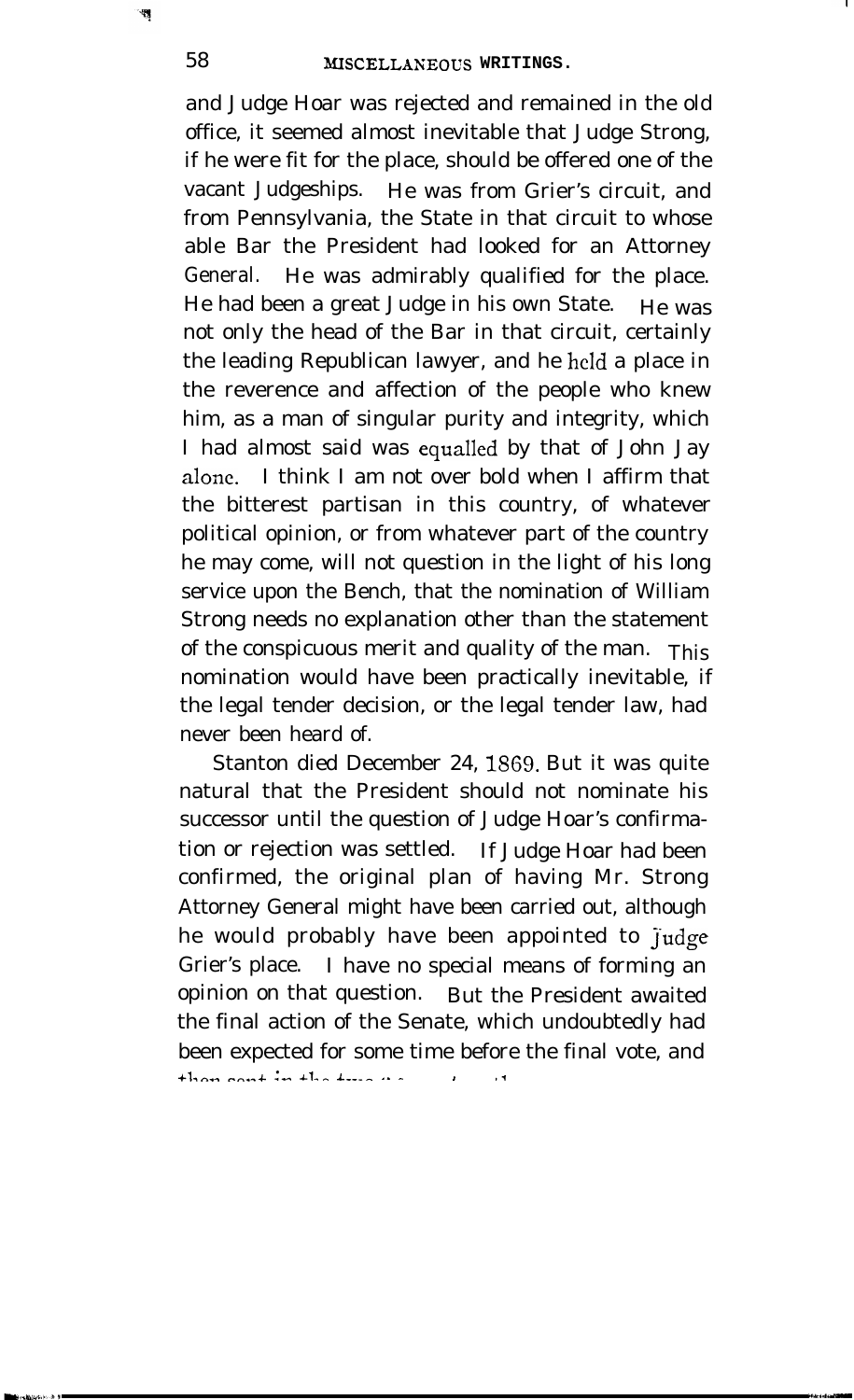1 do not think it necessary to vindicate the selection of Mr. Justice Bradley, any more than that of **Iudge Strong.** I have heard eminent lawyers compare him with Chief Justice Marshall, in the vigor and grasp of his intellect, and attribute to him a variety of accomplishments which would not be attributed to Marshall. But such utterances, when we esperience a g-eat public **loss** like that of Judge Bradley, are apt to be extravagant. It is only necessary to say, what 1 am sure every living lawyer who is interested in such things will agree to, that there is no greater or purer judicial fame than that of Judge Bradley among the Judges who were upon the Court when he took his place upon it, or who have been upon the Court from that day to this.

One thing ought, however, to be said. It was by Judge Bradley's advice that the great railroad, for which he was counsel, determined, when the legal tender laws were in force, that honor and duty required them to pay their debts in gold.

Now, having stated the facts, let us come directly to this foul charge. It can only be sustained by proving three things :

(I.) That the confidence of the Court had been betrayed, and the views of the Judges upon the constitutionality of the legal tender law which they had expressed to each other in their conference, November 27, had leaked out ;

(2.) That these views had become known to President Grant and to the Attorney General or the Cabinet ;

(3.) That in consequence of such knowledge they had done something they would not have done but for that.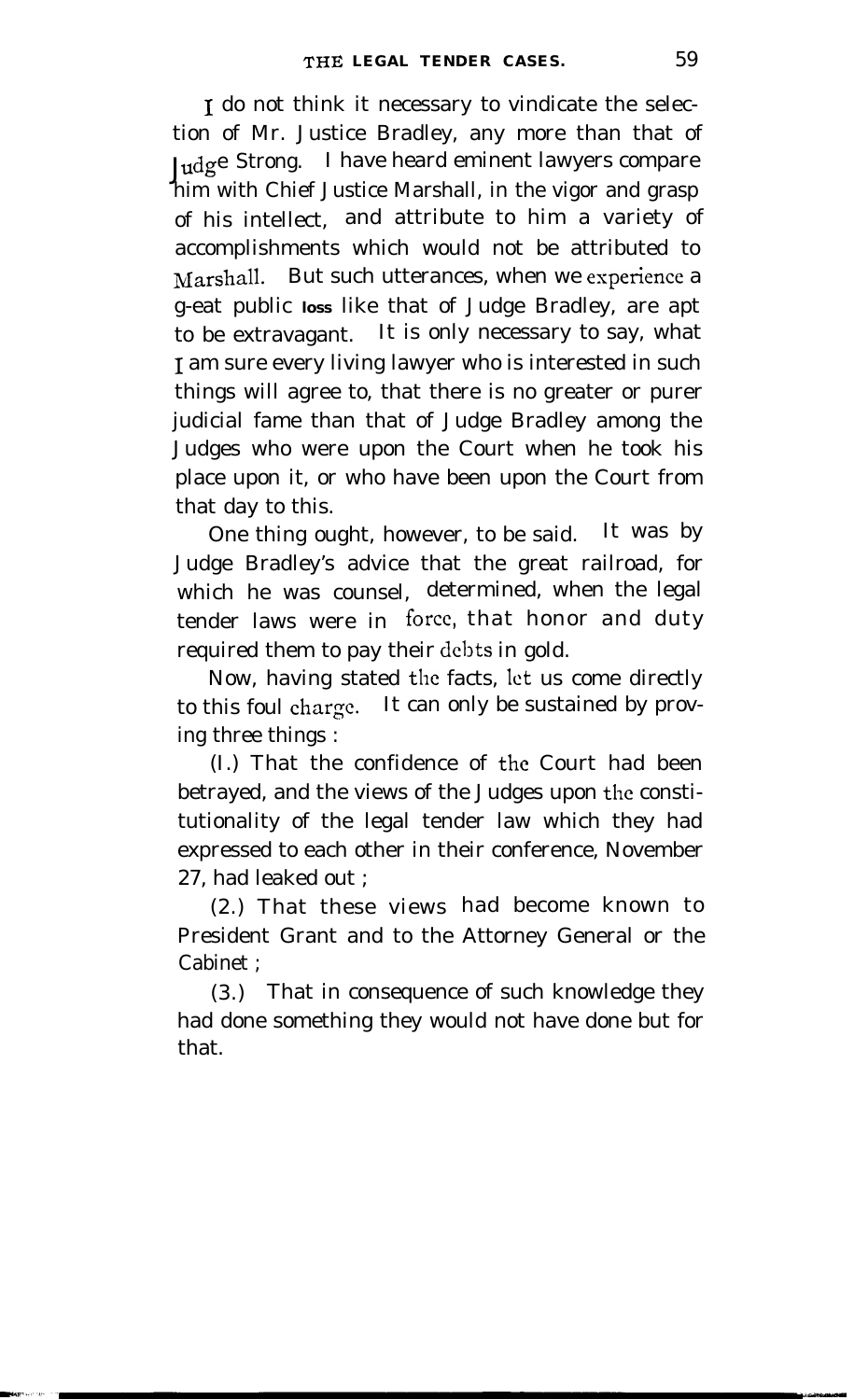These three points have been so conclusively disposed of in Senator Hoar's " Refutation " that further comment on that question is unnecessary. The Court finally having its full complement of Judges, and the imperative necessity of obtaining a final decision of the questions involved in the case of Hepburn v. Griswold forcing itself upon the Government, application for a rehearing of them was made by the Attorney General, and it is to this application and the result of it that the " Statement " prepared by the majority of the Court, and herewith published, has to do. Let it speak for itself **!-[ EDITOR.]**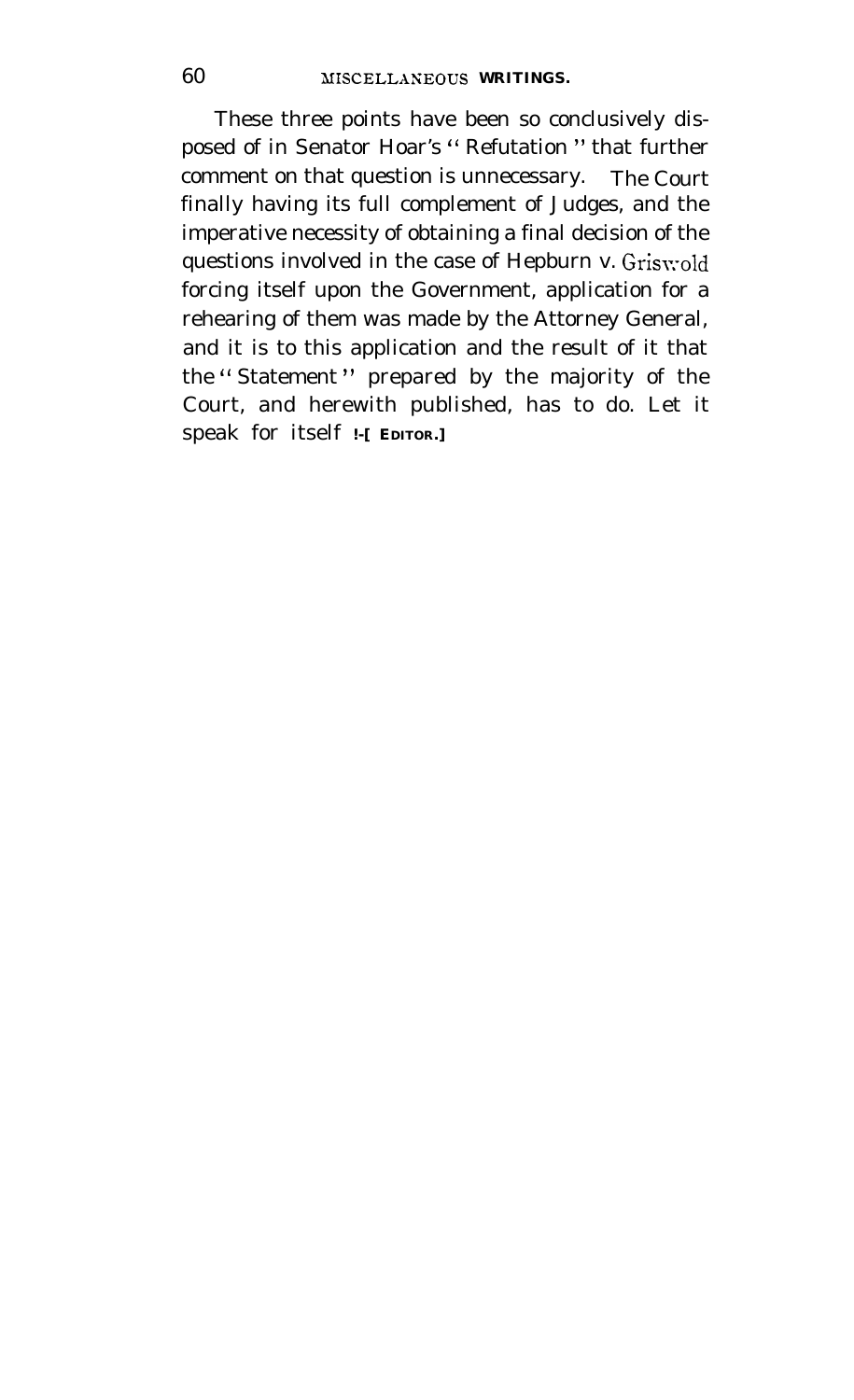A statement of facts relating to the order of the Supreme Court of the United States for a re-argument of the Legal-Tender Question, in April, 1870.

[As much adverse criticism has been made upon the action of the Supreme Court in re-considering the Legal-Tender question in other cases, after the decision *made* in the case of *Hepburn* v. *Griswold,* (8 Wall. 603), the following statement of the facts connected therewith, made by the Justices who voted for the re-consideration, is due to the truth of history. It was elicited by a statement made by Chief Justice **CHASE,** and placed by him on the files of the court, but withdrawn when he learned that a counter statement would be made. Inasmuch, however, as his statement has evidently been used by his biographer, if not in other ways, it is no more than just that the statement of the Justices should be printed for preservation and for future reference if necessary.

It is proper to add, that Mr. Justice **GRIER,** one of the majority who decided *Hepburn v. Griswold,* had tendered his resignation in December, 1869, to take effect the 1st of February, 1870 ; and that the decision in that case was not announced until Monday, the 7th of February. The nomination to the Bench of Messrs. **STRONG** and **BRADLEY** was made on the same day, but had been prepared the week before, and had been under consideration for some time previous, in consequence of recommendations from the Bar and others, without any reference to the legal tender question.

The statement is as follows :]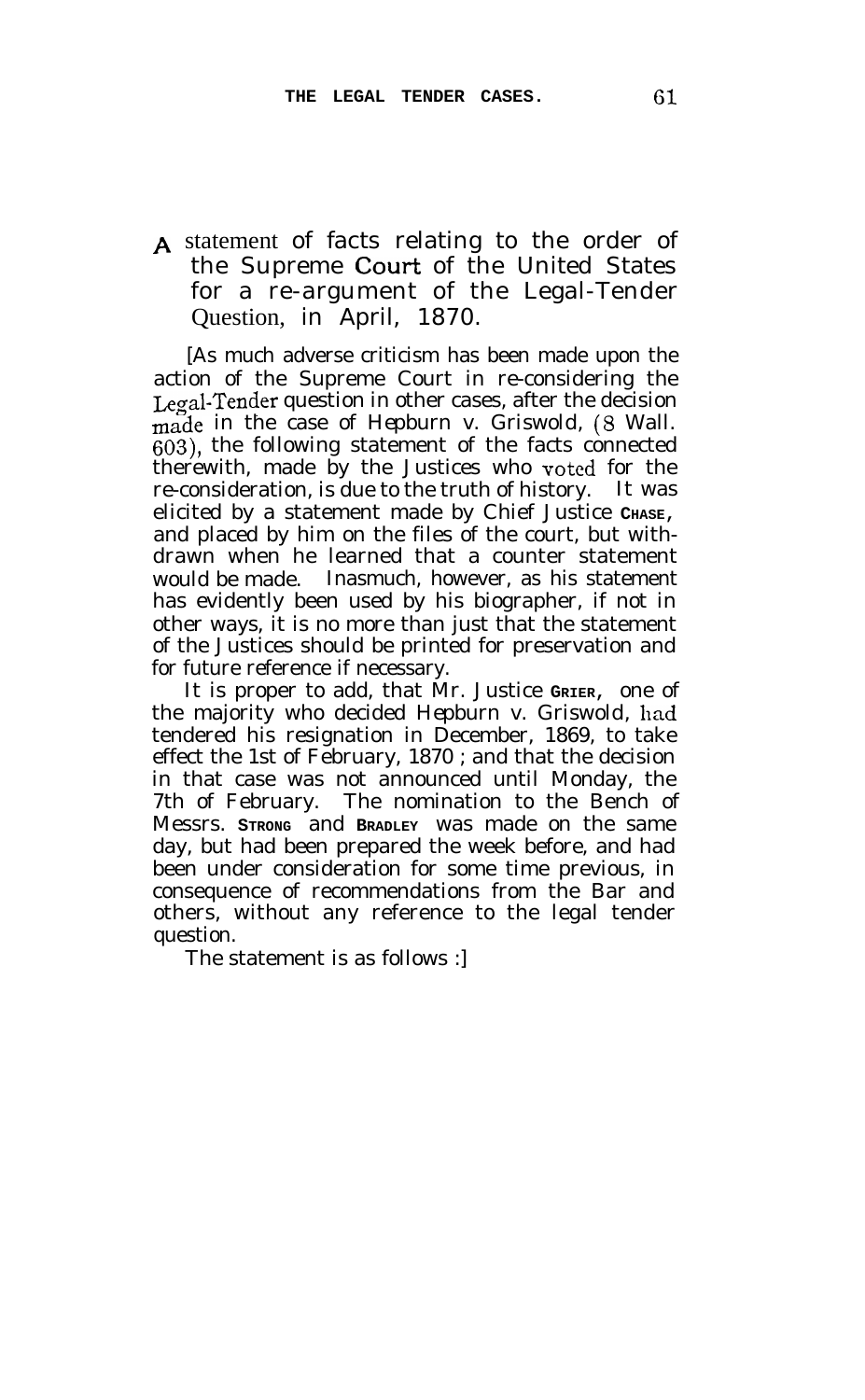LATHAM **.**  $THE UNITED$  STATES. **DEMISG**  $\overline{\mathbf{V}}$ . **<sup>T</sup>HE UNITYED STATES. <sup>I</sup>**

The very singular paper filed by the Chief Justice in these cases, in regard to the order of the Court, by which they are set down for hearing on all the questions presented by their respective records, leaves the court no alternative but to present a reply in the same manner that the statement of the Chief Justice is presented.

The paper itself is without precedent in the records .of the Court. On the first day of this month the Court announced, by the mouth of the Chief Justice, that these cases would be heard on the 11th day of the month, on all the issues involved in the record.

In making this announcement the Chief Justice did all that was necessary to prevent any misconception of his opinions by stating that he and Justices Nelson, Clifford and Field dissented from the order. This statement xas placed in the records of the Court,

The present statement [that of the Chief Justice], therefore, was not necessary to explain the position of those gentlemen, or to vindicate their action, for it was well understood and was assailed by no one.

It is an effort to take the action of the Court out of the ordinary and usual rules which govern it in the simple matter of deciding when it will hear a case, and what shall be heard in that case, and subject the Court to censure, because it will not consent to have the rights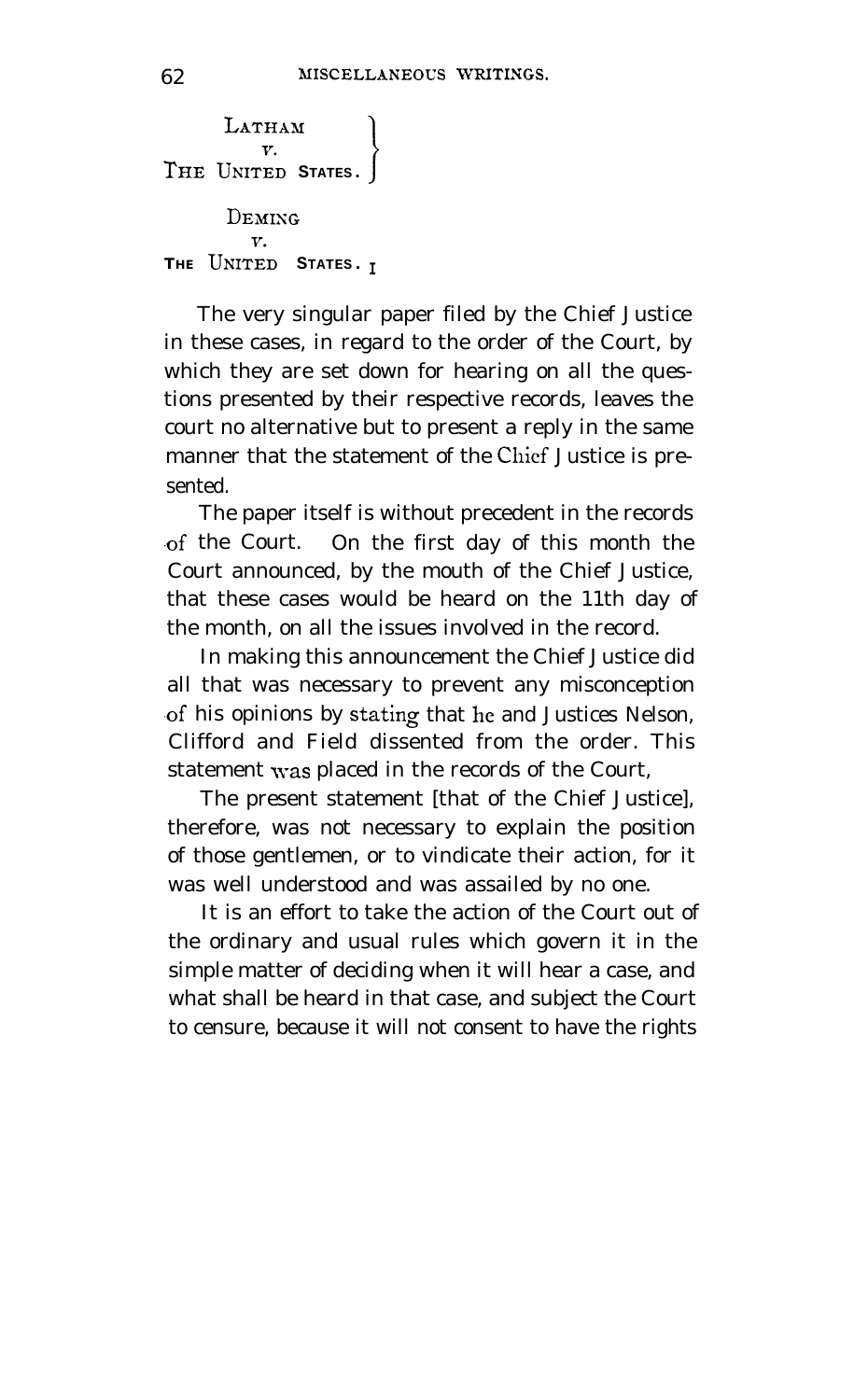of the parties in such cases controlled by the vague re-ollection of some members of the Court, presented only in conference, not reduced to writing, nor ever submitted to the consideration of counsel charged with the conduct of the cases. If this be a just ground of censure, we must submit to it, and will be content to bear it.

In reference to the facts on which the Court acted, it is conceded by all that the cases, having been passed without losing their place on the docket, were entitled to a preference whenever either party should call them up and insist on a hearing. The Attorney-General, on behalf of the United States, did this on Friday, March 25. At the same time he stated that the cases pre sented the same question in regard to the constitutionality of the legal tender statutes that had been decided in the case of *Hepburn v. Griswold,* at the present term, and asked the court to hear argument on that question. Mr. Carlisle, counsel for Latham, was present, and reminded the Court that some six weeks before he had asked that his case might be set down for hearing, and that he now wished for an -early hearing, but hoped that the legal tender question would not be reconsidered in his case.

*He did not at that time in timate in any manner that there had been any agreement of counsel, or any .action of the Court, which precluded that question in his case.*

The nest day being conference day, the Court acted on the motion of the Attorney General ; but on Monday morning, before it could be announced, the Chief Justice produced a letter from Mr. Carlisle to him, remonstrating against reopening the legal tender ques-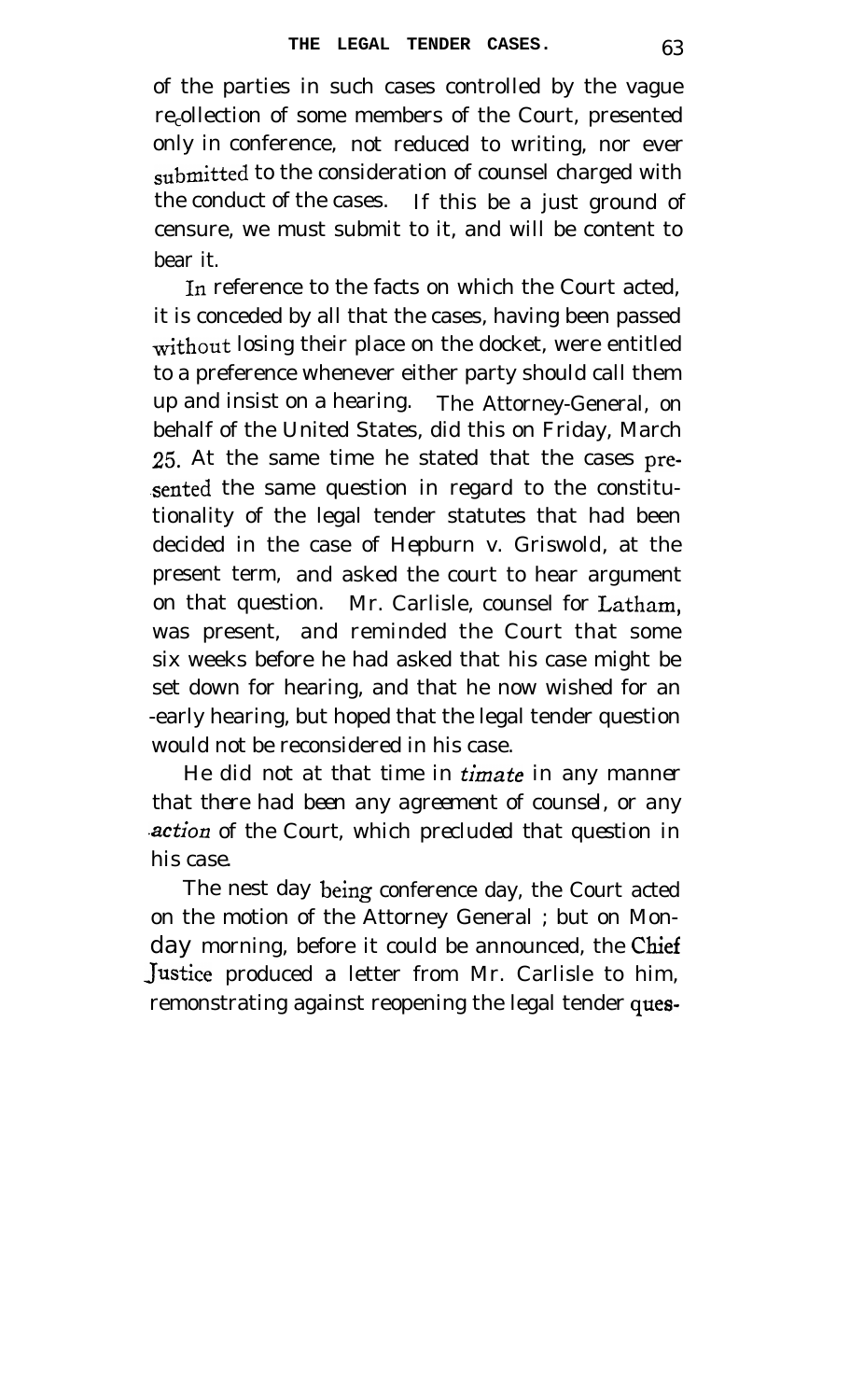tion in his case, and insisting that he had a **right** to expect that the case of *Hepburn v. Griswold* would, as to that point, decide his case also ; but he did not state in that letter that any order of the Court had been made to that effect, or any agreement of counsel, verbal or otherwise.

This letter of Mr. Carlisle, the only written document, paper or statement ever presented to the **Court** before its order was announced, as a foundation for refusing to hear the legal tender question in the two cases, was never filed with the clerk, and cannot now be found by us.

The Court, in deference to Mr. Carlisle's statement, made an order that on Thursday, the 31st of March, the whole matter should be heard in open Court. On that day the Attorney-General, who had been shown Mr. Carlisle's letter, appeared and insisted on his motion. Mr. Carlisle opposed it, and in argument gave his history of the cases in this Court. He also argued that from that history he had a right to expect that whatever should be the judgment of the Court in *Hepburn v. Griswold* as to the constitutionality of the legal tender acts, should conclude that matter in his case. *But he did not state or rely on any agreement with counsel of the government of the one case by the other, or any express order of the Court to that effect.*

Mr. Merriman, the senior counsel in Deming's case, was' present at this argument. He took no part in it. He made no objection to the argument of the legal tender question in his case, and did not then claim, nor has he ever claimed in court, that that question was precluded by any action of the Court, or agreement of counsel.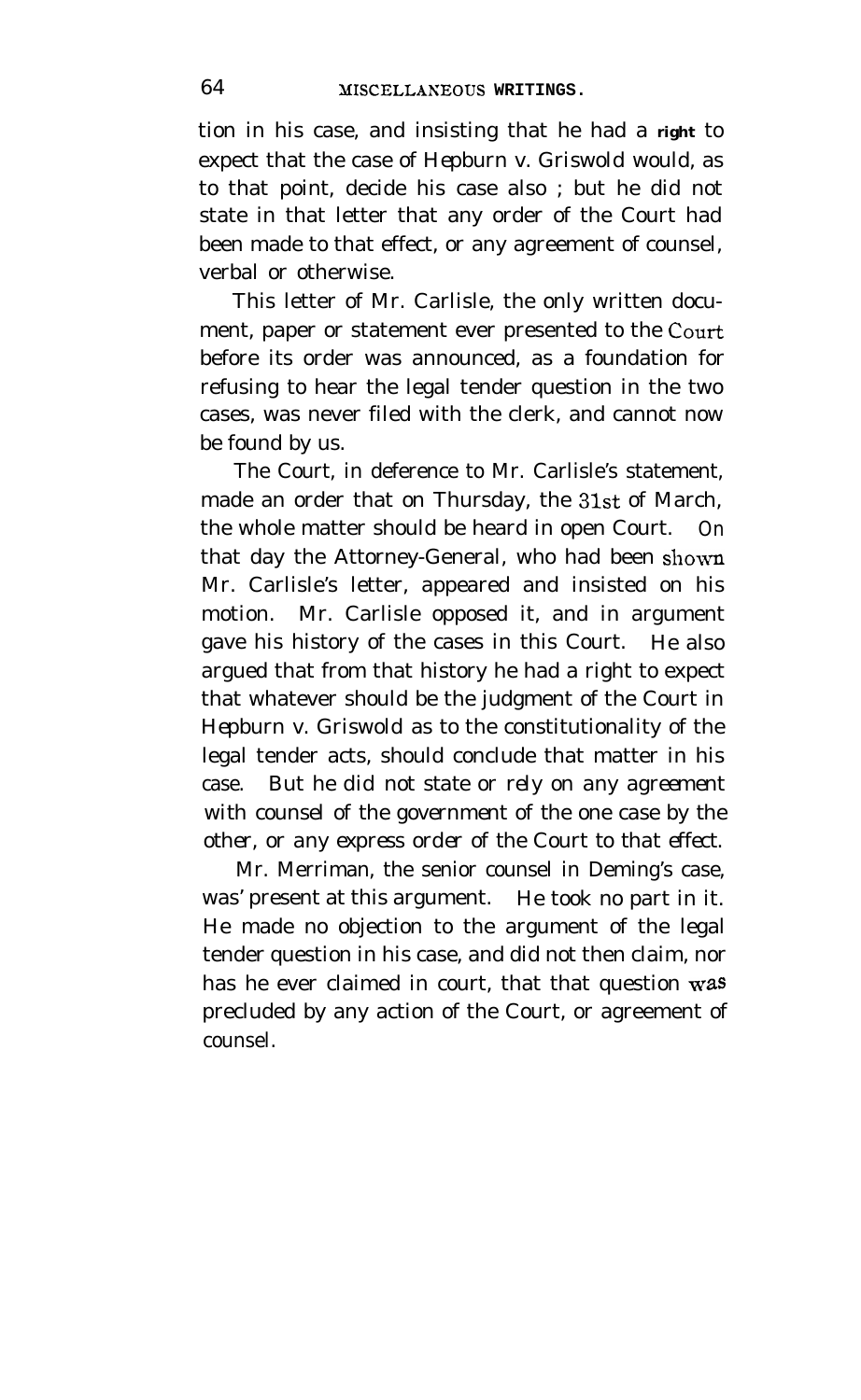On full consideration of all that was then before it, the Court announced on Friday morning, the 1st of April, that the two cases would be heard on all the questions presented by the records on Monday, the 11th, ten days thereafter; and at the same time the Chief Justice announced the dissent of himself and the other Justices already mentioned, to this order.

When that day arrived, a letter was presented from Mr. Carlisle, dated in this city, of the Saturday before, in which he said he had not had time to prepare for the argument, and that he had an engagement to try a case in New York on Tuesday, which he had not been able to postpone, and again urged the injustice of a reargument of the legal tender question in his case, and stated that he *understood when his case had been* **passed,** *that it would abide the decision in Hepburn v.* Gris wold. A telegram was also read stating Mr. Merriman's illness. The Court from the bench postponed the hearing for one week.

Since that time the Chief Justice has received a letter from Mr. Norton, former Solicitor of the Court of Claims, who once had some charge in that capacity of these cases, in which he states, that when the cases were continued in March, lS6S, he understood that they would be governed as to the legal tender question by the decision of *Hepburn v. Griswold,*

Of both these letters, now the only papers on file in regard to the matter, it is to be observed-

1. That they were presented after the Court had appointed a day for hearing all that might be said for or against the motion, and after both parties had had a full hearing, and after the Court had, on full consideration of all that was before it, fixed the day for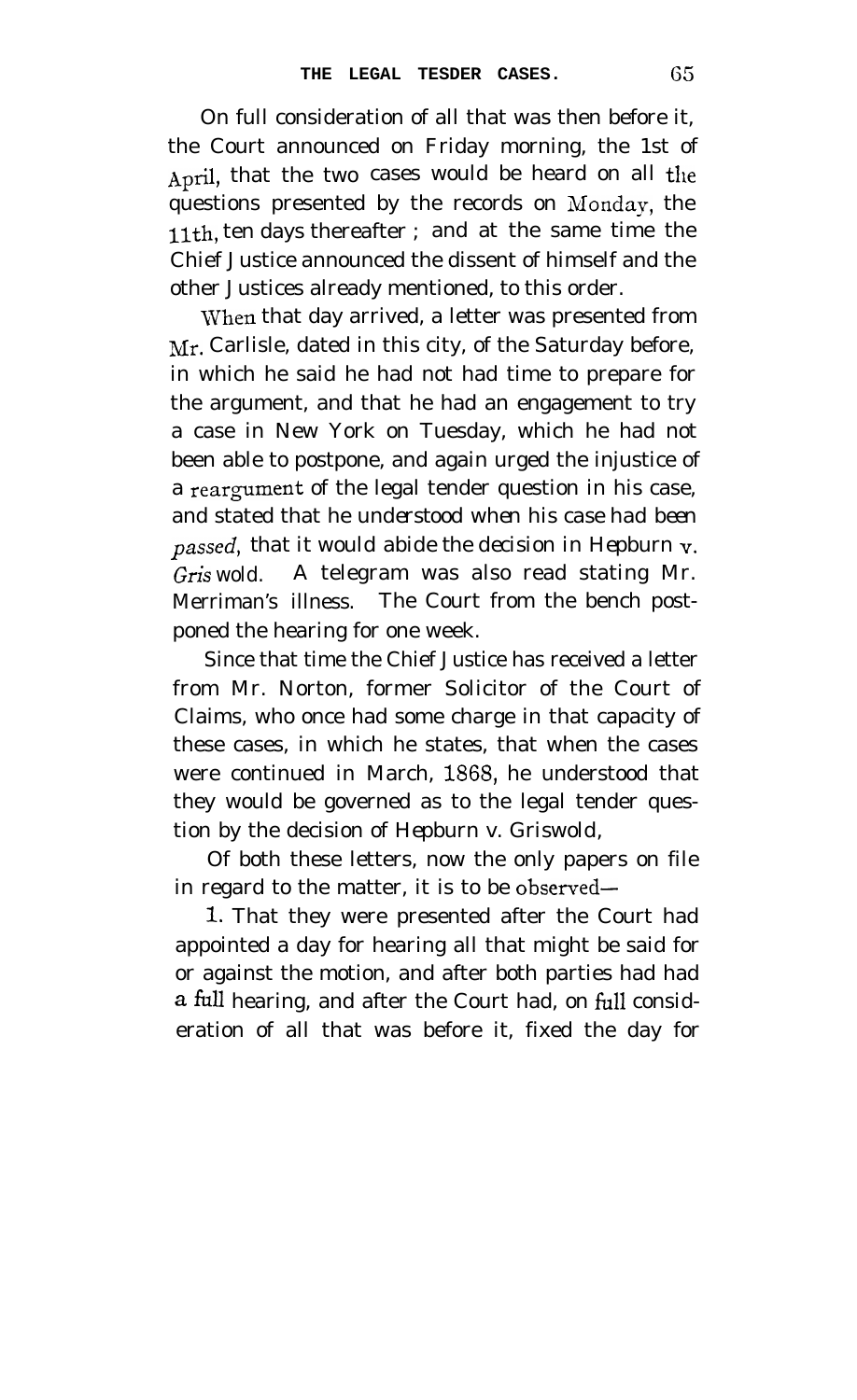hearing, and decided to hear the whole matter in issue. Of Mr. Norton's letter it may be further said, that it was made after Mr. Carlisle's two efforts to prevent a hearing had both been considered and overruled, and is made by a gentleman not now engaged in the cases, without verification, and without notice to any party, or counsel in the case.

2. That neither of them assert that any agreement, contract or promise was made by the counsel of the United States, that *Hepburn* v. *Griswold* should control these cases in any matter of law whatever.

We do not doubt that counsel for appellants and counsel for the United States believed, and in that sense understood, that the judgment of the Supreme *Court* in *Hepburn v. Griswold,* and the other legal tender cases argued at the same time, would establish principles on that subject that would govern the cases now under consideration, and all other cases in which the same questions might arise.

This understanding was no more than the expectation, usual and generally well founded, that a principle decided by this Court will govern all the cases falling within it. But this expectation must be subordinated to the possibility, fortunately rare, that the Court *may* reconsider the questions so decided ; and confers no absolute right.

We have thus far considered only what occurred in open Court since the motion of the Attorney-General was made to take up these cases ; and in what has been said the Court, consisting of Justices Swayne, Miller, Davis, Strong and Bradley, all concur.

But the paper, to which we are replying, under takes to give a history of the connection of these  $two$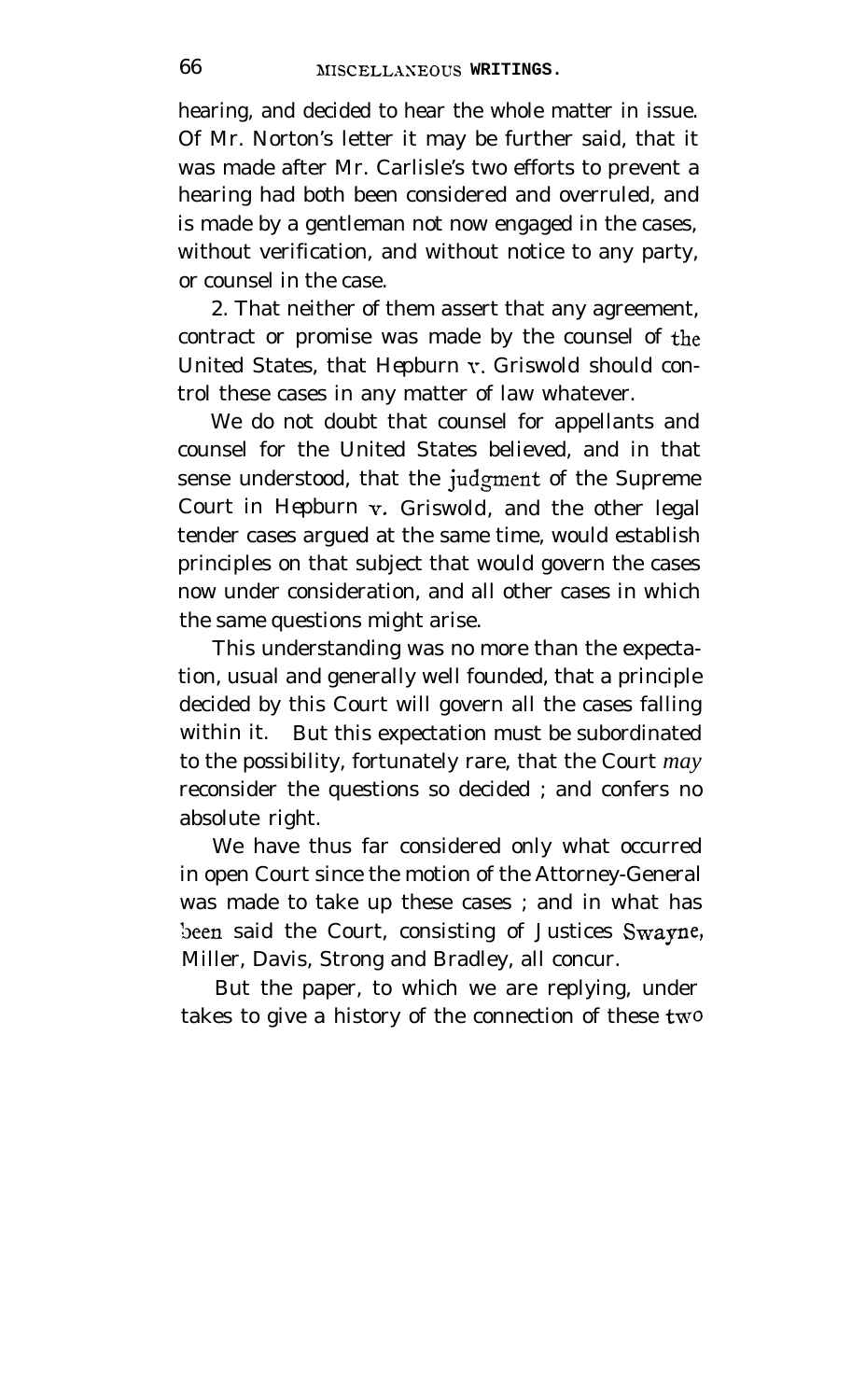cases with certain others, involving the legal tender ,question, so much at variance with the records of the court, and with the recollections of the three Justices of the Court first above named (the other two not then being members of the Court), that we do not feel .at liberty to permit it to pass in silence.

This statement invades the sanctity of the conference room, and in support of its assault upon the Court, does not hesitate to make assertions which are but feebly supported by the recollections of a part of the four Judges who join in it, but which are inconsistent with the record of the Court, and are contradicted by the clearest recollections of the other three Judges who then composed a part of the Court, who oin in this answer.

It is attempted, by speaking of these cases as two out of nine, which the Court constantly had in view as involving the legal tender question, to sustain the inference, that they were to be decided with the -others, and were submitted to the Court, so far as the legal tender question was concerned, at the same time.

Now, the first and only time the legal tender cases 'were grouped together in any order of the Court was on the 2d day of March, 1868, when the following order -was made of record :

"No. 89. S. P. & H. P. Hepburn v. Henry Griswold,  $\lambda$ " No. 225. Frederick Bronson v. Peter Rodes. <sup>J</sup>

" Ordered by the Court, That these cases stand continued for re-argument by counsel at bar on the first' Tuesday of the nest term, and that the Attomev General have leave to be heard on the part of the United States."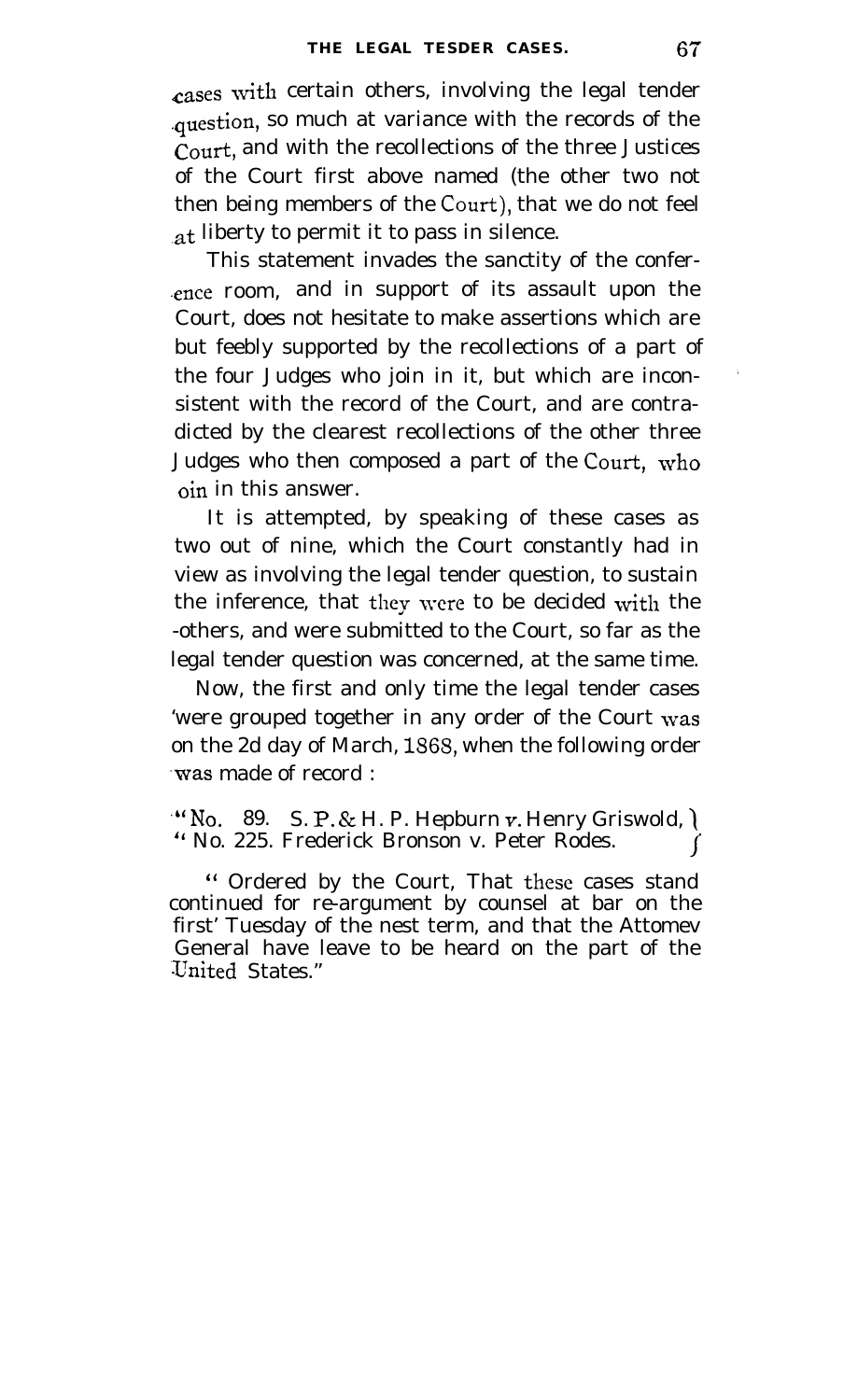" No. 35. Mandelbaum v. People of Nevada. " No. *60.* The County of v. The State of Oregon.

" No. 67. John A. McGlynn, Es'r, &c., v. Emily Magraw, Ex'trix.

" No. 71. Joseph C. Willard v. Benj. 0. Tayloe.

" Ordered by the Court, That these causes stand continued to the next term, with leave to counsel to reargue the same if they see fit on any question common to them and to Nos. 89 and 225.

The Chief Justice says that there were nine of these cases in all, which were to be governed by the decision of the Court made on the general argument in regard to legal tender. Here are six of them grouped in these two entries standing together. If Latham's and Deming's cases stood on the same agreement, or the same order, why were they not included ? It will not do to say that they were carelessly omitted, for the order is evidently drawn with particularity, and there can be no doubt that it includes all that it was intended to include.

Nor will it do to say that these cases could not be included because they had other questions besides legal tender, for the cases of *Willard* v. Tayloe and *Mandelbaum v. Nevada,* which are in the order, included other questions, and were finally decided without touching that question. The case of *Horwitz v. Butler,* which is necessary to make out the nine alluded to, although it involved nothing else but legal tender, was argued by itself after *Bronson P. Rodes* was decided. There was, therefore, evidently no general agreement or order, that cases not named should abide those that were, because they involved that question.

It is said that subsequently to the decision of *Hepburn* v. *Griswold,* these cases " were called on sev-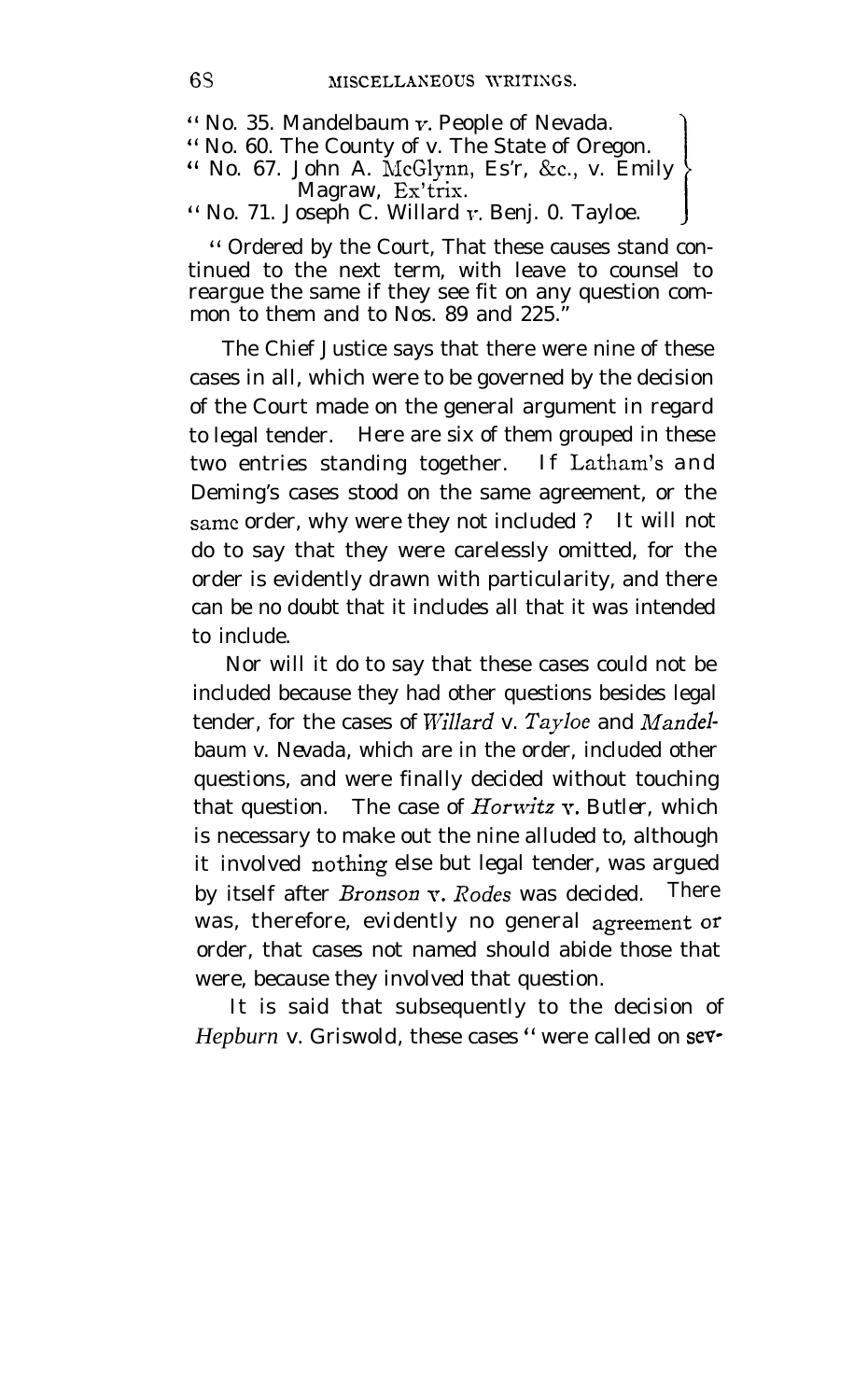era1 occasions, and it was again stated by the Chief **Justice** from the bench that the legal tender question having been determined in the other cases would not be again heard in these."

This statement is, as we are satisfied, founded in an entire misapprehension. If any statement had been made from the bench that no argument would be heard in these cases of the legal tender question, it would certainly have attracted the attention of the Judges who did not agree to that opinion, and would have met with a denial on their part so emphatic as to be remembered.

The cases now under consideration were numbered six and seven of the docket of this term. They had, therefore, as the records of the Court show, been called and passed on the Sth December, two months before the announcement of the decision of *Hepburn v. Gris*wold, which was February 8.

It further appears, that on the 10th December the Attorney General moved to dismiss the appeal in Latham's case because it had not been taken in due time. The opinion of the Chief Justice is entered of record overruling this motion, because, though the appeal was not allowed within ninety days, it had been prayed within that time. In all these orders no hint is given that these cases were to abide the judgment in *Hepburn v. Griswold.* 

Very soon after the decision of *Hepburn v. Griswold,* Mr. Carlisle called attention to the Latham case, and asked that an early day be assigned for its hearing. The Chief Justice was about to do this in open Court, when Mr. Justice Miller requested him to take the matter into conference. When the motion was called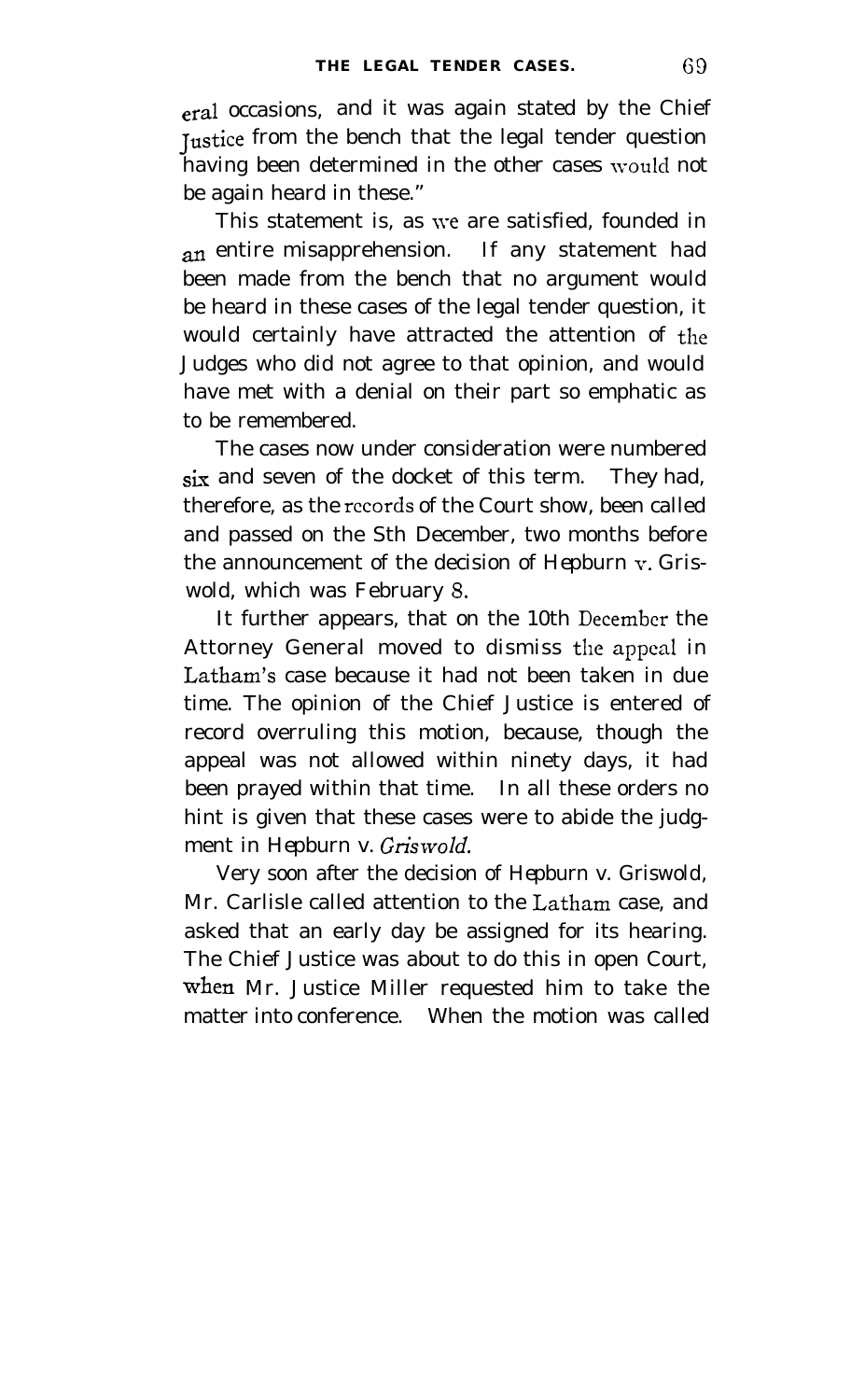in conference, Mr. Justice Miller said that the case involved the legal tender question, and that he hoped it would not be set for hearing until the two vacancies. on the bench were filled, as nominations were then pending for both of them. No objection was made to this, and the motion of Mr. Carlisle was postponed indefinitely. The Chief Justice remarked, as those of us who were present well recollect, that he considered the legal tender question as settled by *Hepburn V. Griswold,* as far as it went, but none of the Judges gave any intimation that there was anything in the history of these which precluded that question from being considered in them. If it could not, there was no reason for postponing their hearing for a full bench, as was done, for they arc otherwise quite unimportant, either in principle or amount, and were entitled to a speedy hearing, as they had been long delayed.

Conceding, as we do freely, that our brethren believe that such an order or statement was made verbally, should it govern our action ?

We cannot consent to this, because if any order or statement was made orally, unless it was reduced to record, or is assented to or admitted by the counsel for the United States, it is no sufficient legal ground for refusing to hear the appellee on any defence found in the record of these cases.

In support of this we hold the law to be that without some order of Court made of record, or some written stipulation signed by the party or his counsel, or some verbal agreement of the parties established to the satisfaction of the Court, no party can be deprived of the right to any defence in this Court which the record of his case presents.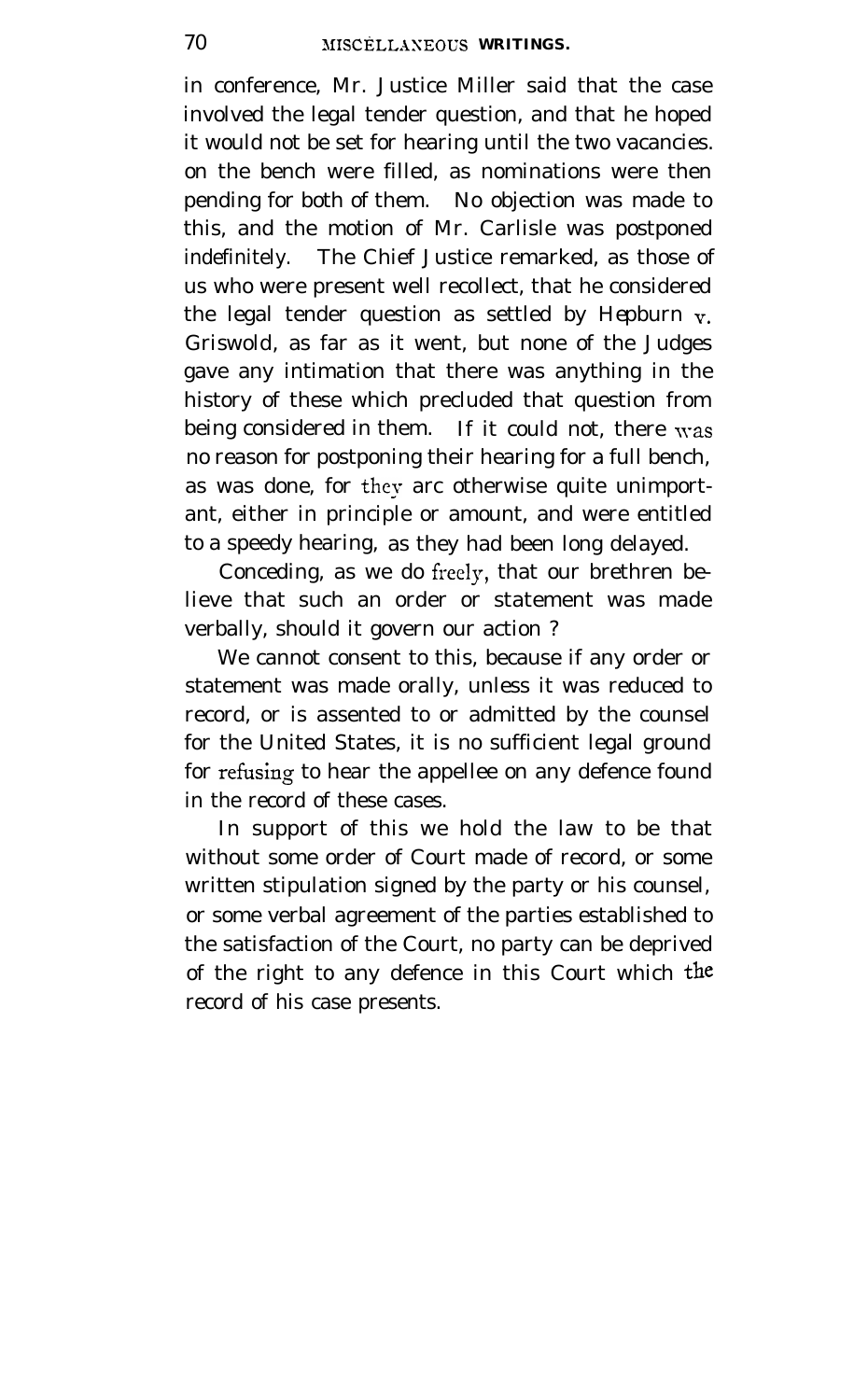Much stress is laid in the paper we are considering upon the long deliberation, the clear majority and the liberality of the Court in giving time to the minority to file the dissent in *Hepburn v. Griswold,* and we are freely told the steps in conference which led to the final result.

The minority in that case **arc** profoundly impressed with the belief that the circumstances of that decision, if well understood, would deprive it of the weight usually due to the decisions of this Court. The cases had been on hand eighteen months or more. There was no pressure for a decision. There was one vacancy on the bench. It was believed that there would soon be another. Under these circumstances the minority begged hard for delay until the bench was full. But it was denied. When, after all this argument and protracted consideration, the case was taken up in conference, and was there discussed for three or four hours, in which discussion every Judge took part, the vote was taken and the Court was found to be equally divided on affirming or reversing the judgment of the Court of Appeals of Kentucky. \* Before the conference closed, however, the vote of one of the Judges who had been for reversing the judgment was changed. The circumstances under which this vote was changed were very significant, but we do not deem it proper to state them here. Without that change no opinion could have been rendered holding the legal tender statutes unconstitutional.

The question thus decided is of immense importance to the government, to individuals and to the public. The decision only partially disposed of the great question to which it related, and has not been received by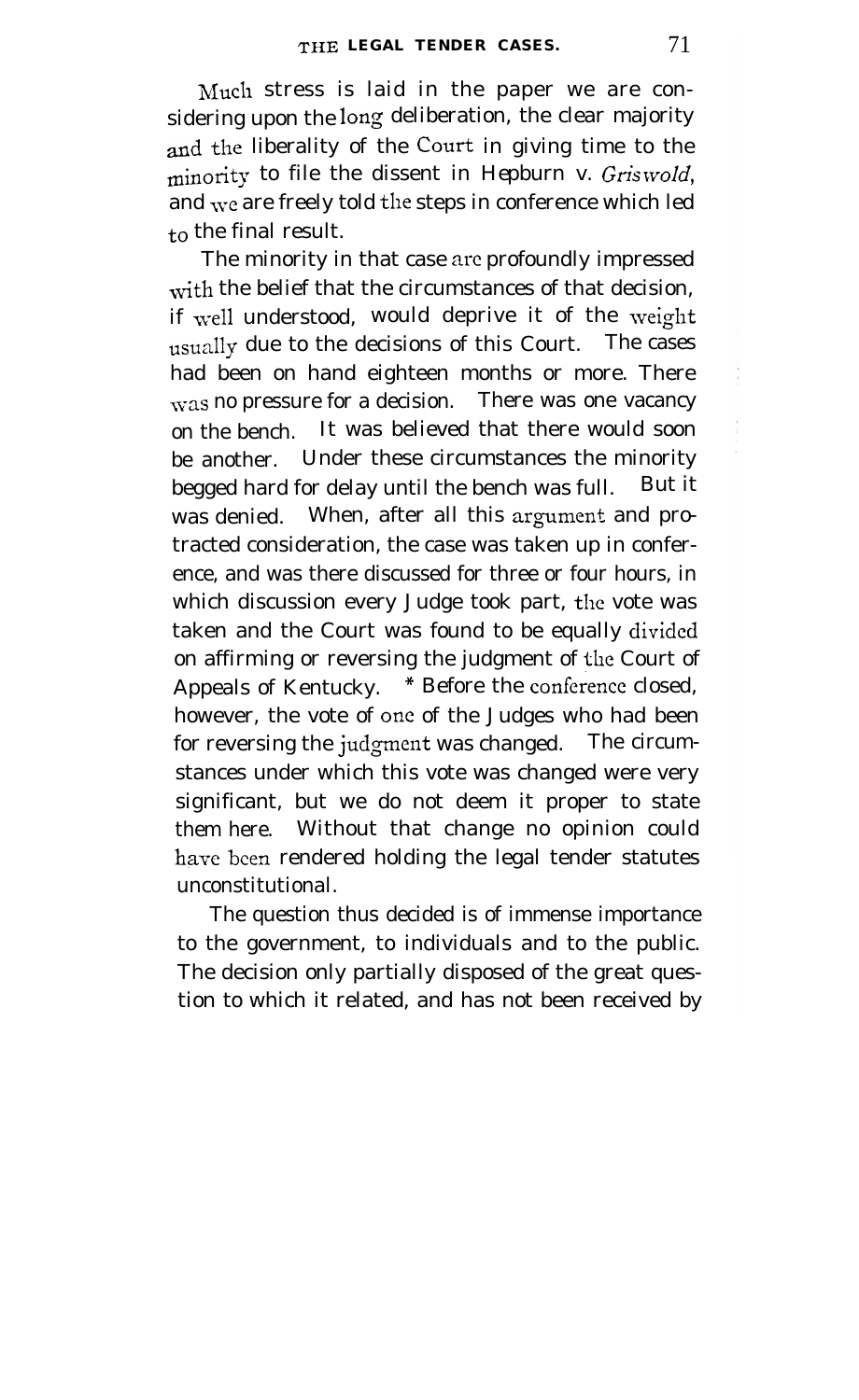the profession or by the public as conclusive of the matter. If it is ever to be reconsidered, a thing which we deem inevitable, the true interests of all demands that it be done at the earliest practicable moment.

We did not seek the occasion, but when the case seemed fairly before us we could not shrink from our duty as we understood it.

We could not deny to a party in Court the right which the law gave him to a hearing on all the defences which he claimed to have. When, on the other hand, the rules of the Court did not admit of a rehearing in the case of *Hepburn* v. *Griswold,* \ve did not attempt to strain or modify those rules to reach the question. In this case, as in all others, we have endeavored to act as the law and our duty required.

The foregoing paper of eighteen pages [in the manuscript] was prepared and agreed to as the reply of the Court to a paper filed by the Chief Justice on behalf of himself and Justices **NELSON, CLIFFORD** and **FIELD.** That paper has been withdrawn by them from the files of the Court, and this is, therefore, not filed.

We all concur in the statements of the foregoing paper as to the reasons for our action in the matter to which it refers, and the statement of facts we declare to be true so far as they are matters which took place while we were respectively members of the Supreme Court.

**WASHINGTON, April 30, 1870.** 

N. H. SWAYNE. **SAN.** F. **MILLER. DAVID DAVIS. W. STRONG. JOSEPH** P. **BRADLEY.**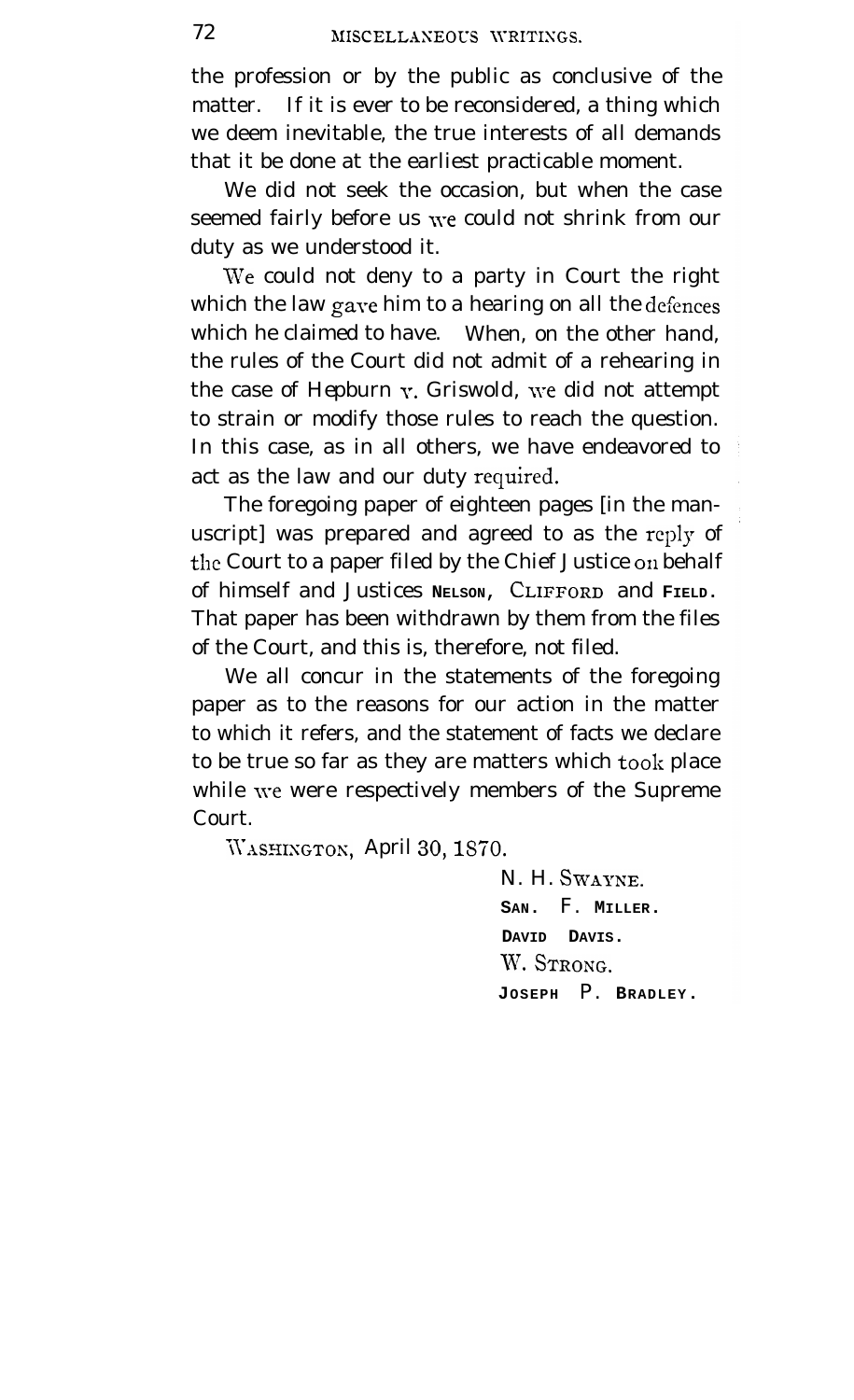[Note.-The original draft of the statement, as drawn by Justice MiLLER, from the asterisk on page \$1, concluded in the words printed below. But, on consultation with the other Justices at the time it  $_{\text{Was}}$ thought best to omit it, as Justice **GRIER** was still living, and might be pained if it should come to his knowledge. Justice MILLER, however, preserved it, and placed it in the same envelope with the statement  $\alpha$ s modified, where it was found after his death. It was **aS fOllOWS <sup>11</sup>**

\* This would have affirmed the judgment, but settled no principle.

An attempt was then made to convince an aged and infirm member of the Court that he had not understood the question on which he voted. He said that he understood the Court of Appeals of Kentucky had declared the legal tender law unconstitutional, and he voted to reverse that judgment. As this was true, the case of *Hepburn v. Griswold* was declared to be affirmed by a Court equally divided, and we passed to the next case.

This was the case of *McGlynn*, *Ex.*, *v. Magraw*, and involved another aspect of the leg-al tender question. In this case the venerable Judge referred to, for whose public services and character we entertain the ' highest respect, made some remarks. He was told that they were inconsistent with his vote in the former case. He was reminded that he had agreed with a certain member of the Court in conversation on propositions differing from all the other Judges, and finally his vote was obtained for affirming **Hepburn T.** *Griswold, and so the majority, whose judgment is now* said to be so sacred, was obtained.

To all this we submitted. We could do nothing else. In a week from that day every Judge on the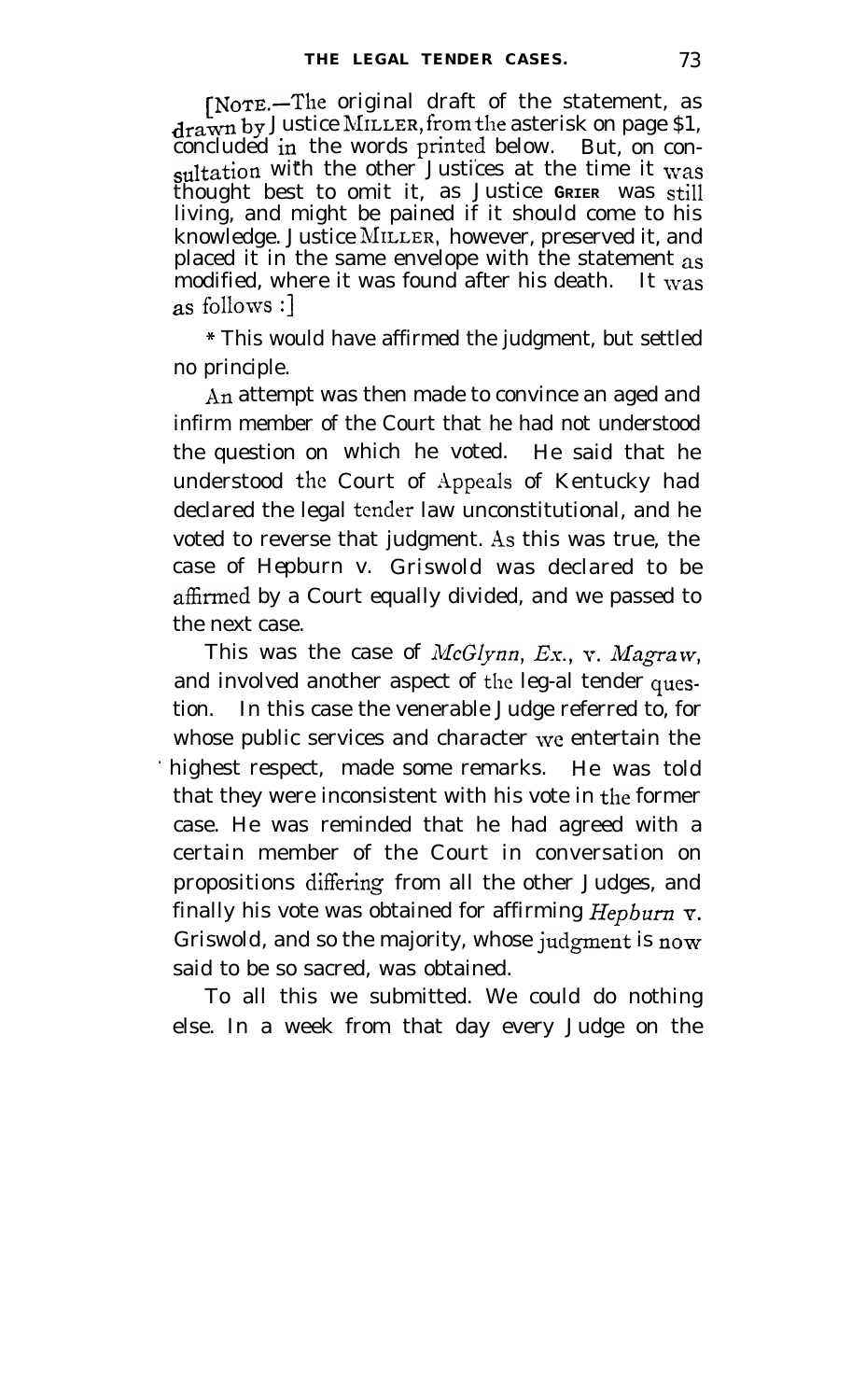bench authorized a committee of their number to sap to the Judge who had reconsidered his vote, that it was their unanimous opinion that he ought to resign.

These are the facts. We make no comment. We do not say he did not agree to the opinion. We only ash, of what value was his concurrence, and of what value is the judgment under such circumstances ?

That question thus decided is of immense importance to the Government, to the public, and to individuals. The decision only partially disposed of the great question to which it related, and has not been received by the profession or by the public as concluding the matter. If it is ever to be reconsidered, a thing which we deem inevitable, the best interests of all concerned, public and private, demands that it be done at the earliest practicable moment.

We have not sought the occasion, but when the case is fairly before us, if it shall be found to be so in these cases, we shall not shrink from our duty, whatever that may be. For the present, we believe it is our duty to hear argument on this question in these cases.

Whether the judgment of the Court in *Hepburn V. Griswold* shall be found by the Court to be conclusive, or whether its principles shall be reconsidered and reversed, can only be known after the hearing ; and in the final judgment of the Court, whatever it may be, we are satisfied there will be acquiescence.

At all events, the duty is one which we have not sought-which we cannot avoid.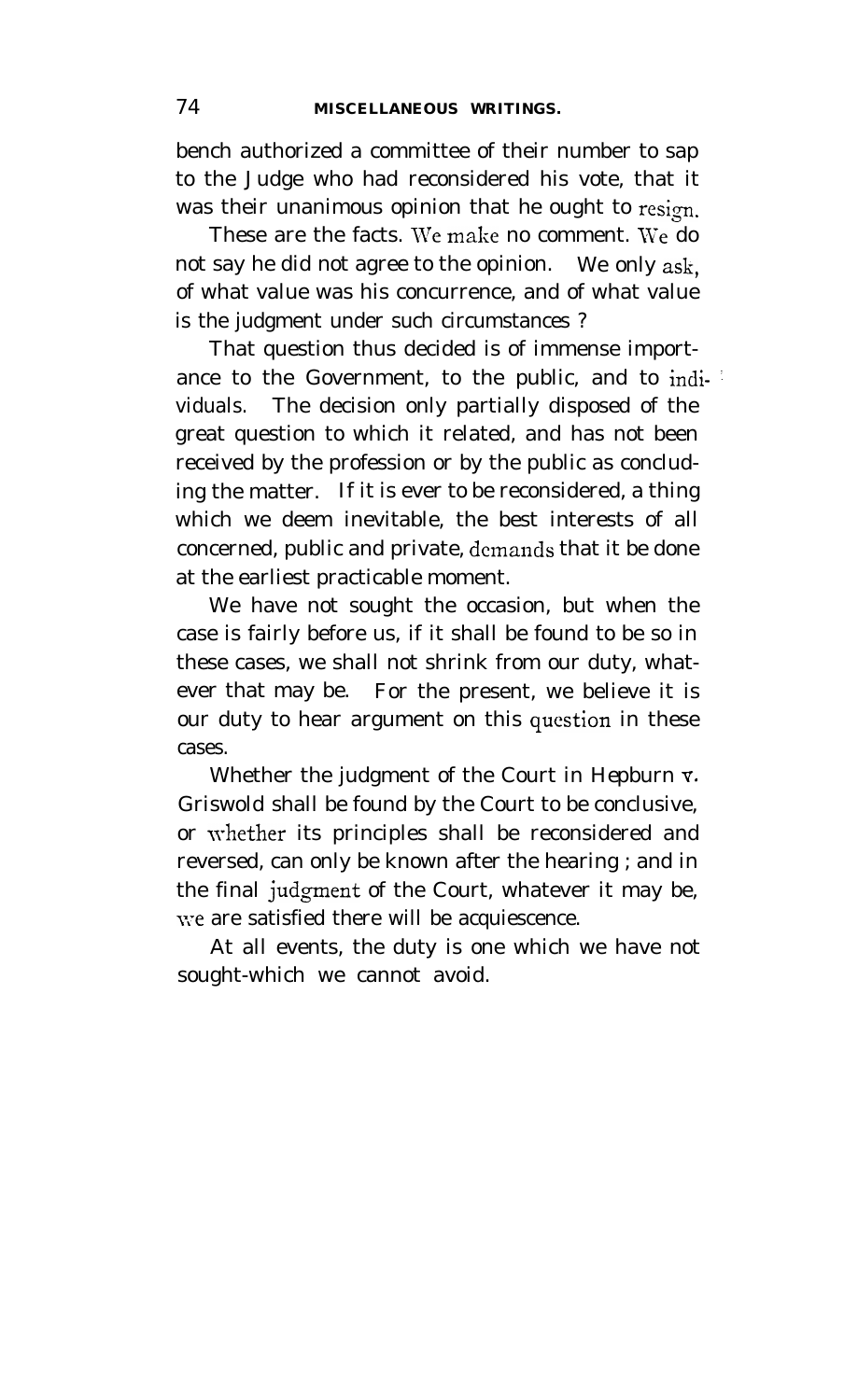## PERSONAL,

# POLITICAL, HISTORICAL

**AND**

## PHILOSOPHICAL.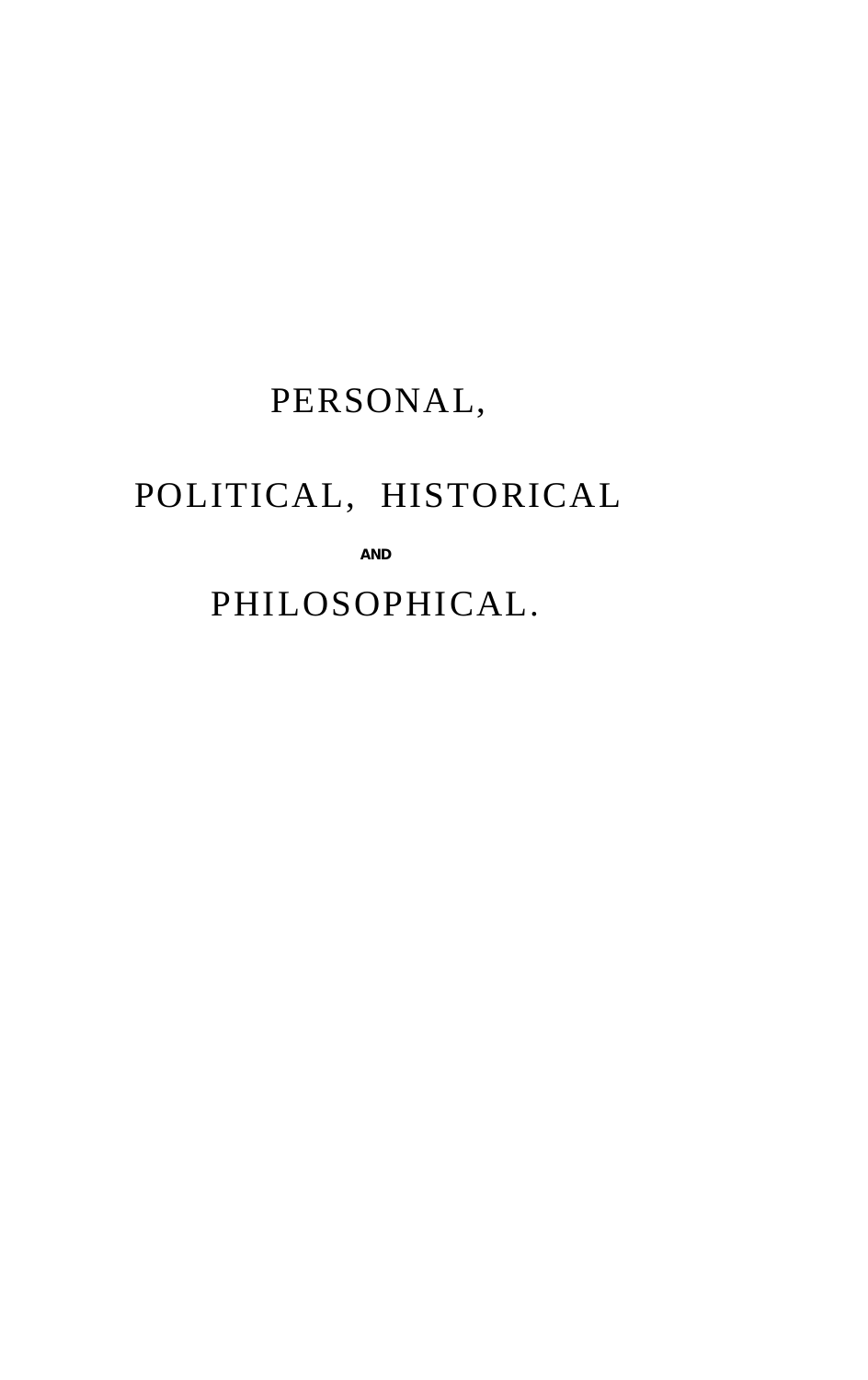I have just finished (November 29, 1837) the perusal of the second volume of Davis's Memoirs of Aaron Burr. I took up that work with the most bitter prejudices against Burr, but I must confess that a perusal of it has very much softened, if not entirely eradicated, my detestation of his character. Burr, no doubt, was a persecuted man. He had intrigue, perhaps too much like Pope, he practiced it when a straightforward course would have answered his turn as well. This rendered him suspected ; being suspected, made him suspicious ; being thus suspicious and suspected, his conduct toward General Hamilton, on the one hand, and the conduct of the administration towards him in relation to the liberation of Mexico on the other, are accounted for. He went too far in call, ing out General Hamilton, although he received serious provocations which had never been caused, nor revenged by similar conduct on his part. He was above abusing a rival, but he would take all honorable means of triumphing over him. Hamilton was not above abusing a rival; but he would not go to such lengths, perhaps, to secure a triumph. As to his being guilty of treason in 1806 and 1507, there is very little ground to imagine such a thing. Aaron Burr was not that devil incarnate which I had supposed him to be.

The letters which passed between him and his daughter are some of the finest models of epistolary writing I ever saw. I think them superior to Lady Mary W. Montague-not in mind, nor in polish, nor in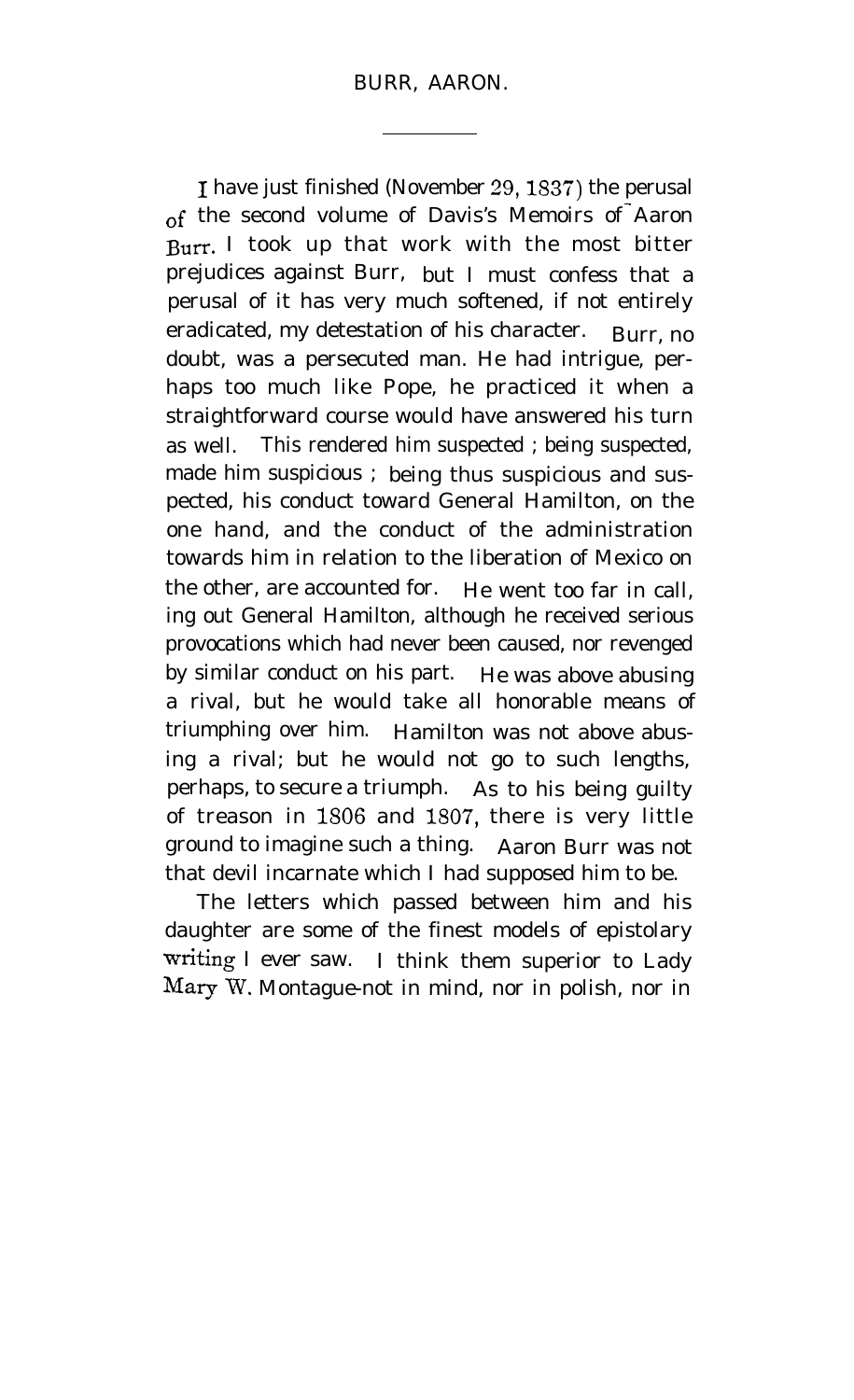literary merit, nor in refinement, but in that playful ease, and in that eternal sprinkling of the purest attic salt which should characterize the epistolary. They are perfect specimens of letters. Everybody can see that the author of the book has crowded as **many of** these letters into it as he possibly could, in order to exhibit Burr in his most attractive light-his private relations -and thus abstract the attention of the reader from the events of his public life. Though, on a perusal of the book, one could not point out any particular event of Burr's public life on which the author could have been more full than he has been. On the whole, the work is a good one, in my view, and will tend to repress the imputation of sinister and vindictive motives to public men, by teaching the lesson that a man may be hunted down as a monster in society, who, to his own intimate friends, exhibited the tenderest, noblest feelings of our nature.

## A LOVE LETTER.

SEPTEMBER 6, 1838.-"This world has not so many charms for me as it once had. I have been tossed on its ruder surges so long that I have learned to look for pure and abiding happiness in some more pure and abiding world. But life must be spent here ; duties must be discharged here, and I should be ungrateful to my Maker if I did not believe that He has provided me with some source of happiness connected with the situation in which He has seen fit to place me. But, where is happiness to be found. She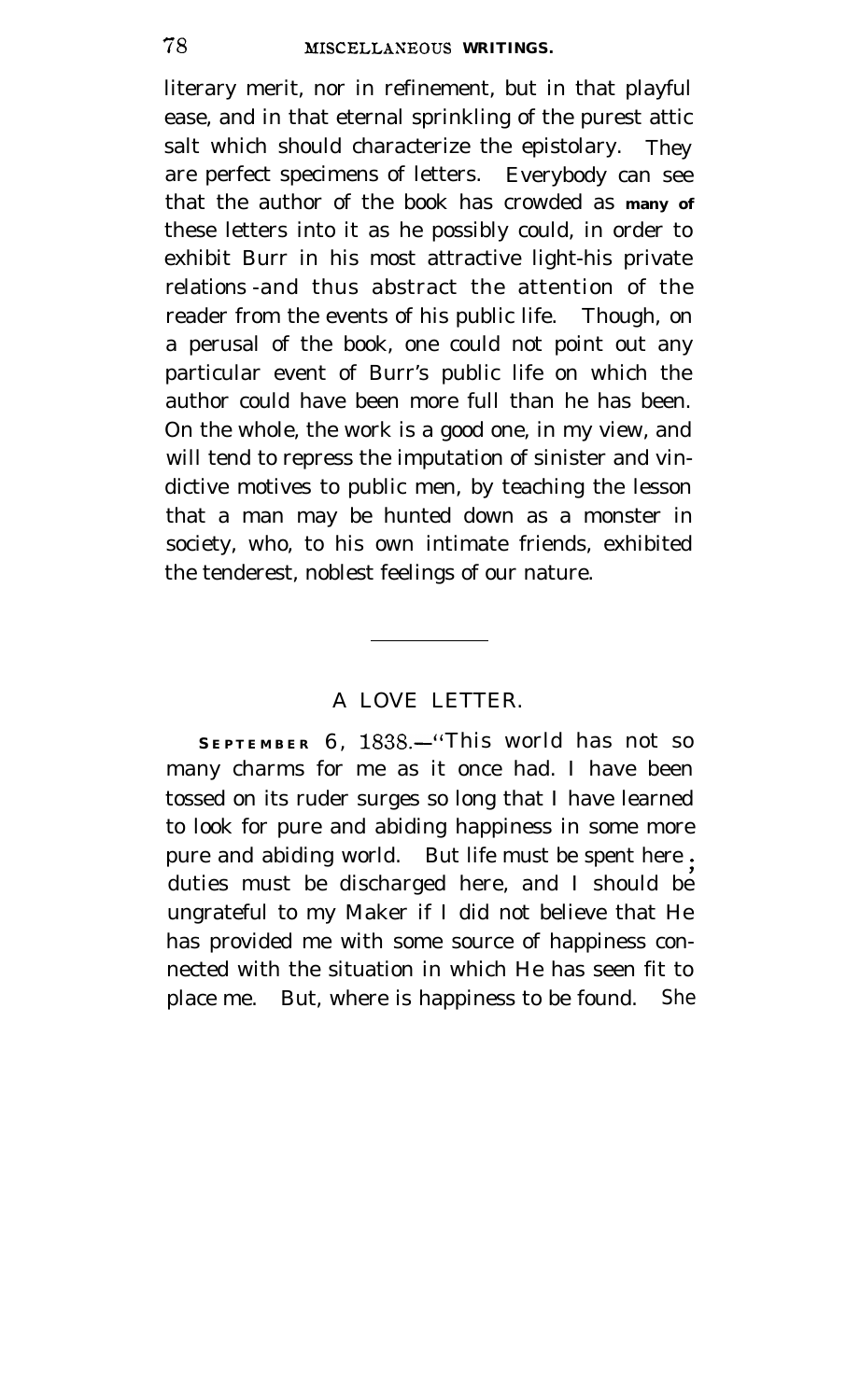is not seen in the giddy world of fashion, nor does she smile on the plumes of vanity and conceit. She is social in her nature, and domestic in her habits. Sweet in her disposition, her smile is bewitching. Tenderness beams in her eyes, and affection throbs in her heart Her own fireside is her empire ; beyond it her wishes never extend. Good sense and intelligence are her attendants ; religion is her friend." Such is the picture which I have often draw-n of the purest earthly bliss-a picture which has had its counterpart in real life, but which I have had little hope ever to realize.

**(NOTE.)** This extract is part of a love letter which, however, was never sent to the person for whom it was intended.

 $\frac{1}{2}$ 

### ADMISSION TO THE BAR.

DECEMBER 29, 1839. On Wednesday evening, November 13,1339, I was examined, at Trenton, before the Justices of the Supreme Court of New Jersey, on application for license to practice law ; and on the next day, licensed and admitted to practice as an attorney at law and solicitor in chancery in said State. The following Friday I started for Albany, and after staying at home nearly five weeks, returned to Newark Wednesday, 18th inst., where I still remain, undecided where to settle. Whilst at home, I witnessed much of the Helderberg disturbances, which elicited a call from the Governor of New York on the militia to suppress them. No blood was shed but that of divers pigs and fowls.

(Signed) J. P. BRADLEY.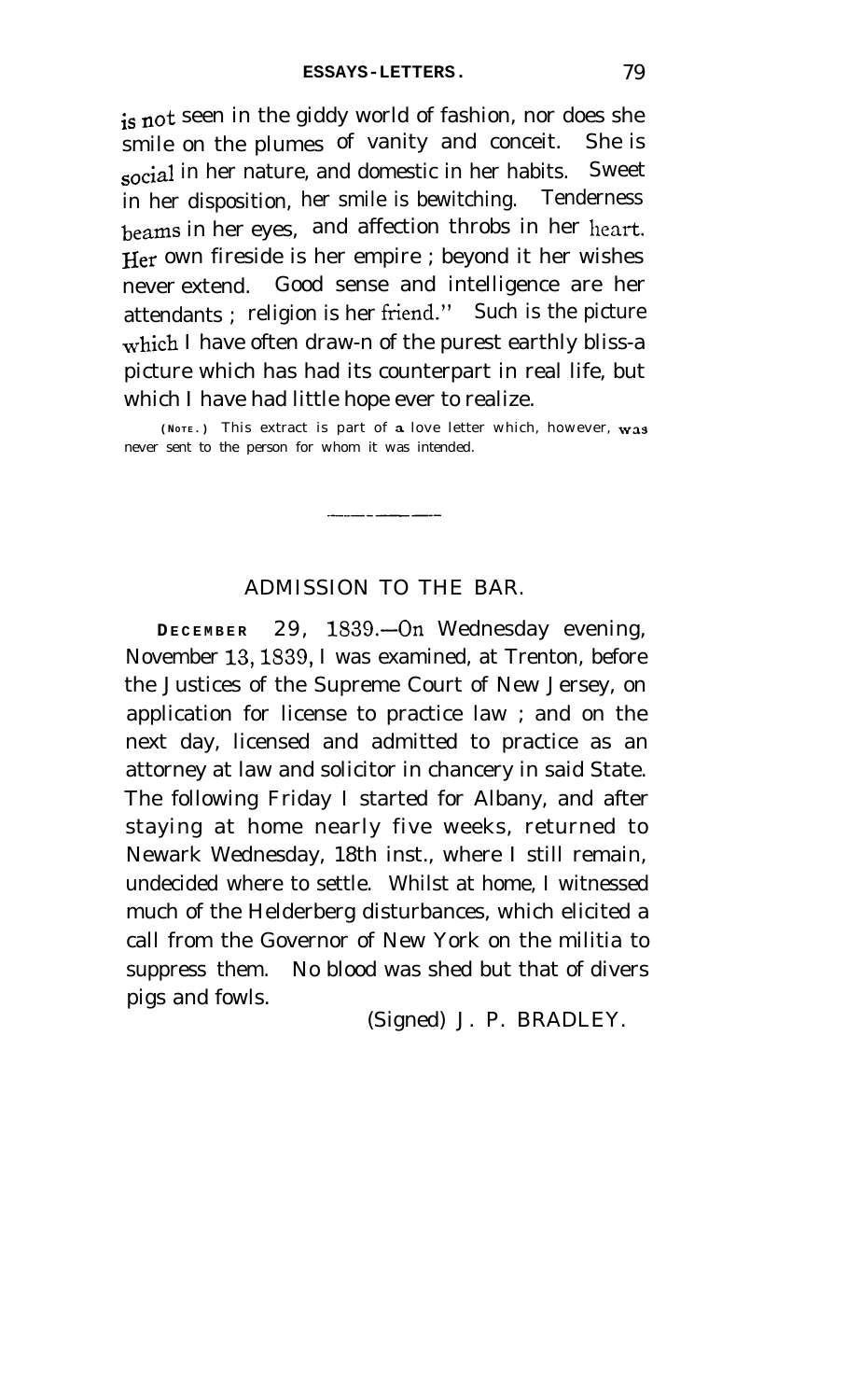## A PICTURE.

George B. Corkhill, of Washington, D. C., lately purchased an engraving, a little old and rough looking, exhibiting a Judge with ass's ears sitting on a tribunal, with Justice blindfolded on his left. Before him an old man brings forward a female figure, who holds a torch in one hand, and with the other clutches by the hair a little imp, who makes wry faces and kicks about resistingly. Behind the female figure are some attendants of hers, one of whom carries a dragnet on her shoulder. Guards stand at the door half concealed. In the estreme left hand upper comer an open window shows a demon in the distance on the wing, dragging away a female figure, as if it were a spirit taken to perdition. The engraving has a legend, as follows :

> Attrahit insonte perjura calumnia Apelle. In jus immiscens fanda nefanda simul Auriculis judex insignis tepora aselli Jus paritcr reddit collite cu comite Temporis at demum quae fertur filia seros In lucem profert qui latuere dolos.

#### Which may be freely translated thus :

" False swearing Calumny drags into Court Apelles innocent. The stupid Judge, Confounding Right and Wrong, his temples crowned With Ass's ears, with blindfold Justice by, Awards alike to both-the Good-the Bad. Time's daughter (Truth), who now at length is brought, Reveals the hidden Fraud, alas, too late !

The moment seized by the artist seems to be that at which Truth, with torch in hand, and clutching by the hair the struggling imp, representing the fraud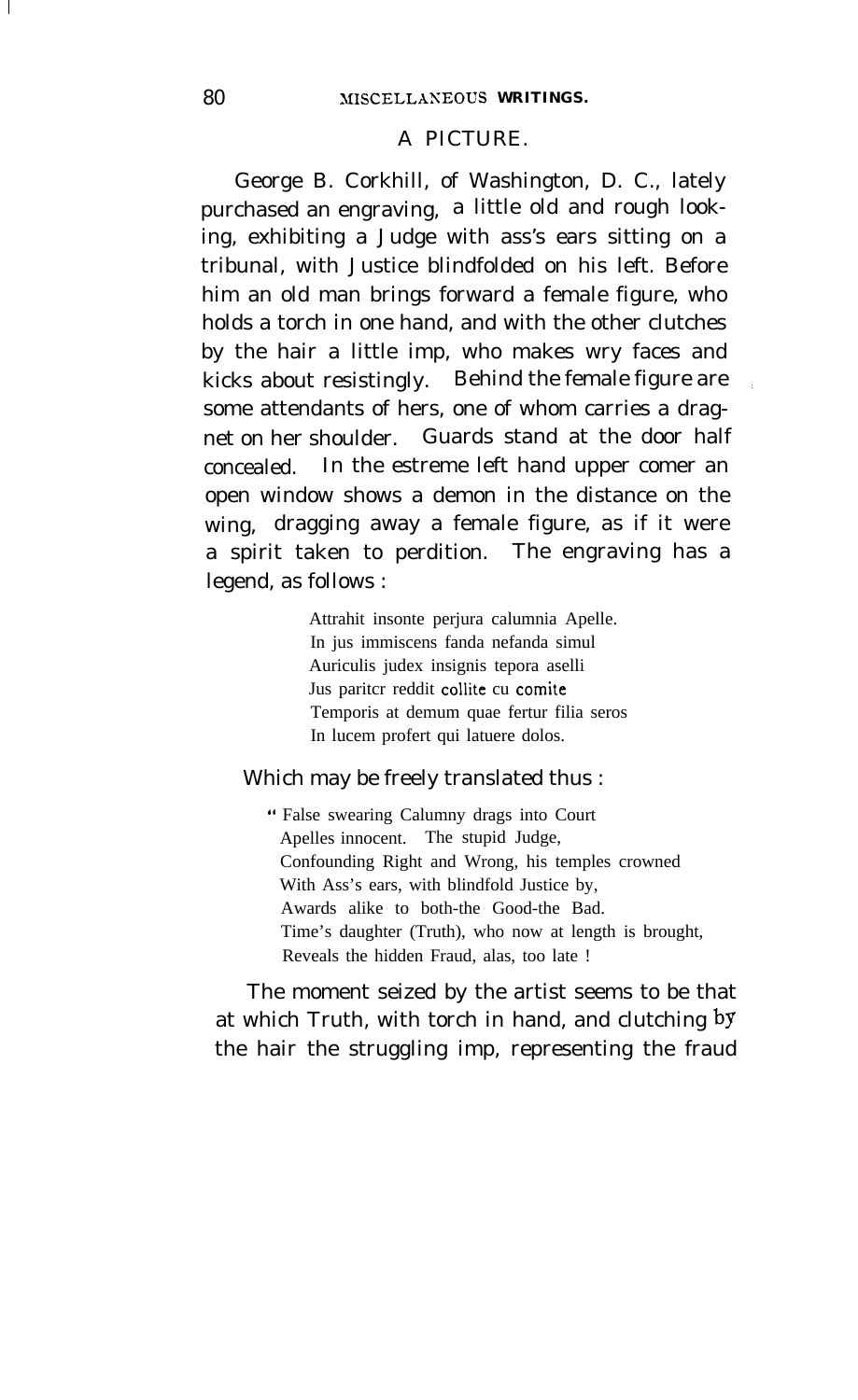that has lain concealed, and which has just been dragged from the water, reveals to the Court the awful mistake it has made. The Judge seems greatly surprised, and poor Justice hangs down her head in shame. The old man who brings " Truth " forward may be either " Time " or the agonized father of the victim, who was unjustly condemned, and whose spirit is seen to the left carried away by a demon. The drag-net of " Truth," held by one of her attendants, shows her perseverance in finding out the fraud, and reminds us how all hidden things are brought to light by her indefatigable efforts, even from the bottom of the sea.

The engraving has inscribed on a slab or caryatides, in the body of the piece, this note : " Georgius Ghisi, Mant. f 1560." That is, executed by George Ghisi of Mantua 1560. At the foot is inscribed on a scroll, " Luca Penis. in." That is, " Luca Penni's design." Luca Penni was born 1500, and was a, scholar of " Raphael." Ghisi of Mantua was a generation later. In Spooner's Biographical history of the Arts, under the title " Ghisi, George," is a list of some of Ghisi's engravings, and amongst others, this, "An allegorical subject representing a Judge on his tribunal with ass's ears, *after Luca Penni."* The engraving purchased by Mr. Corkhill is probably a French copy. I judge that it is not an original, because wanting the artist's monogram, and because it has an imprimatur, "cum privilegio regis." It may have been copied in the reign of Louis XIV or XV.

(Signed) J. P. BRADLEY.

JUNE, 1882.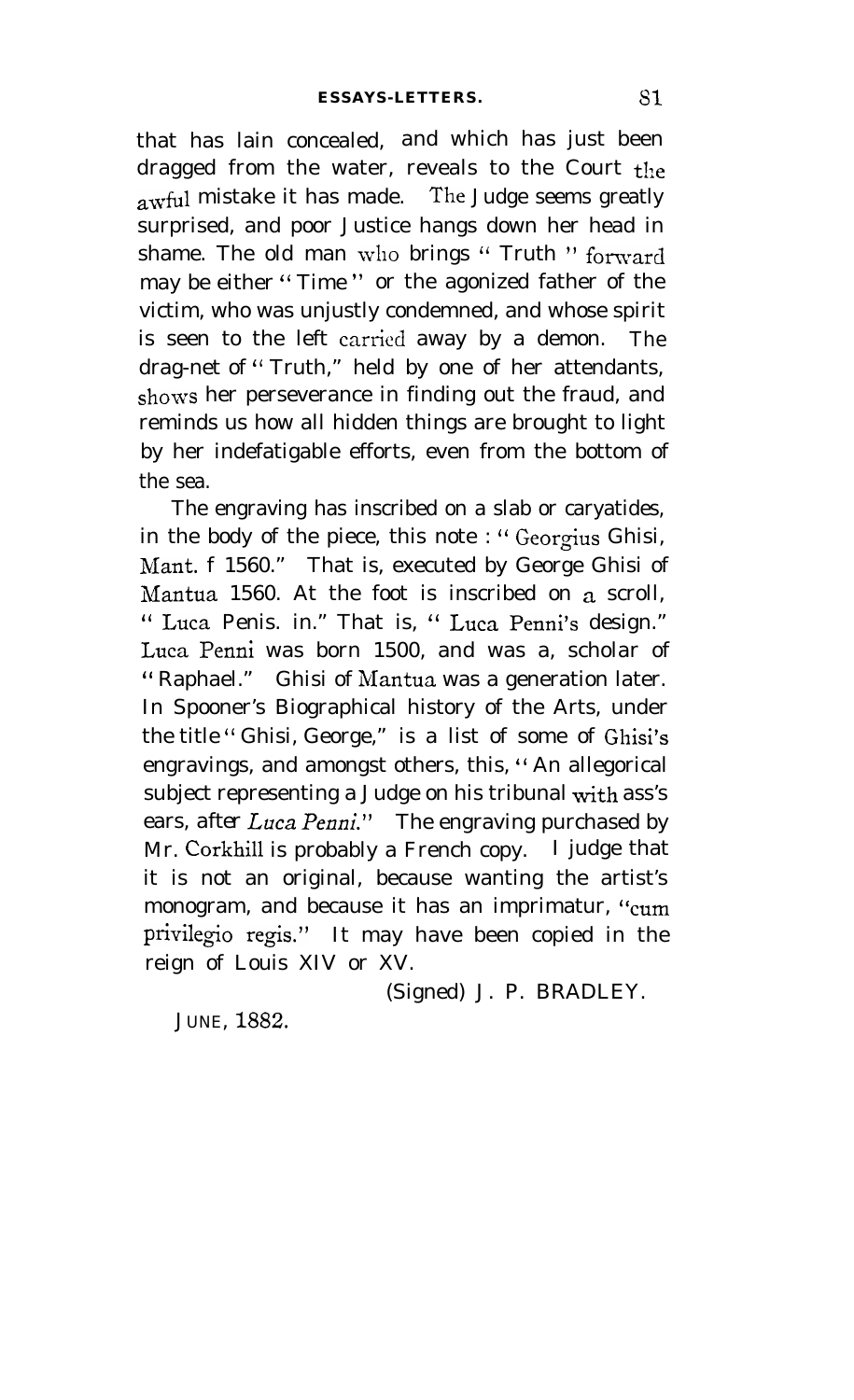201 **"** I" **STREET,** June 9, 1882.

**DEAR MR. CORKHILL:**

In looking over my version of the legend of your engraving, it occurs to me that the " immisccns fanda nefanda simul " may be attributed to the Prosecutor, " Calumnia," rather than to the Judge, whose greatest crime appears to be his stupidity. Correcting it on this theory, the rendering would be :

> False swearing Calumny drags into Court Apelles innocent, and guileful pleads, Together mixing up things Right and Wrong. The Judge with ass's ears on temples grown, Like judgment gives, with blind associate by, Time's daughter (Truth), who now at length is brought, Reveals the hidden fraud, alas, too late.

This is more liberal, and seems to be more in keep ing with the original.

Yours truly,

(Signed) JOSEPH P. BRADLEY.

## TRANSLATION OF LUCAN'S EULOGY ON POMPEY.

Casta domus luxuque carens, corruptaque ninquam Fortuna domini, clarum et venerabile nomen Gentibus, et multum nostrae quod proderat urbi.

A household chaste, of luxury devoid And by its master's fortune uncorrupt. A name renowned and venerated wide Among the peoples, and that hath enhanced Our city's weal.

*Lucan's Pkarsalia, IX.*

18844.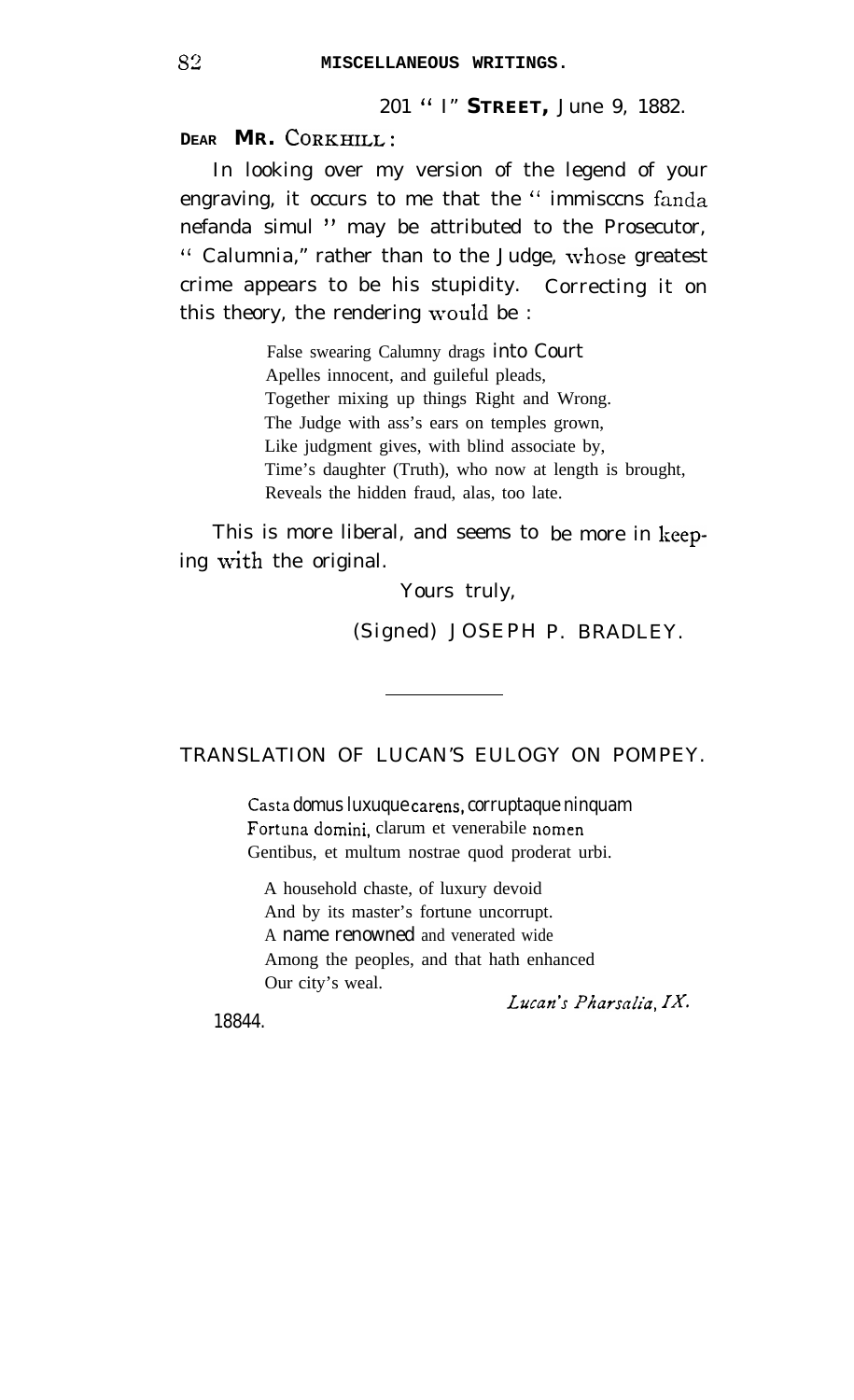#### TO MY SISTER "MARY," MARCH 14, 1886.

The clouds are gathering, soon the night will come, And we shall reach our long-expected home. But from the mile post marked with " Seventy-three" I hail you, sister, where you follow me; Six stages back is all the space between, For you, as I, the best of life have seen ; The most, if not the best, for who can know Which is the best for mortals here below, Youth, hope and fancy, or the sober close of life's long trials settling to repose, Lit up by gleams reflected from that shore Where wait our loved ones who have gone before? They wait, they beckon, why should we withstand The law that draws us to that happy land? Then, cheerful, onward, let us hence pursue The journey left that hides that land from view.

(Signed) J. P. BRADLEY.

ANSWER TO A REQUEST FOR A MOTTO.

WASHINGTON, 19th Sept., 1887.

**DE A R SrR:**

I know of no motto truer or more to be studied by a young man than the following :

> Haec sunt Fortunae optima dona : Sana mens in corpore sano, Sedulus labor, probitas pura.

The best gifts of fortune are these: Health of body, a sound understanding, Pure integrity, industry untiring.

Yours truly,

(Siped) JOSEPH P. BRADLEY.

MR. ELLERY S. AYER,

Boston.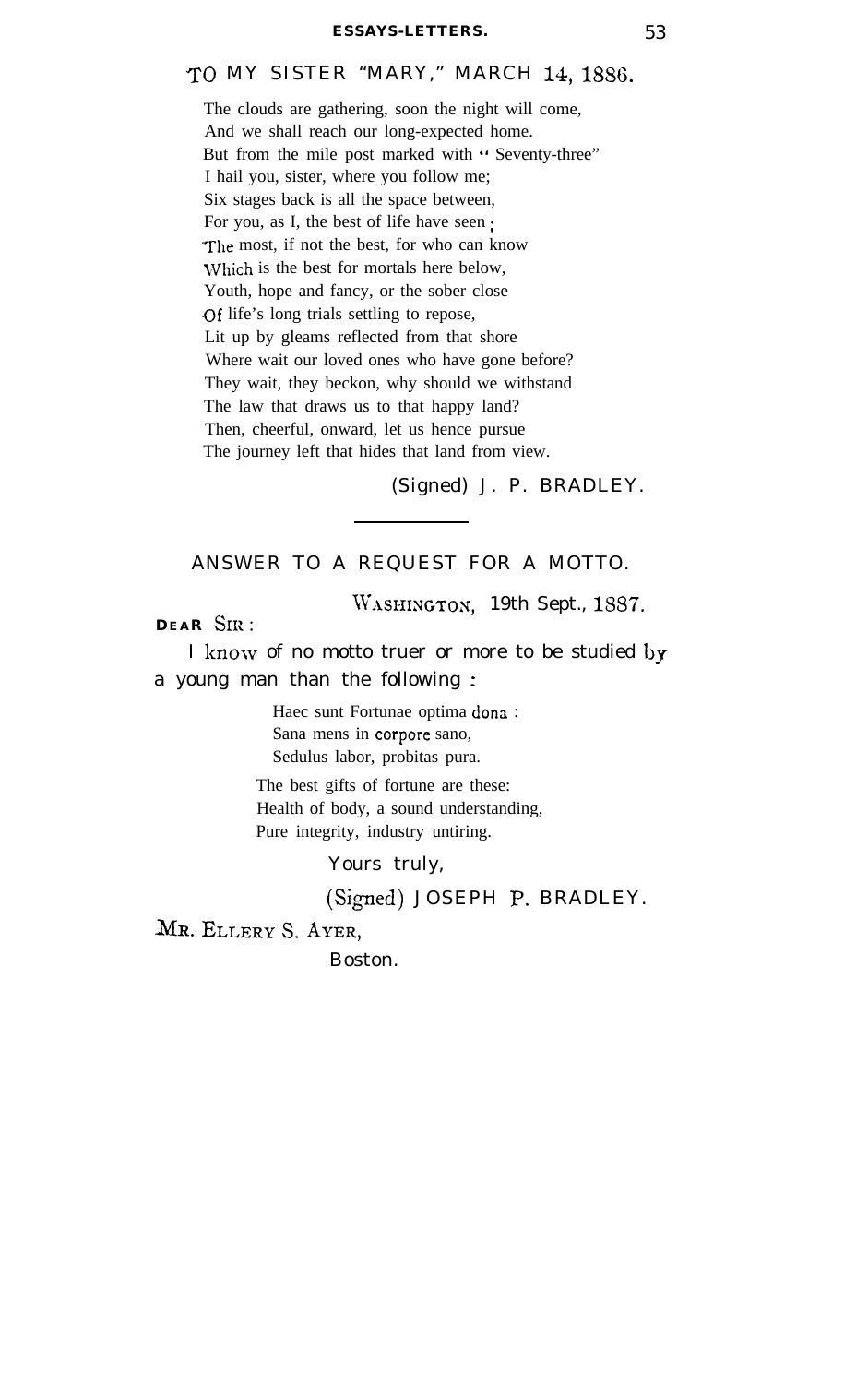#### DREAMLAND.

I do not know whether I am singular, but I have a dream-world **to which** I often repair in sleep. I do not refer to those phantastic scenes and incidents which have no rational connection or cause, and which often attend our unquiet slumbers, and leave little trace behind, or any deep impression. My dreamworld is very different. It has generally the **same** phantasmagoria of surrounding objects and scenery, and is altogether a pleasant and homogeneous system of things. The singularity of it is, that it has this constant sameness after the lapse of years. The principal scene is located in a city, having a great resemblance to the City of Newark, where I formerly resided and in this underworld city I am always residing and have an office in the business part of the town, on the ground floor, fronting on the main street ; but it is usually closed in consequence of my prolonged absences. I sometimes go in to look over some old and rare books that I keep there-books the like of which I never saw in my waking moments. One **of** these books is at least a yard in height, and half a yard in width, and at least four inches thick. The binding is very old and heavy, the corners being much frayed. The print is large and in double, and sometimes treble, columns on the page. It is hard to tell what the subject of it is. It contains chapters on law, and on chronology and on philosophy and on religion, and I find some very curious things in it, some of which, if I get time, I will relate. There are other old books of various sizes, some nearly as large as the one I have described, and thence ranging down to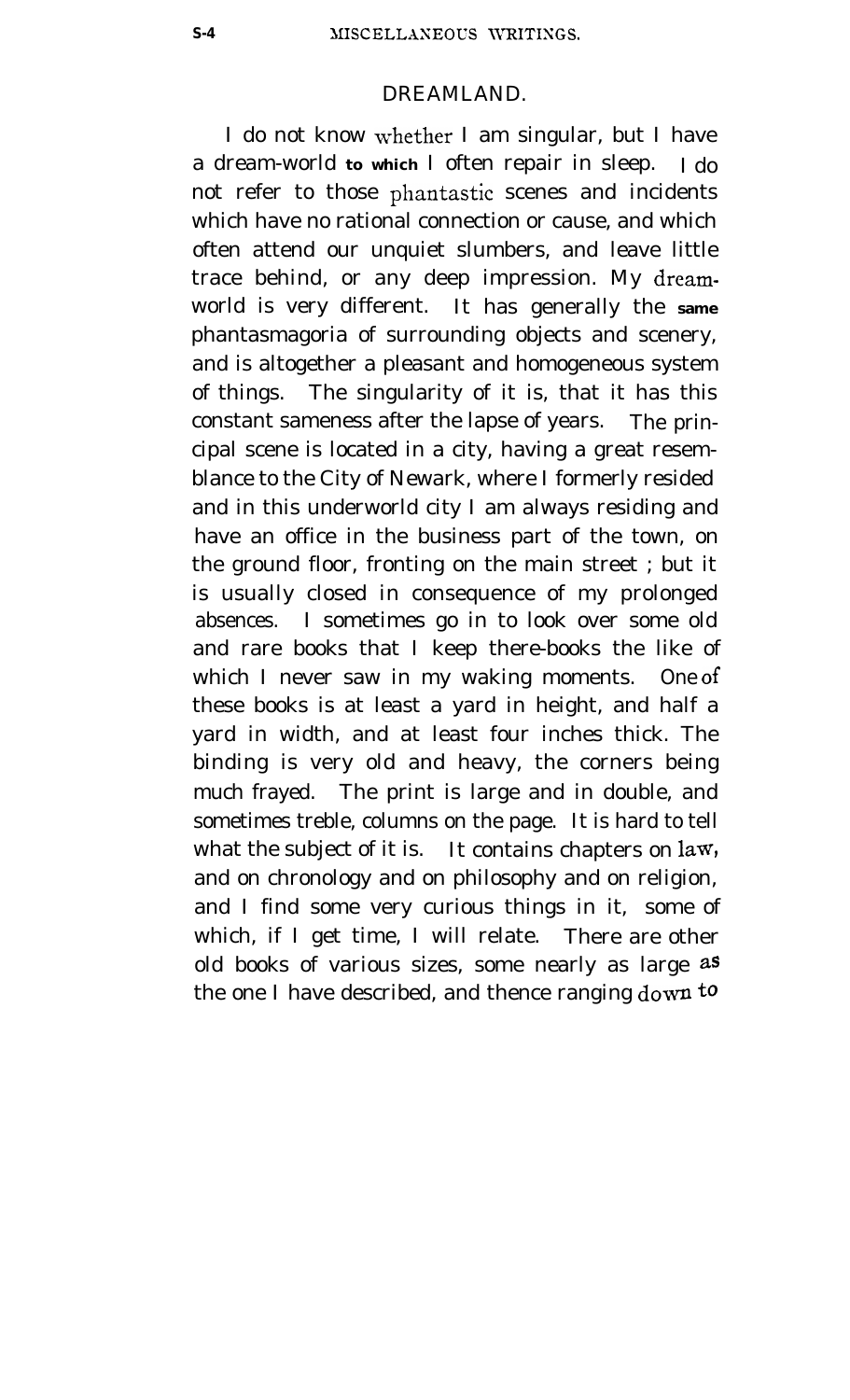ordinary quartos and royal octavos. I have generally some anxiety when I visit the office to see whether **any Of the** books have been stolen. I sometimes find them disarranged, but generally put them in their proper places again.  $My$  principal trouble arises from the improvements that are often going on in the neighborhood. They have been building a row of brick houses in the rear, on the nest street, and the lots join. I am constantly fearful lest the workmen will come on to my lot and get into my back windows and carry off some of my books, and then sometimes when I am absent, and one of my clerks, or young men, occupy the office part of the day, other lawyers come in and borrow the books ; and some forget to return them. In going up and down the street, I meet many of my old acquaintances, long since dead, and have many interesting conversations with them. I visit this dreamland, sometimes as often as once a month, sometimes only after an interval of a year or more, but I always find it the same, and the old books the same. The impression of its reality has become so strong that even in my waking moments I sometimes imagine for an instant that I possess those old books somewhere, and do not recover from the hallucination until I begin to inquire with myself where they are.

**<sup>W</sup>ASHINGTON,** January 27,lSS9.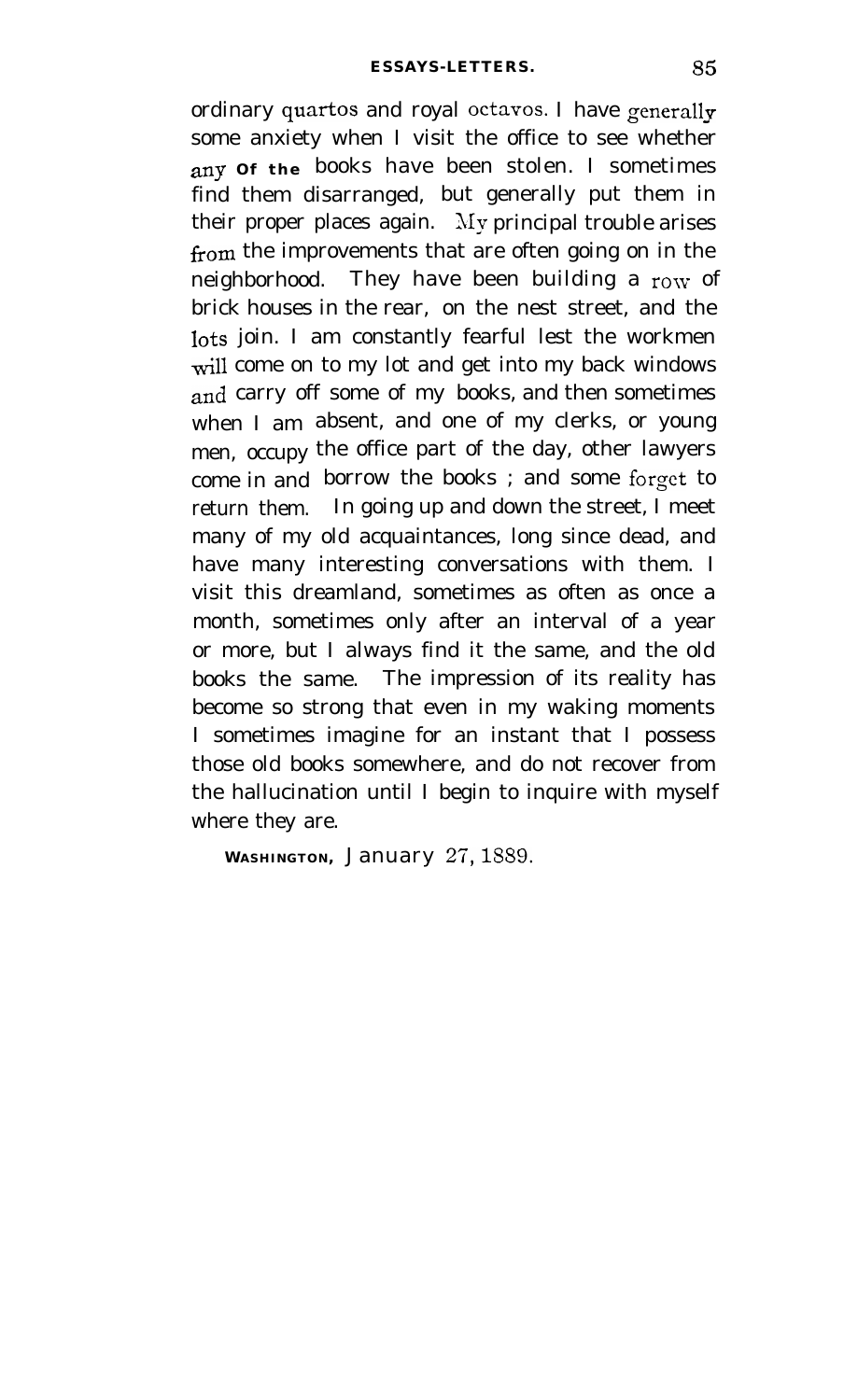### THE MARITAL RELATION.

#### ASSOCIATE JUSTICE BRADLEY IN THE " NORTH ANERICAX REVIEW'" FOR DECEMBER, 1859.

As marriage and the family institution constitute the foundation and chief corner stone of civil society, it is of the greatest moment that the marriage-tie, should never be dissolved save for the most urgent. reason. I cannot assent, however, to the doctrine that it should never be dissolved at all. Mere separation, though legalized, would often be an inadequate and unjust remedy to the injured party, who would thus be subjected to an enforced celibacy. This might suit the notions of those who regard celibacy as a virtue, but would fail to approve itself to those who take a wider and more charitable view of human nature. The divine law, which says, "What God has joined together let not man put asunder," immediately adds an exception, " save for the cause of fornication," showing what the law of nature dictates, that the case' is not governed by any iron rule of universal application. The law, "Thou shalt not kill," has its necessary exceptions, a disregard of which would render it mischievous in a high degree. I know of no other law on the subject but the moral law, which does not consist in arbitrary enactments and decrees, but is adapted to our conditions as human beings. This is so, &ether it is conceived of as the will of an all-wise Creator, or' as the voice of humanity, speaking from its experience, its necessities and its higher instincts. And that law surely does not demand that the injured party to the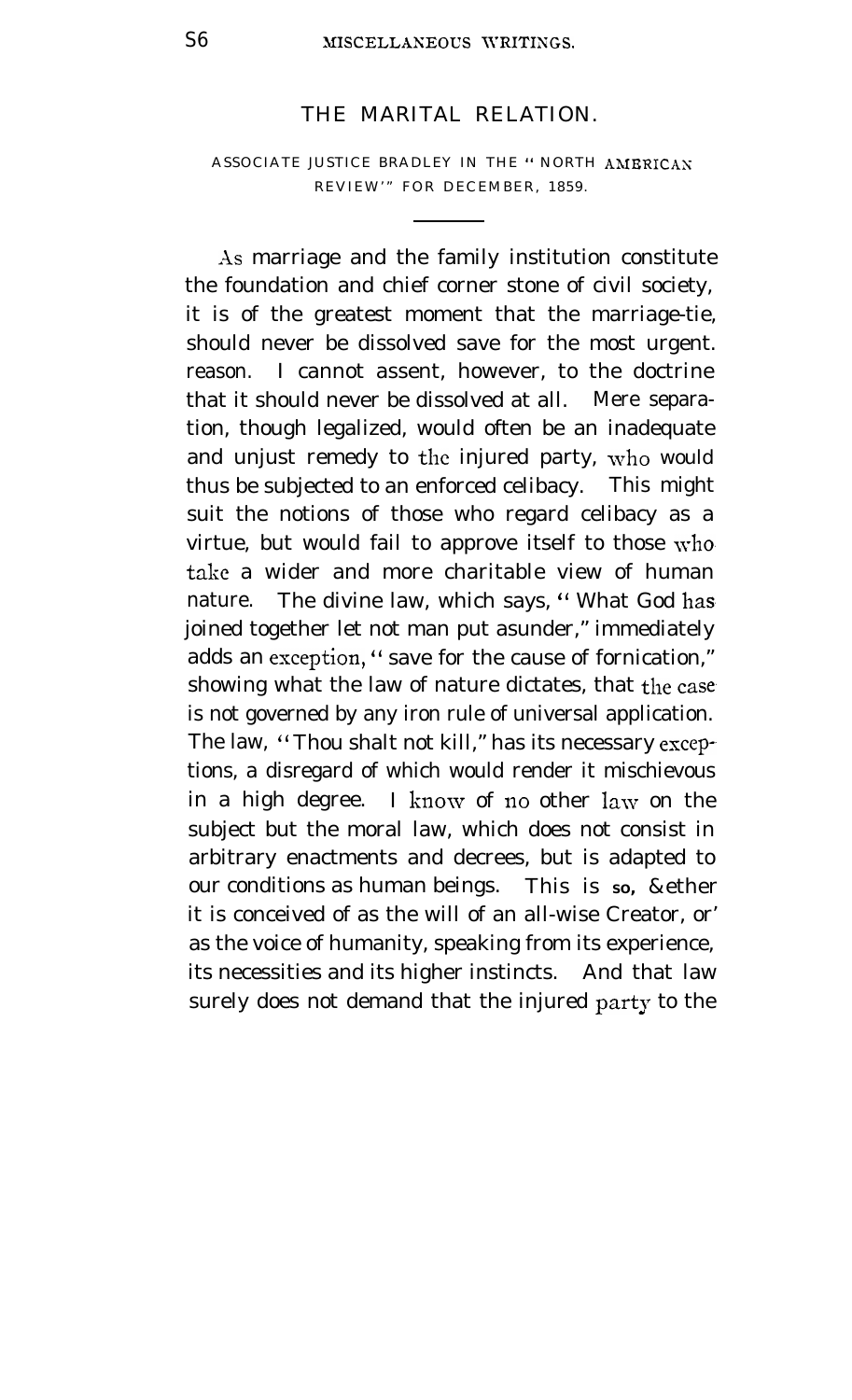marriage vows be forever tied to one who disregards . and violates every obligation which it imposes ; to one with whom it is impossible to cohabit ; to one whose touch is contamination. Nor does it demand that such injured party, if legally free, should be forever debarred from forming other ties through which the lost hopes of happiness for life may be restored. It is not reason, and it cannot be law, divine or moral, that unfaithfulness, or wilful and obstinate desertion, or persistent cruelty of the stronger party, should afford no grounds for relief. The most rigid creeds, to the contrary, hare found methods of dispensation from the thcorctical rule. And if no redress be legalized, the law itself will be set at defiance, and greater injury to soul and body will result from clandestine methods of relief. Yet so desirable is the indissolubility of marriage as an institution, so necessary is it to the happiness of families and the good of society, so pitiable the conscquenccs that often **flow** from a dissolution, that every discouragcmcnt to such a remedy should be interposed. Not only should the Judge take every care to see that just cause exists, but that no other remedy is possible. No jugglery or privacy should be tolerated, however high in station the parties may be. Investigation of the truth should be thorough and open, and should be a matter of public concern, participated in by the public representative of the law. It should be regarded as a quasi-criminal process, if not accompanied with criminal sanctions. Only serious and even sever : methods of administering the law will be sufficient t:. repress the growing tendency of discontented parties:: to rush into divorce courts.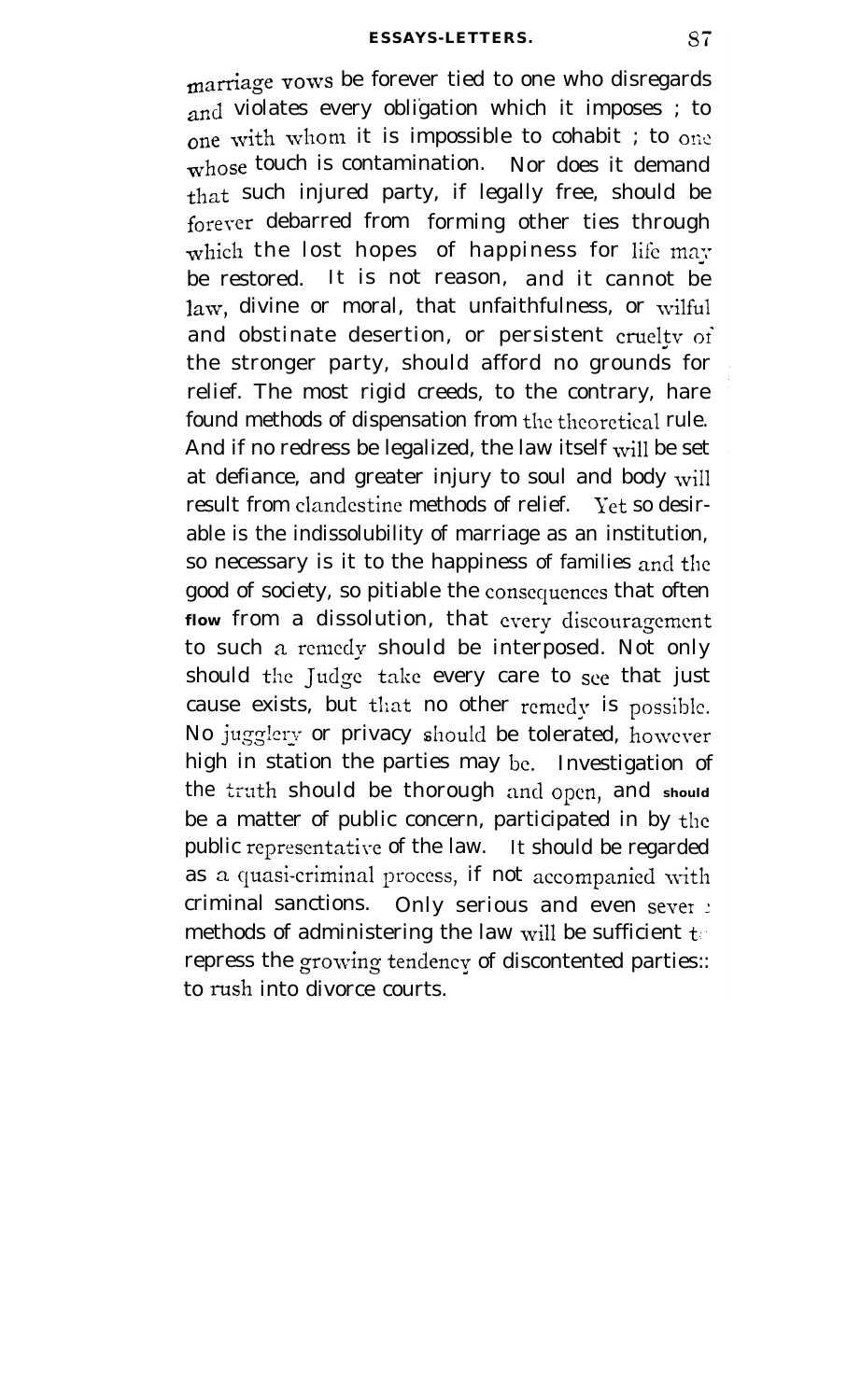#### RUTGERS' ALUMNI DINNER.

**I,ETTER OF "REGRET" SENT BY JOSEPH P. BRADLEY, DATED WASHISGTOS, FEBRUARY 2G, 1SOl.**

L. LAFLIN KELLOGG,  $ESQ.,$ 

**DEARSIR:-**I am sorry that I cannot be present to-morrow evening to join our alumni at their annual dinner, and to answer personally to the toast of "The Bench." I can only say in this circumscribed way, that " The Bench " of the forum is quite as uneasy and anxious a seat as " The Bench " of the country schoolhouse, or the old stone college, without the opportunity of cutting your name on it with a jackknife. That must be done with a different weapon. How deeply we all sympathize with each other on looking back, with a sigh, to those happy days when the only care was to con a lesson well, or to make a creditable recitation ; and yet, as the boy is father to the man, so the college is mother-alma mater-to every branch of professional life, looked back to, looked up to as the source of all that is good or excellent in years of riper development. But the standards of attainment and approbation, how different ! It is not now a question of Greek roots, or mathematical abstractions, with anxious desire to win a professor's smile ; it is a question of honest duty performed in the hard struggles of life ; of wisdom daily acquired ; of " increasing in favor with God and man," each of us squaring his life, or trying to do so, by some standard appropriate to his calling ; the merchant, by probity and diligence in business ; the physician, by the most advanced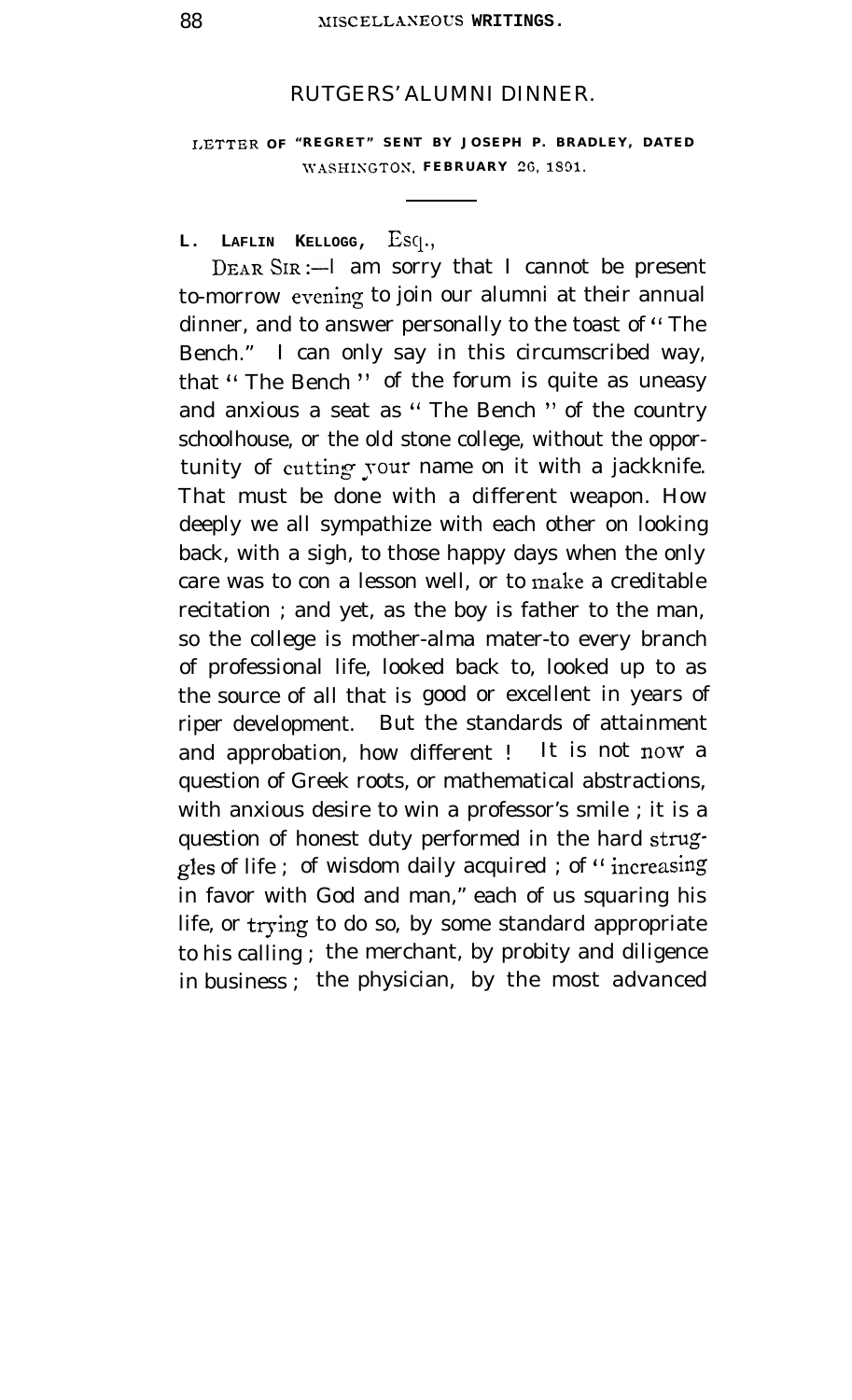#### ESSAYS-LETTERS. 89

**analysis** of human ills and their remedies ; the divine,  $_{\text{bv}}$  the lofty ideals of sacred literature and the moral manifestations of modern society ; the lawyer, by studying the fountains of jurisprudence, as applied to ;he phases of every-day business ; the jurist, by the ights of truth and justice, from whatever source lerived, and all with a watchful world for spectators Ind audience and judges.

Before us, on the Bench, stands the awful Goddess ,f Justice and Law, watching every word and tveigh-1g every decision ; if we make a mistake, sending a hill through every vein ; if we decide right, rewarding s only with a kindly nod of approval, but leaving us I incur small thanks, and often deep curses, from lose whose cases we are called upon to determine. nd, how fearful is the abiding consciousness, that, xvever just our decisions may be, wretchedness, xerty, ruin on one side or the other, may hang on x words. Rejoice, fellow Alumni, for your freedom om such trials. Your pursuits do not necessarily volve, as our functions often do, the ruin of fortunes Id the destruction of all hope in the world.

So the Bench greets you with the wish that you ay never have occasion to approach it, except as le and disinterested spectators, or with an invitation another " Alumni " dinner.

Let me give you something new and fresh : " Sol stitiae et occidentem illustra."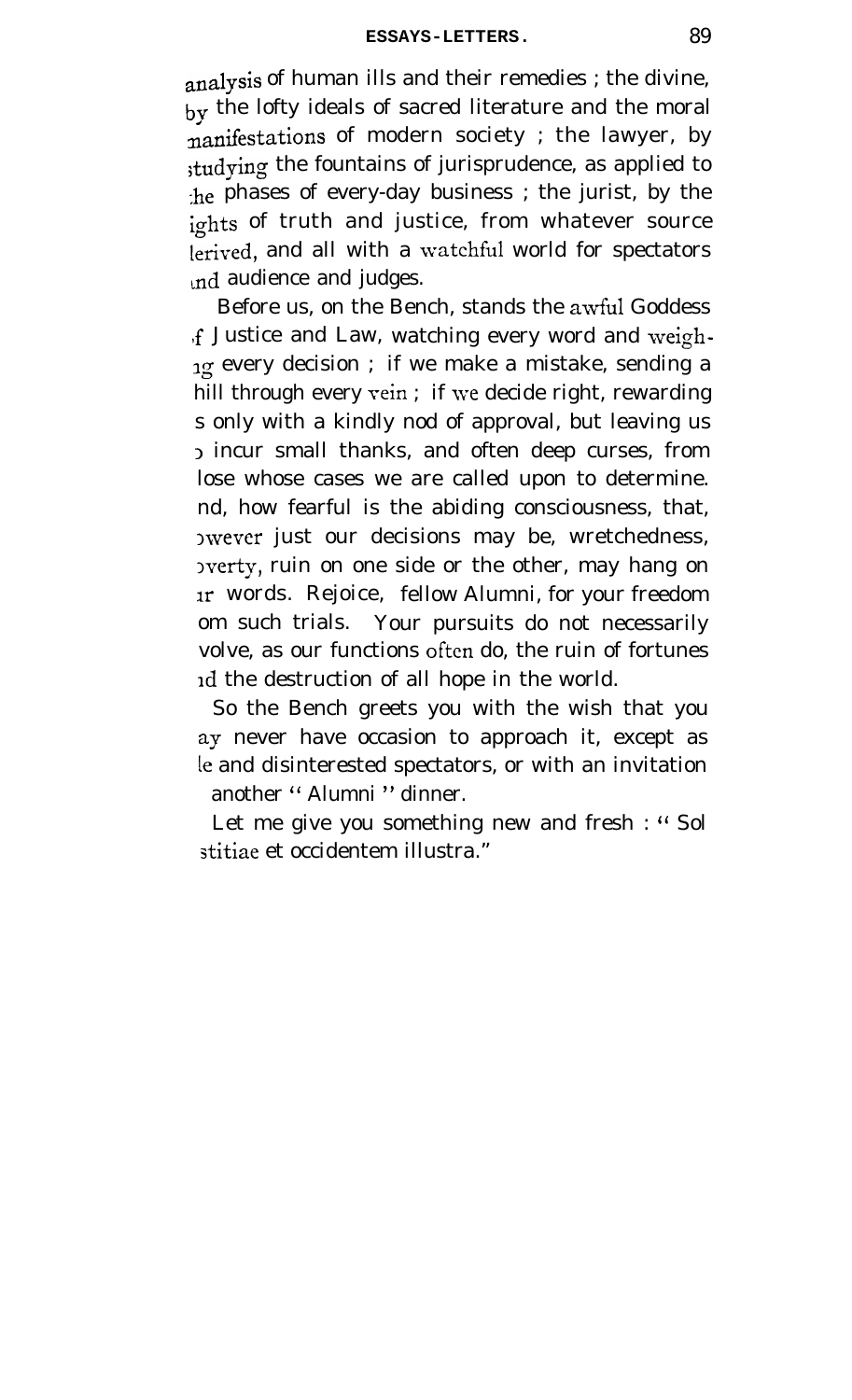#### EQUALITY.

*" We* hold it to be self-evident that all men are created equal." This is our creed as a nation. But the question of importance is, in what respect equal ? Not equal in mind, for this experience teaches us to be untrue. Not equal in compared yigor, for this is contrary also to experience. Not equal in the dispensations of Providence, nor equally favored by fortune. In fine, there is scarcely one thing in  $\psi$ hich we may be said to be equal. In what sense is it, then, that we are declared to be equal by the Declaration of Independence ? The answer must be, *politically equal.* But again, wherein does this political equality consist ? Does it consist in the distribution of wealth, and a common possession of the comforts and elegancies of life ? Certainly not ; or else the great apostles of our liberty ; our Washington, our Franklin, our Adams, our Jefferson, were traitors to their creed, and selfishly dismissed from their intentions the design of realizing the great doctrines which they so solemnly avowed-Besides, it cannot be in this sense that they meant; for in this sense it would be nonsense and vanity. The luxuries of life do not consist merely in dollars and cents. These, it is true, might be distributed with a comparative ease amongst the expectant throng. But there are your music, your paintings,  $\frac{1}{2}$  your other trophies of art ; there are your stores of literature, Four black letter, your dead letter, your antiquities, your offsprings of the muse, there are your refined emotions, your generous feeling, your whole aspirations-all these, and ten thousand more are real, bonafide luxuries, that not only occupy, but enchant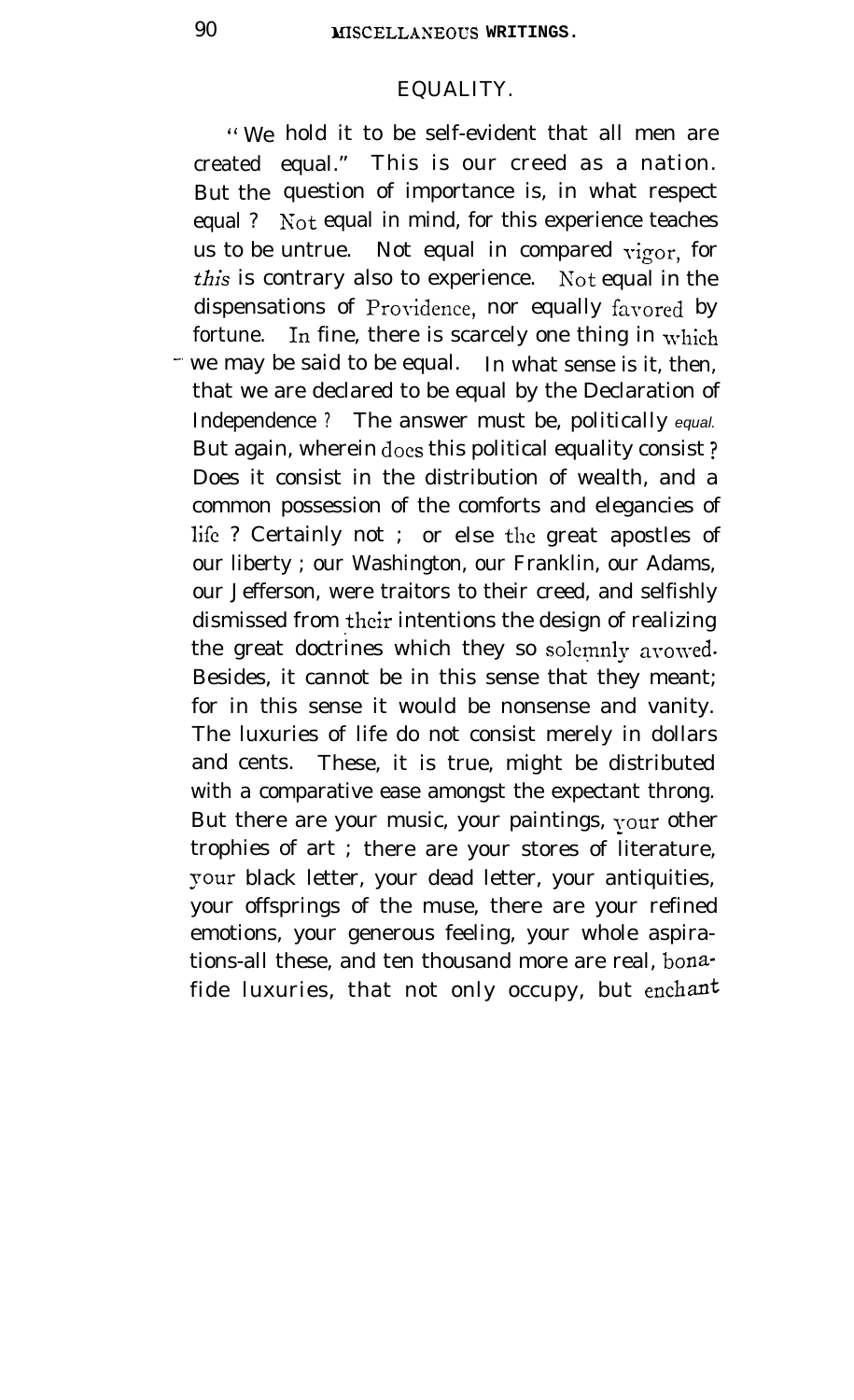hundreds and thousands **who** are susceptible of what they are calculated to inspire. Now, if one class of luxuries may be possessed in common, there is no reason why every class may not be-as, if we arc all created equal, it were unjust that any should have at their command sources of delight which are denied to the rest. But there are many species of luxury, those in particular which  $I$  enumerated, which the great mass of mankind are *incapable of enjoying, and of* which they ever would be incapable, how equably soever the grosser attendants of prosperity might be distributed. Hence an equalization of wealth would not be followed by an equal power of **enjoying** life (which is the object of wealth), and the very **object** proposed would never be attained. Further, a dull equalization of xealth would smother enterprise produce listlessness, and induce a man, instead of aiming to support himself by his own exertions, to depend for his support upon the rest, conscious always that however indolent and inactive himself might be, he would still share an equal portion with his fellows  $-$  with even the most industrious of them ; for any attempt to punish inactivity by subjecting it to want, would be an admission of the principle that industry should be rewarded, and this is the great principle that supports the present machinery of society. Leaving then the notion that community of wealth is meant by the equality alluded to in the Declaration, what else, may we ask, can it mean ? Does it mean social eqality ? Such a state would make all the classes (I do not say orders) of society commingle their intercourse ; would introduce the cobbler into the most elegant drawing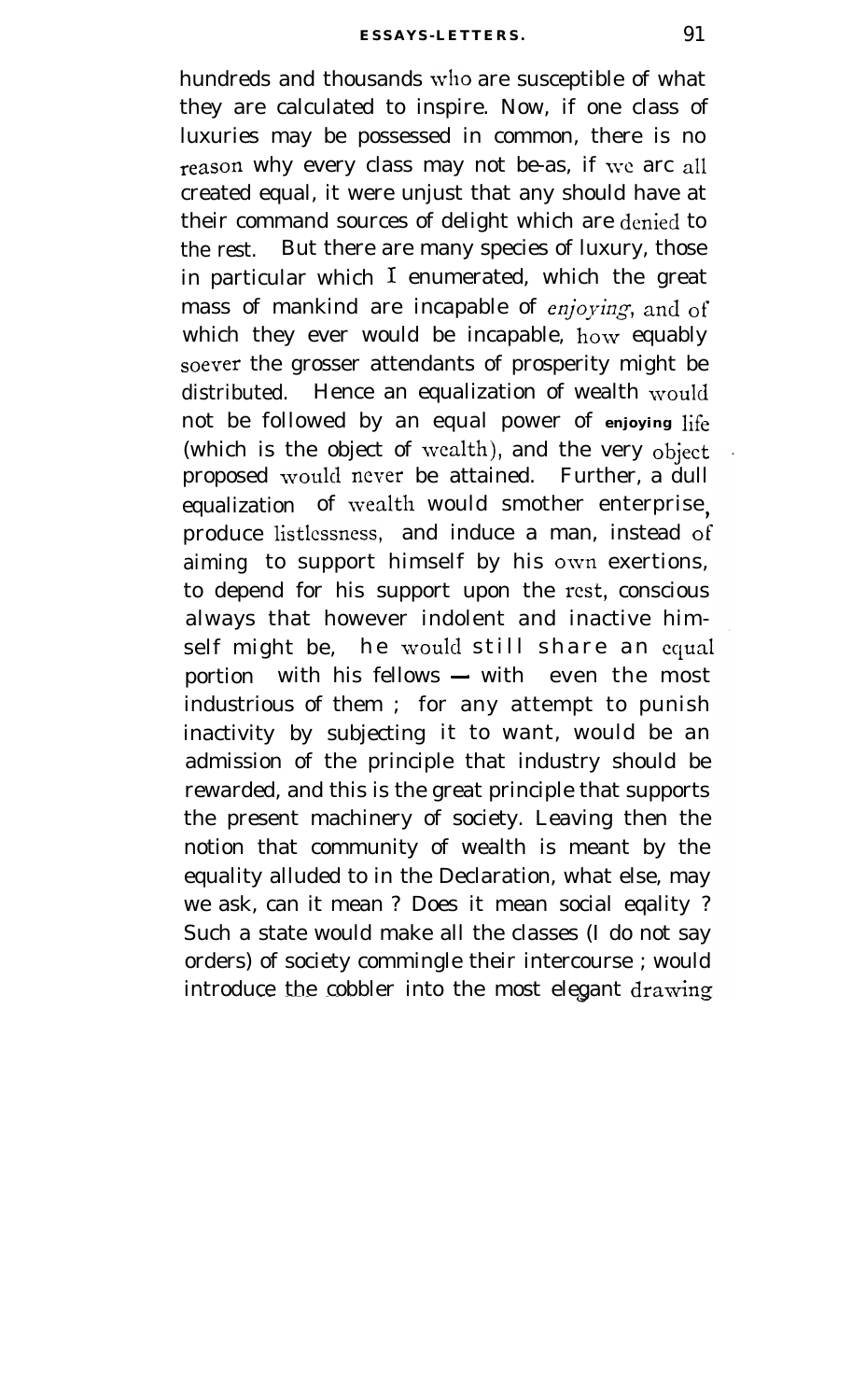room to take a cup of tea with the gayest belle of the town, or else, perhaps, to debate with grave *Senators* on the affairs of State. Could this have been meant ? Certainly not. This is the least possible of all mean ings that could be attached to the term. Men *will* choose their own company in whatever state of society you may choose to place them. This is the last vestige of liberty with which they are willing to part, and any state of society which forbids a man this privilege, I shall neither contend for nor against. In what, then, can this *political equality* consist ? Does it consist in each man having an equal voice in the civil government of his country ? This is what I conceive it to be. But this is eserciscd originally, and only so. After the elements of society are once organized in the least, after some one has exercised the privilege (which belongs equally to all) of nominating a chairman or a president in any meeting of the citizens-after that moment-after the choice of that chairman has been approved, much of the authority, which till then was equally eserciscd by all, is now confided to him. If this meeting adopt a constitution for the regulation of their conduct, a constitution which any soul of them had the privilege of proposing, then and thereafter that constitution is charged with much of the authority which, till then, had existed only in the people. Thus, by public decrees and constitutions, the people deposit a certain portion of their own power with particular individuals, and these individuals have, then, a right which the multitude has not, of making laws and administering government. Rights, it will be observed, are delegated to them. They are not made a privileged class. *We* have *no orders of*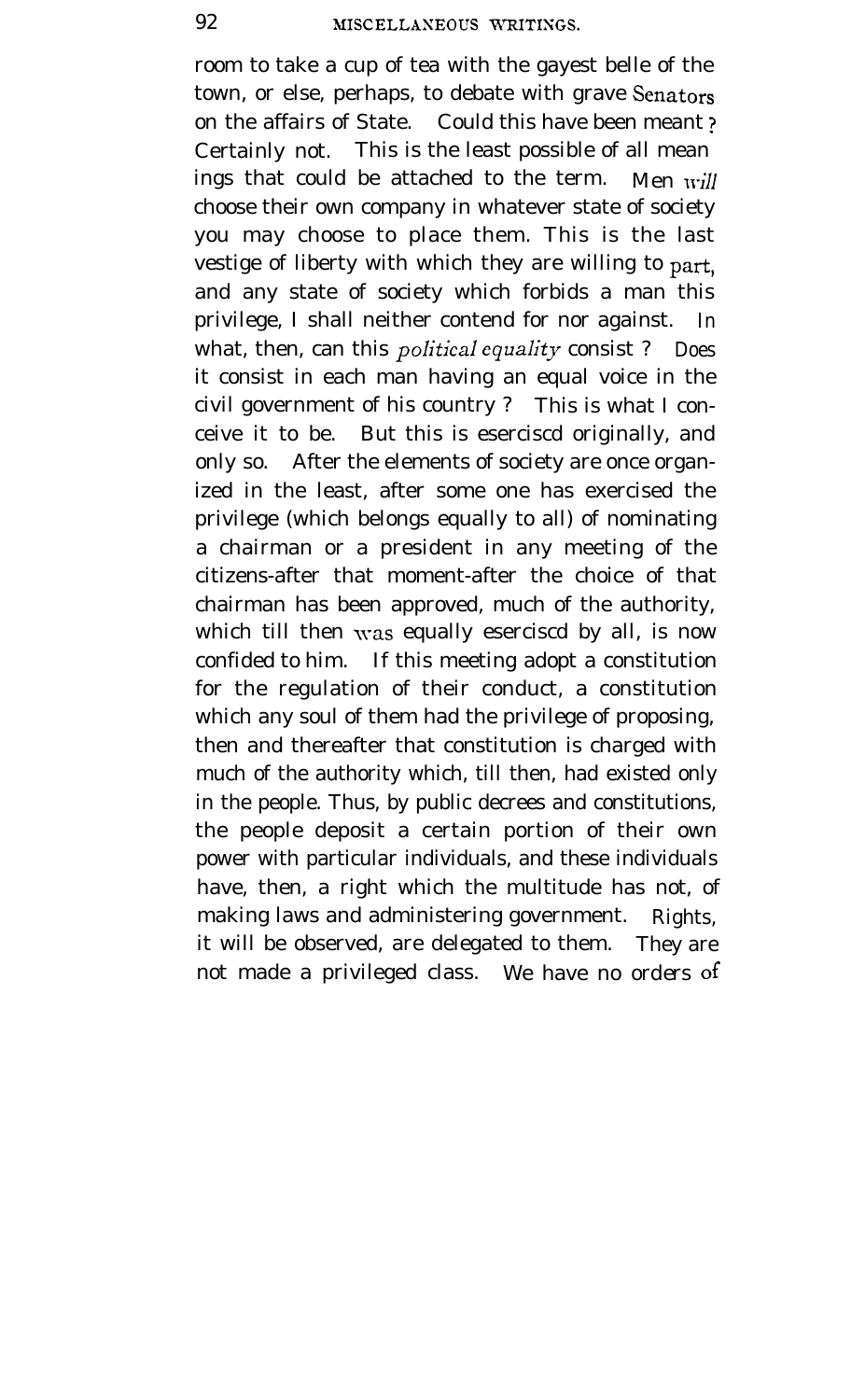society. No privileged classes. We have a plenty of classes, and this class is one of them. It is made their business and their  $duty$  (they might have declined if they pleased) to attend to public matters. It all arises from the necessity of the division of labor. All cannot rule, nor can all be ruled. All cannot plow, nor can all sow, nor reap. No more can all neglect such employments, else the race would become extinct. Each has his business to perform, his part to act. It is a duty he owes to the rest as well as to himself. In this way, *all are* equally *dependent, equally necessary,* to the body politic. Hence, all have an equal right to govern the whole where that right has not been previouslp conveyed away. This is *Political Eqality.*

## POLITICAL ECONOMY.

Prof. Perry defines Political Economy to be the *Science of Exchanges,* or, in other words, the *Science of Value.* This does not accord with my notion of the science. Exchange and value have much to do with political economy, and play an important part ; but it seems to me to be rather *the science of producing National Wealth ;* that is to say-public and private resources.

The questions which political economy professes to answer, or ought to answer, are such as these : What are the best methods of supplying a given society with all its material needs ? Under the circumstances, is agriculture essential ? If essential, how can it be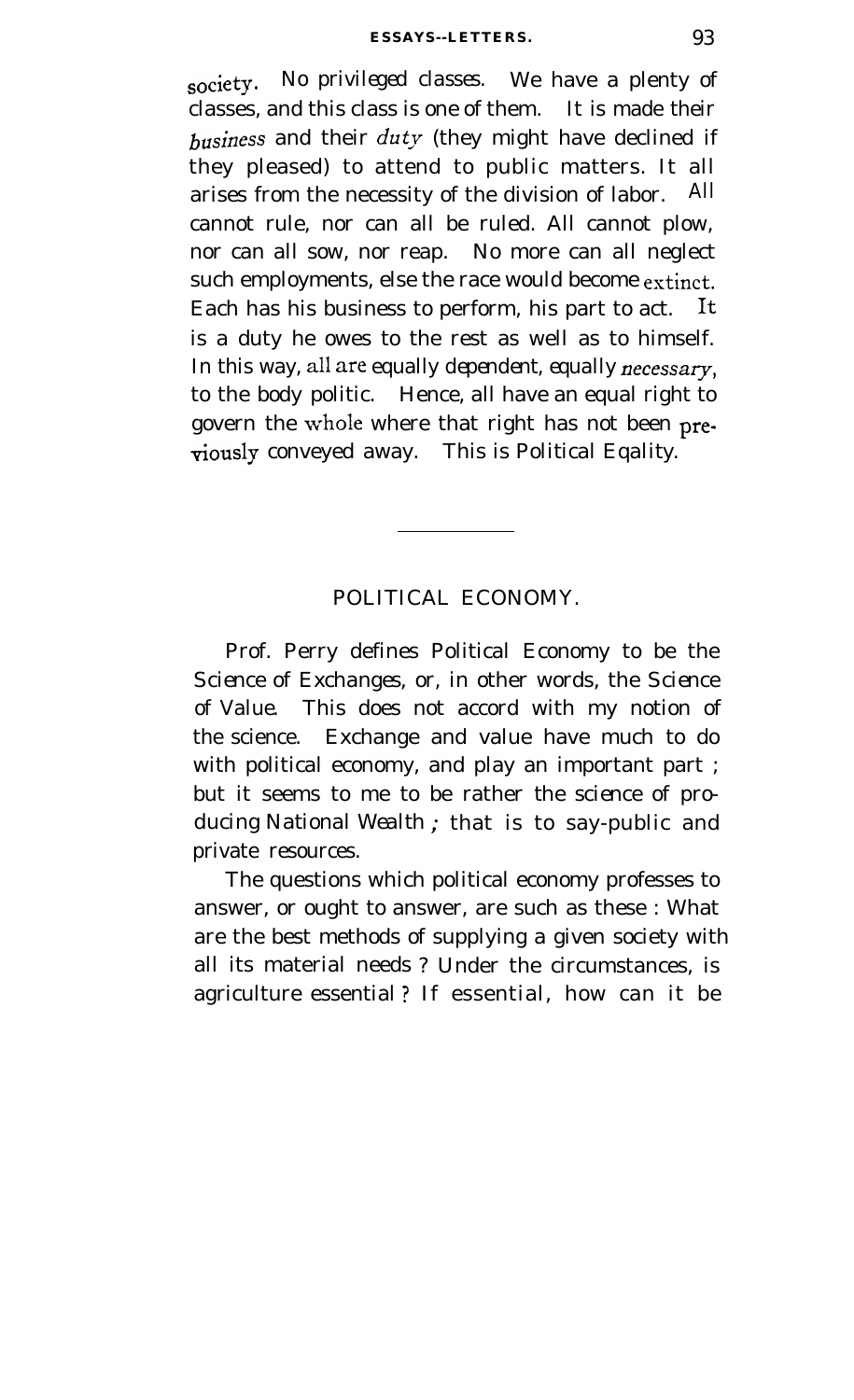encouraged ? May it be encouraged at the extense of manufactures ? Or is it better to leave both to the natural laws that govern action ? Will the erection of railways be advantageous ? Or may the capital expended on them be laid out to better  $a\bar{a}$  and  $\bar{c}$ ? If the means of intercourse and transportation are sufficiently subserved by water in the particular case. and if capital expended on railways would be wasted, would the employment of such surplus capital in the erection of steam engines and machinery be beneficial so as to multiply the forces of production ? Or, would it be better to invest it in commerce with foreign countries ? And, if the same amount of wealth could be created by each course, which would be the preferable in the long run, as affecting the future well-being of the State ? Is the encouragement of the fine arts calculated to promote the physical or material prosperity of society ?

In short, we expect political economy to tell us the effect of all measures and all pursuits on the general supply and distribution of material resources, and consequently, upon the national well-being, so far as material resources are concerned.

To produce national valor, military science is to be consulted ; national virtue, moral science ; national intelligence, educational science ; but the secret of national wealth must be sought in the science of political economy. The study of all these sciences may be necessary to understand the entire necessities .and well-being of a State ; for intellectual and moral development and military power may be as essential as wealth and resources to the national prosperity .and glory, and each of these aspects of social great-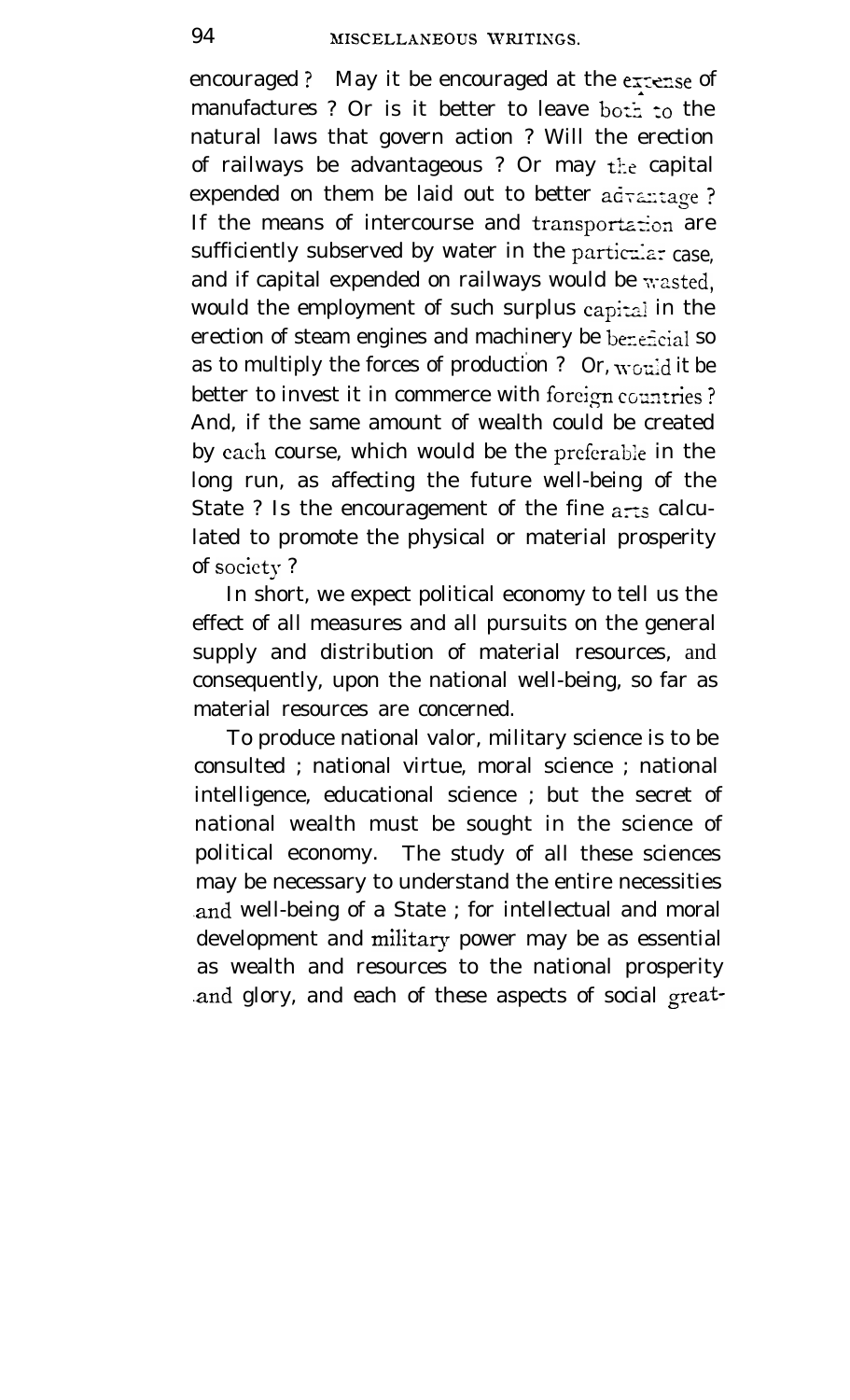ness may be but necessary complements of the others . all being required to produce that symmetrical completeness which alone can produce true national aggrandizement.

Professor Perry, adopts Frederick Bastiat's defi-. nition of value as the relation between two services exchanged. He also dilates on the excellency of the word " service" for explaining the principles of political economy. But I think he uses the word service ambiguously, namely, both for the *efforts* or *labor by* which one performs a service, and for the utility which it subserves to him who receives it. Thus, we say : A rendered *service* to B, which was of great service to him; *i.* e., A performed a labor which was of great *utility* to B. These ideas are very distinct the one from the other. *The same labor* may be of great utility to-day and no utility to-morrow. **Now, the value to** me is the utility to me.

Professor Perry defines utility to be the **capacity** which any thing or any service has to gratify **any** human desire.

## FENIANISM.

Whilst equal representation and industrial privileges are to be sought in every legal way, political separation or independency for Ireland is a delusive dream. Effort in that direction will only injure the Irish cause. For, think : the British Empire is the most powerful in existence. It embraces the earth, and all its power would be put forth to prevent an independent kingdom so near its heart as Ireland.  $I_t$